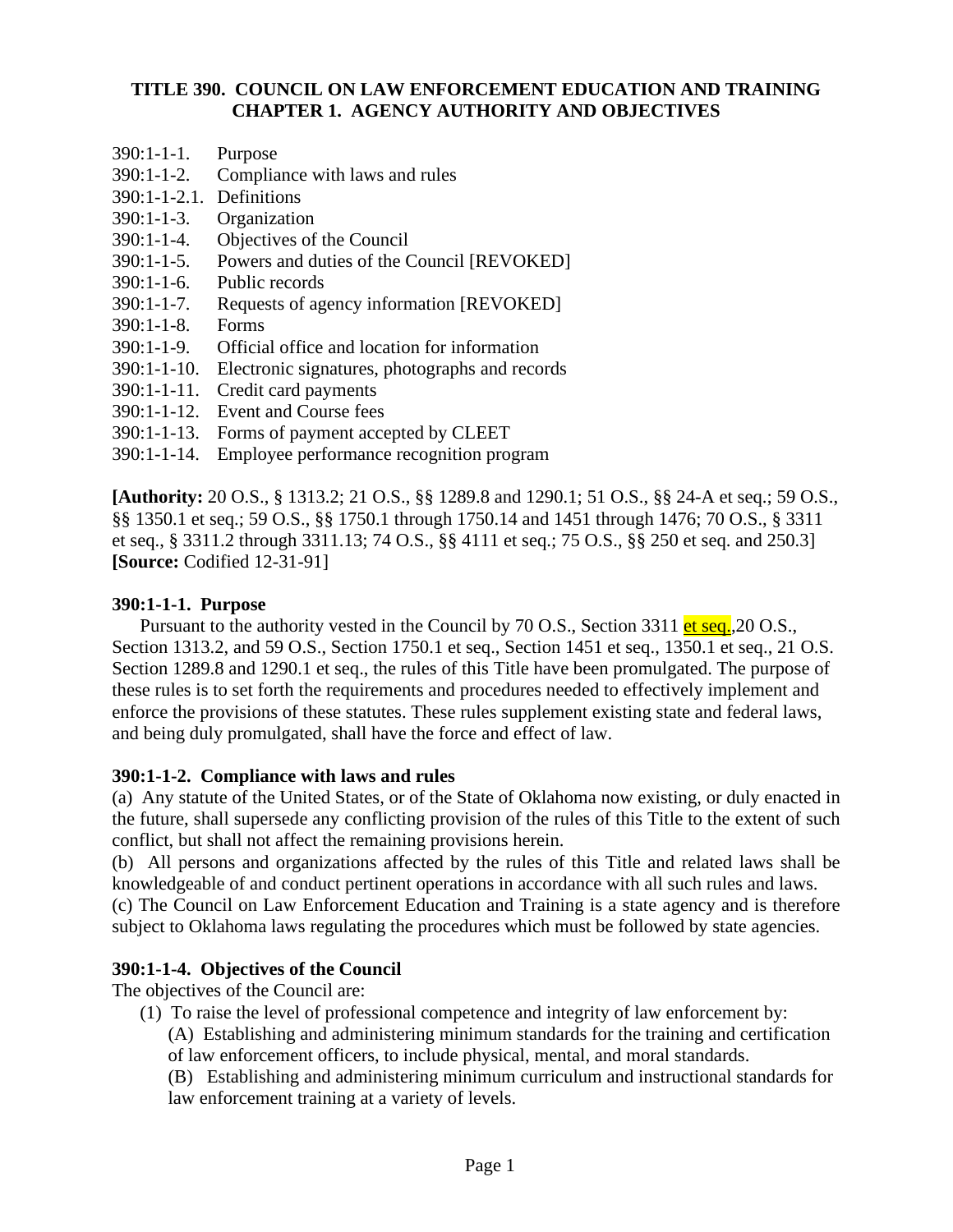(C) Providing these and other services to law enforcement officers as directed by law.

(D) Recommending legislation necessary to upgrade Oklahoma law enforcement to professional status.

(E) Appointing a larger Advisory Council.

(i) The Advisory Council shall be composed of  $\frac{\text{seventeen}(17)}{\text{fifteen}(15)}$  members who are certified full-time peace officers employed by a campus, city, county, state or federal law enforcement agency. At least one member shall be appointed from each of the ten (10) geographic CLEET training regions. At least two members shall be from law enforcement agencies in each of the four quadrants of the state (Northwest, Southwest, Northeast, and Southeast) as defined by CLEET. One member shall be the training coordinator or designee for Oklahoma City Police Department, one member shall be the training coordinator or designee for Tulsa Police Department, and one member shall be appointed by the Chief of the Highway Patrol.

(ii) Advisory Council members shall serve for a term of three years and may be reappointed for additional terms, unless removed by the Council. A term of service will begin upon a member's official appointment to the Advisory Council.

(iii) An Advisory Council member may be removed and that position declared vacant by the Council for any reason.

(iv) When a vacancy occurs on the Advisory Council, the Advisory Council shall recommend an individual to the Council for the vacant position.

(v) **Annual quarterly meetings.** The Advisory Council shall meet as often as is necessary to attend to business but not less than at least one time annually Any Advisory Council member with more than two (2) absences from either regular or special meetings in a calendar year will be subject to review and possible removal from the Advisory Council by the Council.

(F) Appointing a Drug Dog Advisory Council.

(i) The Drug Dog Advisory Council shall be composed of members as provided in 70 O.S. Section 3311(K) (2).

(ii) Drug Dog Advisory Council members shall serve for a term of three years and may be reappointed for additional terms, unless removed by the Council.

(iii)The Drug Dog Advisory Council shall meet as the business of the Drug Dog Advisory Council demands.

(iv) A Drug Dog Advisory Council member may be removed and that position declared vacant by the Council for any reason.

(v) The Drug Dog Advisory Council shall report research, recommendations and other matters related to minimum standards, educational needs, and other matters imperative to the certification of canines and canine teams trained to detect controlled dangerous substances to the Council for action.

(vi) When a vacancy occurs on the Drug Dog Advisory Council, the Drug Dog Advisory Council shall recommend an individual to the Council for the vacant position.

(vii) **Annual quarterly meetings**. Any DDAC member with more than two (2) absences from either regular or special meetings in a calendar year will be subject to review and possible removal from the DDAC by the Council.

(G) Appointing a Bomb Dog Advisory Council

(i) The Bomb Dog Advisory Council shall be composed of members as provided in 70 O.S. Section 3311(L) (2).

(ii) Bomb Dog Advisory Council members shall serve for a term of three years and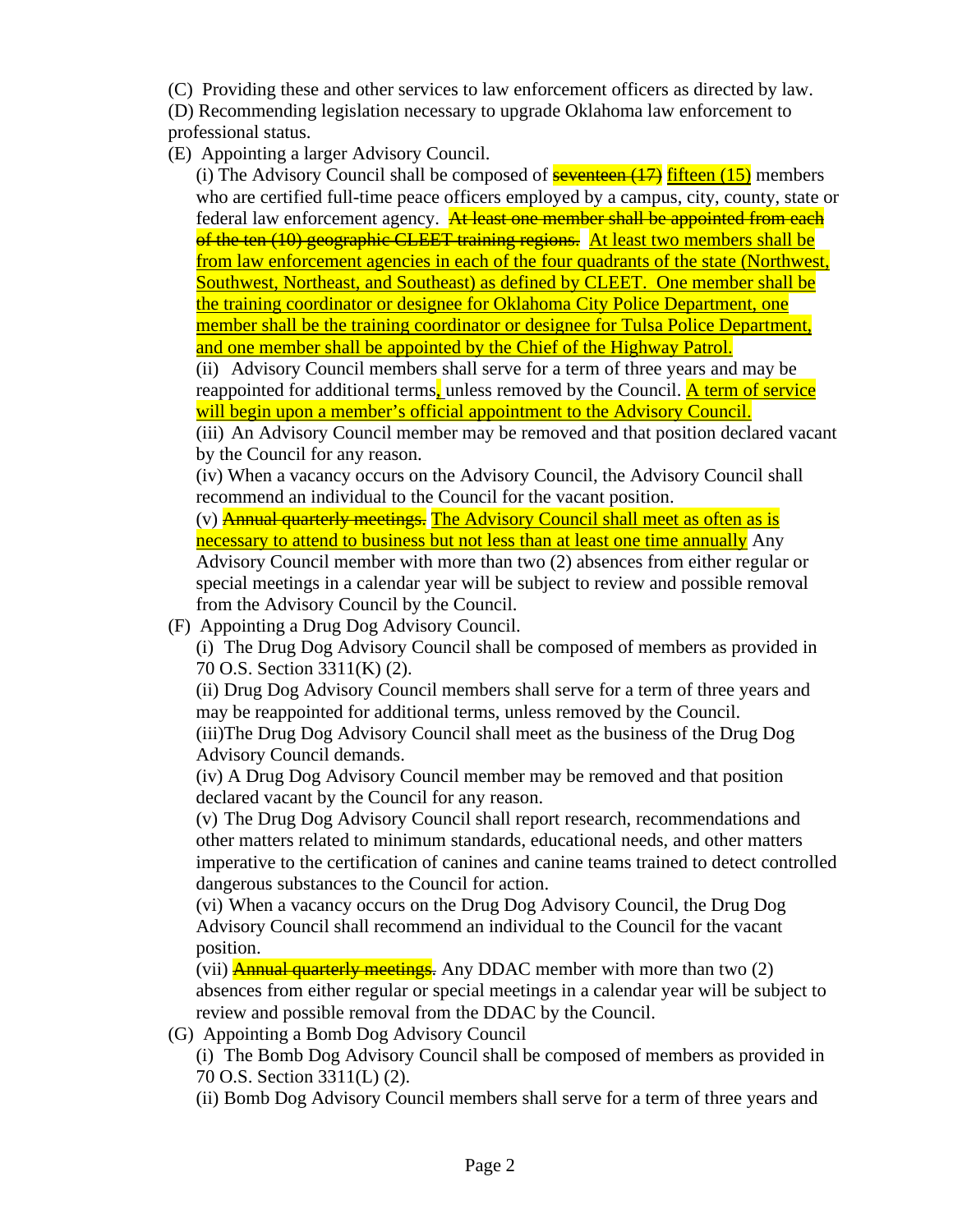may be reappointed for additional terms, unless removed by the Council. (iii)The Bomb Dog Advisory Council shall meet as the business of the Bomb Dog Advisory Council demands.

(iv) A Bomb Dog Advisory Council member may be removed and that position declared vacant by the Council for any reason.

(v) The Bomb Dog Advisory Council shall report research, recommendations and other matters related to minimum standards, educational needs, and other matters imperative to the certification of canines and canine teams trained to detect explosives, explosive materials, explosive devices, and materials which could be used to construct an explosive device to the Council for action.

 (vi) When a vacancy occurs on the Bomb Dog Advisory Council, the Bomb Dog Advisory Council shall recommend an individual to the Council for the vacant position.

(vii) **Annual quarterly meetings**. Any BDAC member with more than two (2) absences from either regular or special meetings in a calendar year will be subject to review and possible removal from the BDAC by the Council.

(H) Appointing a Curriculum Review Board as provided in 70 O.S., Section 3311(B)(16). Six Annual meetings. The CRB shall meet as often as is expedient to accomplish its

obligations but not less than at least one time annually. Any CRB member with more than three (3) absences from either regular or special meetings in a calendar year will be subject to review and possible removal from the CRB by the Council.

(I) Approve New and Reactivated Law Enforcement Agencies and Police Departments as provided in 70 O.S., Section 3311.

(J) Entities must submit the following information 60 days prior to the creation of a law enforcement agency:

 $(i)$  the need for the agency in the community,

(ii) the funding sources and proof that no more than fifty percent (50%) of the

funding of the entity will be derived from ticket revenue and/or fines,

(iii) the physical resources available to officers,

(iv)the physical facilities that the law enforcement agency or police department will operate, including descriptions of the evidence room, dispatch area, restroom facilities, and public area,

(v) law enforcement policies of the law enforcement agency or police department, including published policies on the use of force, vehicle pursuit, mental health, professional conduct of officers, domestic abuse, response to missing persons, supervision of part-time officers, and impartial policing,

(vi) the administrative structure of the law enforcement agency or police department, (vii) liability insurance, and

(viii) any other information CLEET requires by rule.

(K) CLEET will respond within sixty (60) days of receiving the request and will forward to the entity by certified mail, return receipt requested, a letter of authorization or denial. (L) If denied, the entity may appeal the decision of the director or the director's designee to the full CLEET Council.

(2) To raise the level of professional competence and integrity of the private security industry by:

(A) Establishing and administering minimum standards for the employment of security guards and private investigators, and the establishment of private security and investigative agencies, through a licensing program based on physical, mental, and moral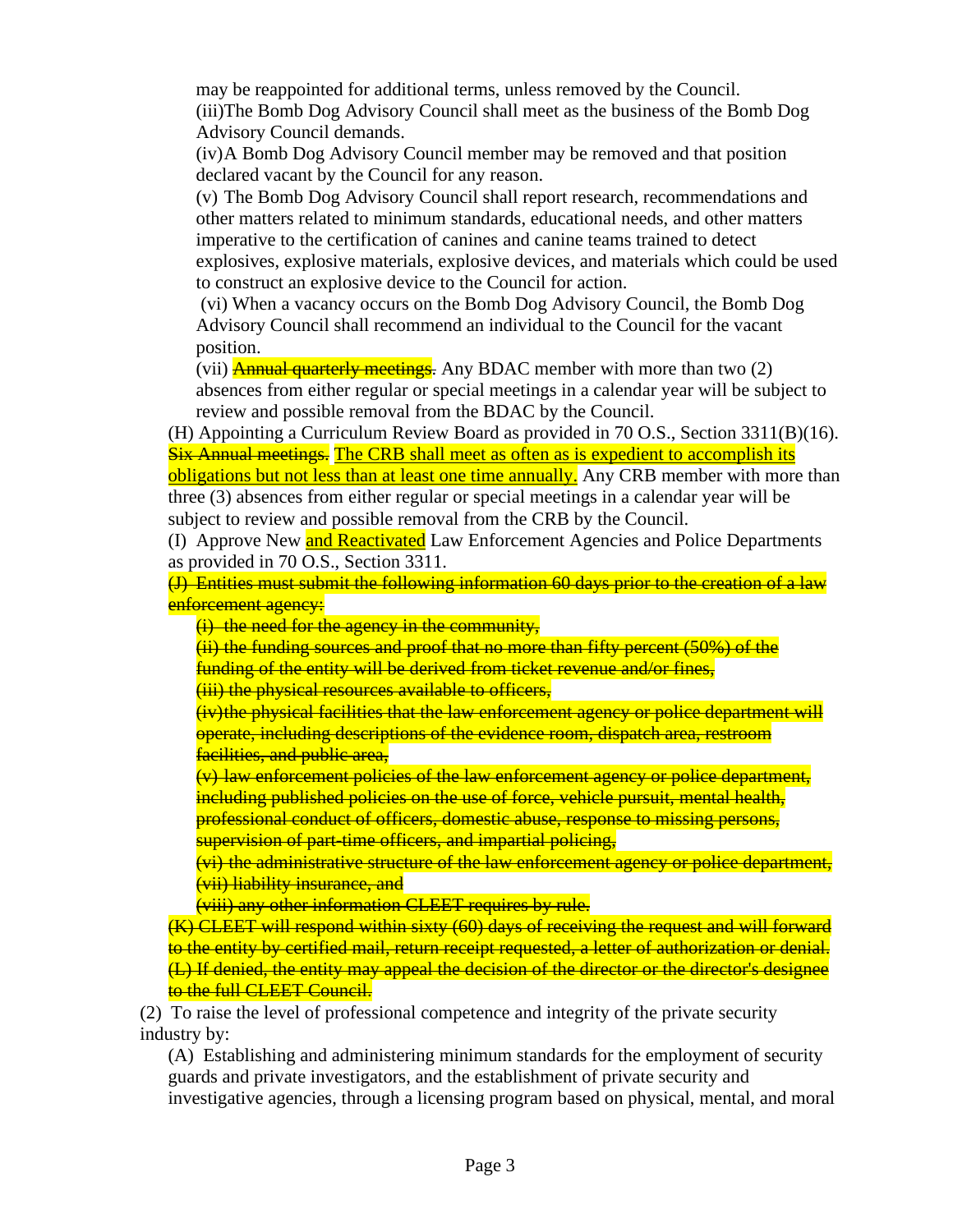standards.

(B) Establishing and supervising a validated training program for security guards and private investigators.

(C) Enforcing the provisions for the Oklahoma Security Guard and Private Investigator Act (Title 59, Sections 1750.1 *et seq*.).

(D) Appointing an Advisory Committee comprised of representatives from security guard and investigative agencies.

(i) The Committee shall be comprised of seven (7) representatives from licensed security guard and private investigative agencies as follows: One (1) from each quadrant of the state, one (1) at large, one (1) selected by the American Society for Industrial Security (ASIS) and one (1) selected by the Oklahoma Private Investigators Association (OPIA).

(ii) Committee representatives shall serve for a term of three years and may be reappointed for one additional terms term unless removed by the Council.

(iii) A Committee representative may be removed and that position declared vacant by the Council for any reason including but not limited to the following:

(I) Failure to be in good standing with their license;

(II) Use of their appointment on the Committee for threats or perceived personal gain; or

III) Annual quarterly meetings. Any PSAC member with more than two (2) absences from either regular or special meetings in a calendar year will be subject to review and possible removal from the PSAC by the Council.

 (iv) When a vacancy occurs on the Advisory Committee, the Advisory Committee shall recommend an individual to the Council for the vacant position.

(v) Committee representatives shall meet as  $\frac{at \text{ least quarterly or more}}{at \text{ their}|at \text{ or }at}$  often as the business of the Committee demands but not less than at least one time annually.

(vi) The Committee shall report research, recommendations and other matters related to licensure of security guards, security agencies, private investigators and private investigative agencies to the **Advisory Council** Council for review prior to submission to the Council for final action.

## **390:1-1-6. Public records**

(a) Except as specifically exempted as a confidential record, official records of the Council on Law Enforcement Education and Training are subject to the Oklahoma Open Records Act, Title 51, Section 24A1 *et seq*.

(b) Copies of public information may be obtained from the Council office during regular business hours upon receipt of a written request and payment of a fee to cover the cost of providing copies of the requested.

(c) There may be a charge of Twenty-Five Cents (\$.25) per page for copies of records of the Council.

(d) In the event a request for copies is for a commercial purpose or would cause disruption of the performance of the regular duties of the Council or Council staff, there may be an additional charge computed and assessed for locating and copying the requested materials based upon the cost of the lowest paid employee necessary to accomplish the copying request.

(e) Pursuant to 51 O.S., Section 24A.8:

(1) Individual requests for records will only be accepted if received by U.S. Mail or through CLEET's online portal or a designated email address, if any **facsimile**.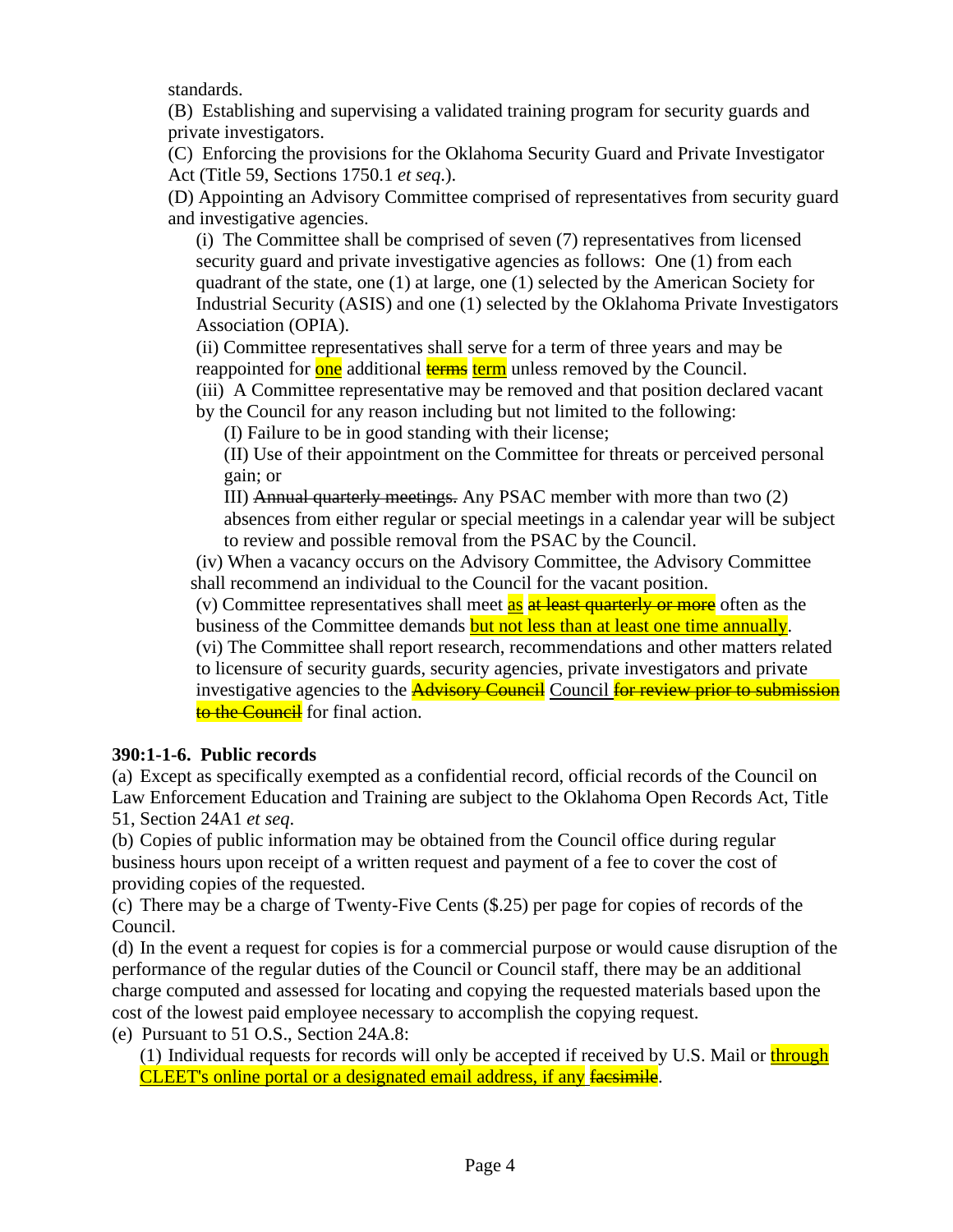(2) Agency requests for records will be accepted if on agency letterhead and received by U.S. Mail with original signature. If the Agency requesting the records has an email address ending in .org, .gov, state, or .us then an email request is sufficient.

 (3) If documents requested are not submitted by the individual or a law enforcement agency for investigative purposes, an *Order to Compel and Protective Order for Materials Produced by CLEET* must be received. This Order must be certified by the issuing Court.

(4) A subpoena without an *Order to Compel and Protective Order for Materials Produced by CLEET* is not sufficient.

(f) All social security numbers except for the last four digits will be redacted from any documents supplied by CLEET.

(g) All residential addresses will be redacted from any documents supplied by CLEET.

# **390:1-1-8. Forms**

(a) In order to maintain efficiency and uniformity in the administration of CLEET's duties, CLEET will devise and maintain forms for use by any party. The forms may be revised periodically to insure uniformity, efficiency, and expediency. The prescribed forms must be used by affected party unless another form is approved by CLEET prior to its submission. Forms may be acquired from the CLEET website, electronically, or by writing CLEET. (b) CLEET may use an online portal to conduct business with the public and various forms may be accessed, filled, and submitted through such portal. Any time a writing is required in these rules, if such writing can be accomplished through the online portal it will be considered as complying with the rules. Logging into and submitting any information through the online portal with an individual user identification and password will constitute submission with an original signature as that term is used in these rules.

## **390:1-1-9. Official office and location for information**

(a) Unless otherwise specified in this Title, the address for CLEET is: CLEET, 2401 Egypt Road, Ada, Oklahoma 74820-0669.

(b) The normal business hours of CLEET are 8:00 a.m. to 5:00 p.m. Normal public hours will be 8:00 a.m. to 4:30 p.m. Central Time, Monday through Friday, except legal holidays.

# **390:1-1-10. Electronic signatures, photographs and records**

(a) CLEET may issue and receive electronic signatures, photographs, and records as defined in this Chapter.

(b) All applications for a license or certification must be **original and contain original signatures** completed through CLEET's online application portal unless otherwise allowed by CLEET.

(c) CLEET reserves the right to request signatures, photographs and records in a particular format.

(d) Name changes in the CLEET database will only be made when certified documents are received.

# **390:1-1-12. Event and course fees**

(a) Events and courses identified by the Director, or the director's designee, shall be subject to fees authorized in 70 O.S. 3311(B)(13). Costs will be advertised at the time the event or course is announced.

(1) Courses may be offered at a per student rate. CLEET shall establish this rate based on the anticipated course costs. These **costs** costs may include items such as instructor fees (if any),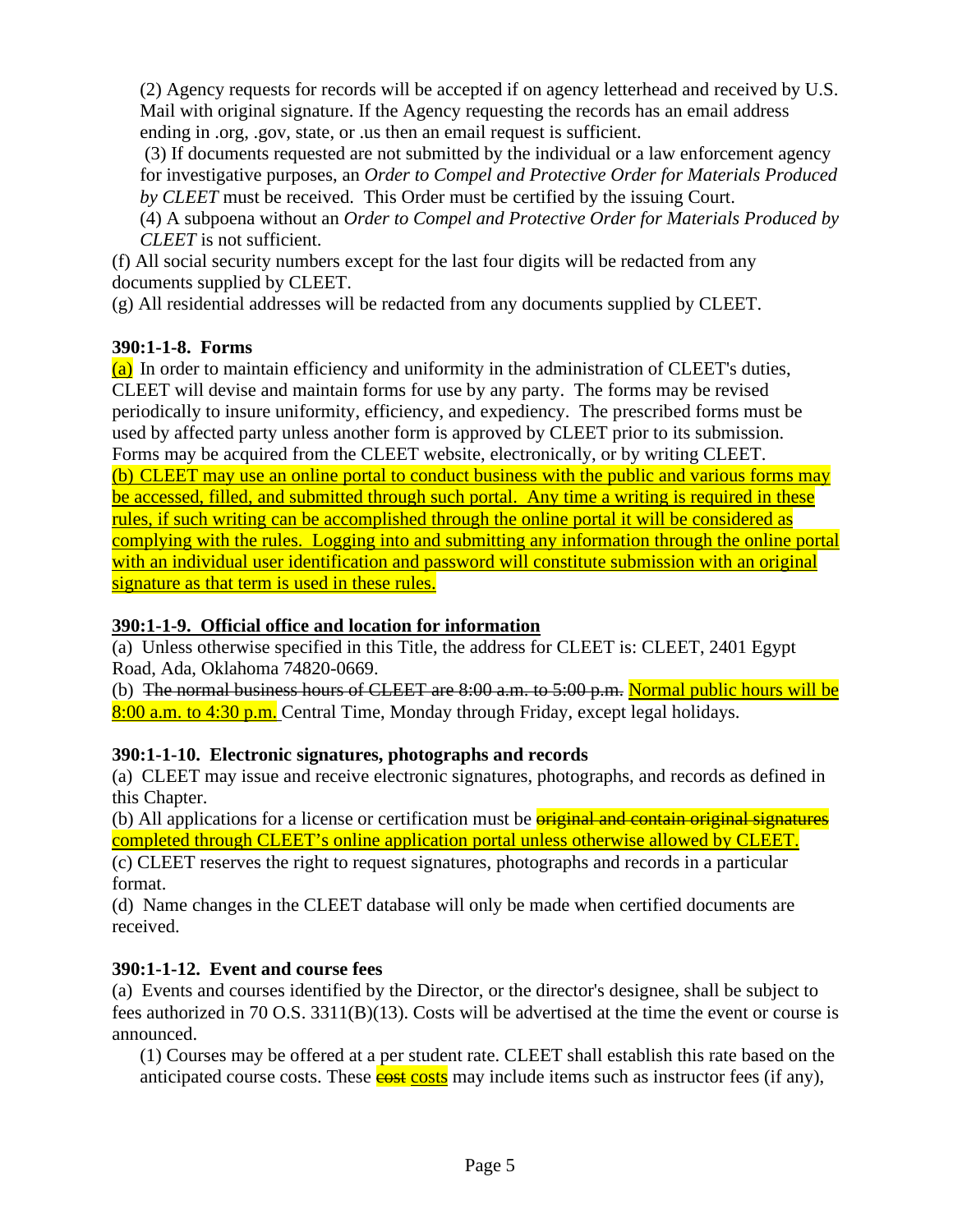training materials, travel costs (motel, per diem and transportation), facility rental (if any) and any other incidental costs incurred.

 (2) Courses may be offered at an agency rate. CLEET shall establish this rate based on the anticipated course costs associated with CLEET providing an instructor or instructors for a course hosted by an agency. These costs may include items such as training materials, travel costs (motel, per diem and transportation), facility rental fees (if any) and any other incidental costs incurred.

(b) Payment of fees shall be submitted with an application form at least five working days prior to the event.

(c) Forms of payment accepted by CLEET are found in Rule 390:1-1-13.

(d) Cancellations for an event or course must be made two working days in advance of the scheduled training date. Applications not cancelled shall be charged the full fee amount.

(e) The full fee amount for an event or course will be refunded in the event of a cancellation by CLEET due to unforeseen circumstances or at the request of the Director or the director's designee.

(f) Failure to pay any assessed fee shall result in an action against a certification or license pursuant to OAR Chapter 2. Administrative Procedures.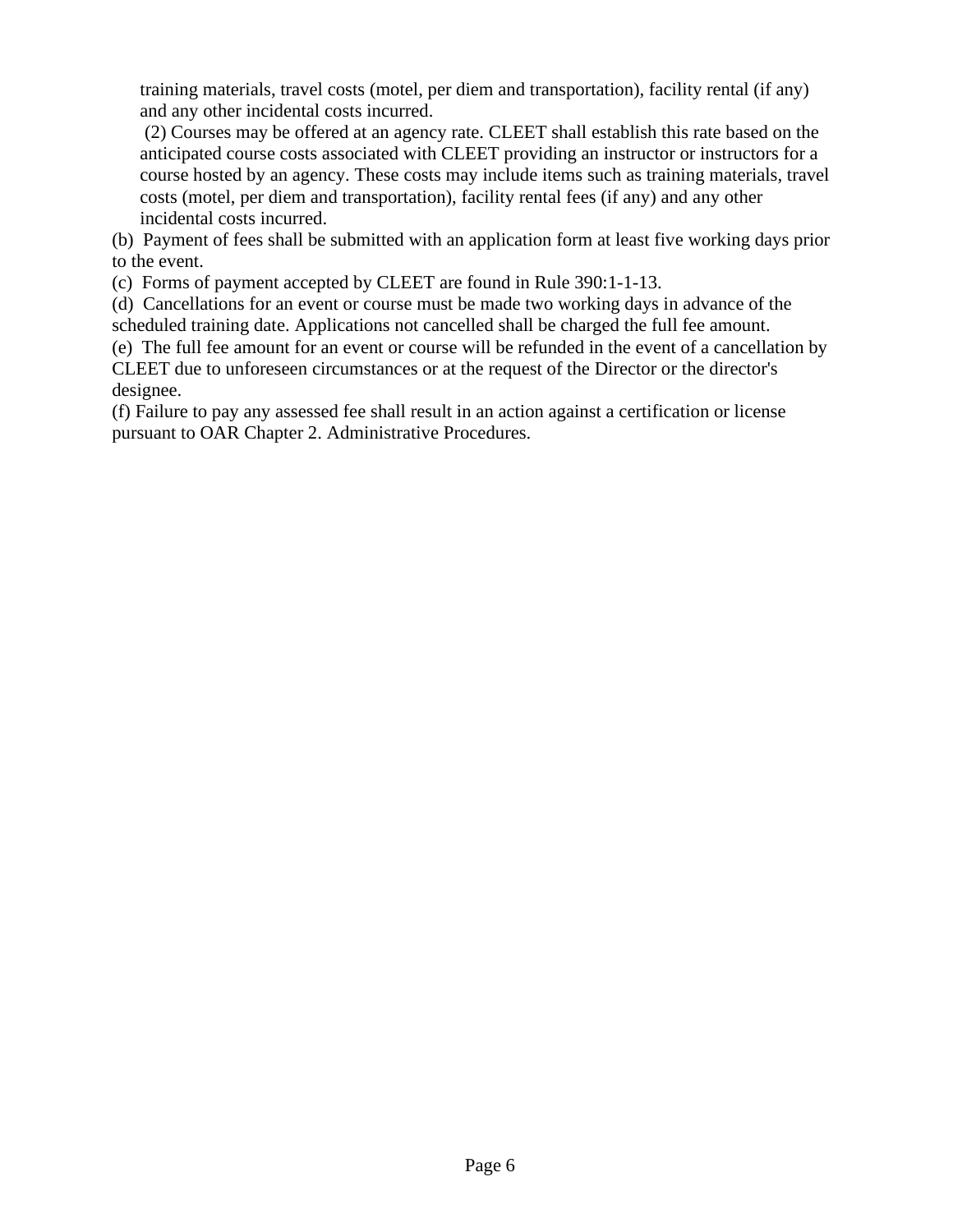### **TITLE 390. COUNCIL ON LAW ENFORCEMENT EDUCATION AND TRAINING CHAPTER 2. ADMINISTRATIVE PROCEDURES**

- 390:2-1-1. Purpose
- 390:2-1-2. Denials, reprimands, suspensions, revocations, disciplinary penalties, fines
- 390:2-1-3. Continuances
- 390:2-1-4. Discovery
- 390:2-1-5. Protective Orders
- 390:2-1-6. Service of subpoenas; motion to quash
- 390:2-1-7. Hearings open to public; hearing record
- 390:2-1-8. Hearing examiners
- 390:2-1-9. Sanctions for non-compliance with hearing and discovery procedures
- 390:2-1-10. Conduct of hearings
- 390:2-1-11. Declaratory rulings
- 390:2-1-12. Procedures to petition for promulgation, amendment or repeal of rule

**[Authority:** 11 O.S., § 34-101 and § 34-102; 20 O.S., § 1313.2; 21 O.S., §§ 1289.8, 1290.1, and §§ 1290.14 through 1290.15; 59 O.S., §§ 1350.1 et seq.; 59 O.S., §§ 1750.1 through 1750.14 and 1451 through 1476; 70 O.S., § 3311 et seq.; 75 O.S., § 250 et seq., and § 250.3] **[Source:** Codified 12-31-91]

### **390:2-1-2. Denials, reprimands, suspensions, revocations, disciplinary penalties, fines**

(a) **Persons affected by individual actions**. Under the authority of 70 O.S., Section 3311 et seq.; 59 O.S., Section 1750.1 et seq.; 59 O.S., Sections 1451-1476; 20 O.S., Section 1313.2, 21 O.S., Section 1289.9 and 21 O.S. Section 1290.1 et seq., and 59 O.S. 1350.1 et seq., CLEET may take Administrative Actions against the following parties for violations of said statutes and the Rules and Regulations of CLEET:

- (1) Certified peace officers and applicants;
- (2) Basic Peace Officer Academy students and applicants;
- (3) Private security training schools and applicants;
- (4) Armed and unarmed security guards, private investigators, security agencies,

investigative agencies and applicants;

- (5) Certified drug detector dogs, handlers and applicants;
- (6) Certified bomb dogs, handlers and applicants;
- (7) CLEET certified instructors for Law Enforcement;
- (8) Counties, cities and towns involved in the penalty assessment program;
- (9) Private security training instructors and applicants;
- (10) Approved SDA Firearms Instructors;
- (11) Retired municipal, county, state and federal peace officers;
- (12) Certified Reserve Peace Officers and applicants;
- (13) Bail Enforcement training schools and applicants;
- (14) Bail Enforcement training instructors and applicants;
- (15) Bail Enforcement persons and applicants; and
- (16) Any other parties for which CLEET has statutory authority.

(b) **Type of sanctions.** CLEET may take the following actions against the parties mentioned in (a) of this section:

- (1) Oral Reprimand
- (2) Written Reprimand
- (3) Denial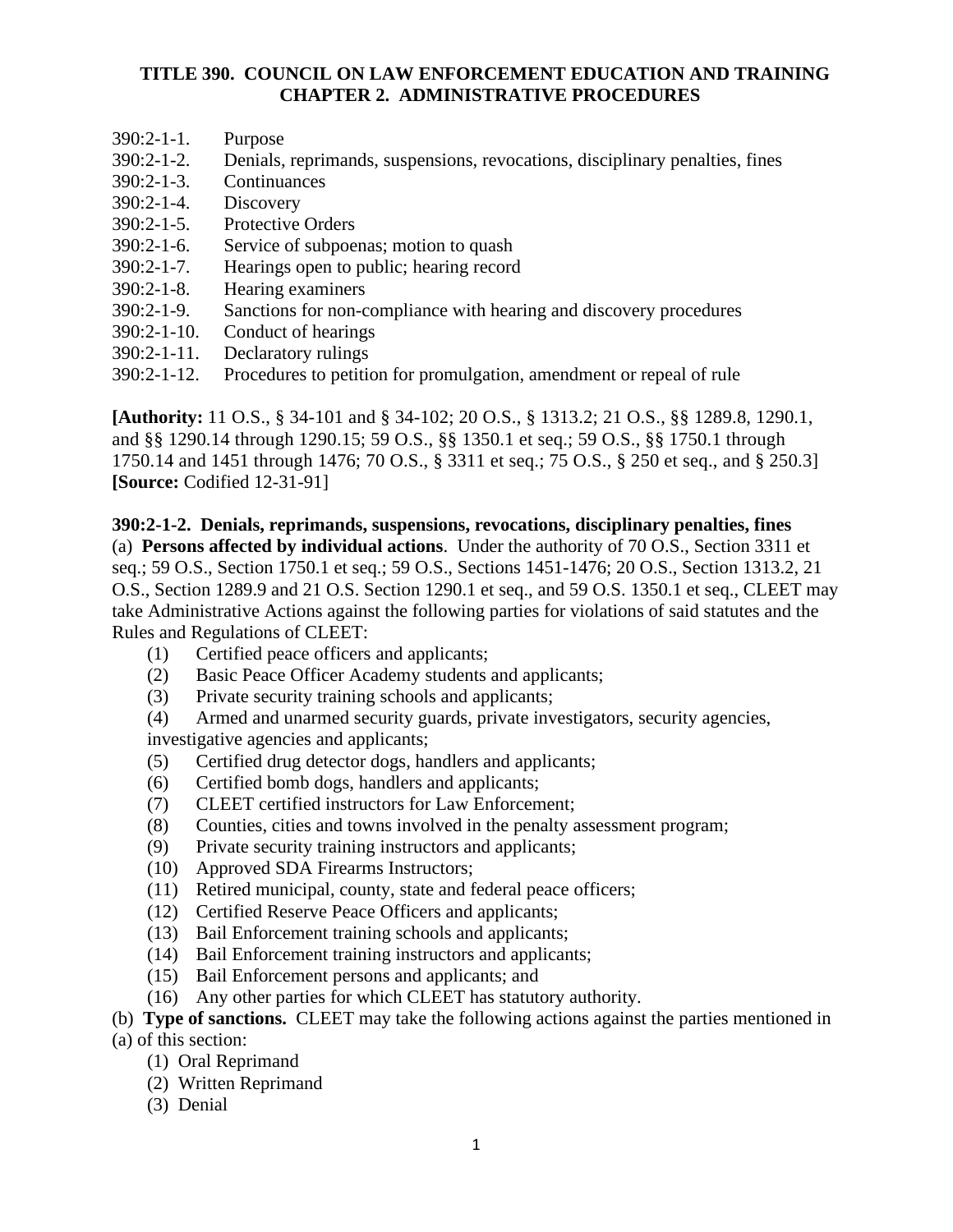- (4) Suspensions
- (5) Revocation and/or
- (6) Disciplinary penalty or fine.

(c) **Disciplinary procedures.** In the event CLEET, or its designated agent, has determined that an action will be taken, the following procedures shall apply in accordance with the Administrative Procedures Act, Section 250, et. seq. Title 75 of the Oklahoma Statutes.

(1) The issuance or denial of a new license or new certification is not an individual proceeding, and is not subject to review by the administrative hearing process set forth below.

(2) CLEET or its designated agent shall serve by certified mail, return receipt requested, or by personal delivery by an individual authorized by CLEET, a **"**Notice of Council Action**"** containing information required by 75 O.S. Section 309 et. seq., to the party at his last known residential address as reflected by the records of CLEET or current employing department or agency address if the personal address is unknown. If said letter is returned and notation of U.S. Postal Service indicates **"**unclaimed,**" "**moved, **" "**refused**"** or any non-delivery markings and the Council's records indicate no change of address as required by rule 390:35-5-13, and 70 O.S., §3311 the notice and any subsequent order shall be deemed served. Any order issued shall be deemed valid as if said individual or agency had been served.

(3) The notice shall provide that CLEET action shall commence and become effective fifteen (15) days after receipt of said notice by the party, unless the party timely files a written request for a hearing with CLEET except as follows:

(A) When CLEET determines that an allegation warrants immediate action, the commencement and effective date of fifteen (15) days will be waived and the action will be effective upon receipt of said notice.

(B) A request for hearing will be timely filed if said request is in writing and received by CLEET, its Director, or designated agent within ten (10) days of the date the party received notice.

(C) If a timely written request for a hearing is not received by CLEET, the allegations shall be deemed confessed by the party and the action will become final. (D) If the written request for hearings is timely received by CLEET, such hearings shall be scheduled and notice provided in accordance with the Administrative Procedures Act within sixty (60) days from the date said request is received to be heard at the date to be determined.

(4) The timely filing of a written request for a hearing will stay CLEET's action pending disposition of the hearing, unless the notice and allegations fall within  $(3)(A)$  of this subsection.

(5) The hearings will be held at a location designated by the Council.

(6) The hearing officer will be designated by CLEET or the Director thereof, and each party shall be afforded an opportunity to be heard and present evidence.

(7) The hearing will be electronically recorded and the recording tapes of said hearing will be preserved until all avenues of appeal have expired or been exhausted. If a party desires a court reporter, or certified stenographer, it shall be the party's burden to provide and bear the cost of said services and subsequent transcription.

(8) If a party fails to appear at the scheduled hearings without prior notification or good cause, the hearing officer shall default the party, and enter an order sustaining the allegations set forth in the notice and imposing the sanctions set forth therein; or if the State sustains its burden, the hearing examiner shall rule accordingly.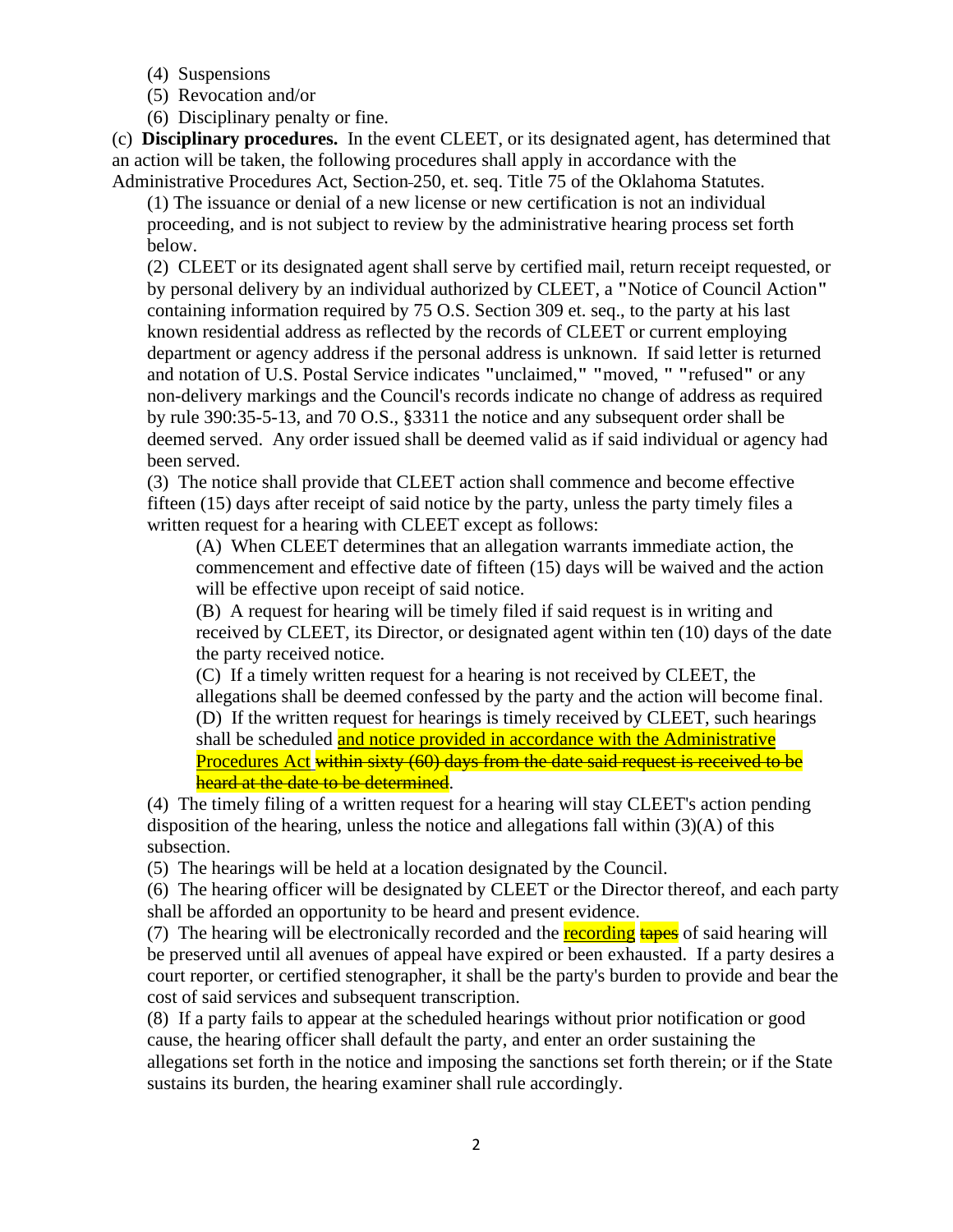(9) If the complaining party fails to show or the state otherwise fails to prove the allegations by clear and convincing evidence, the action against the party shall be dismissed without sanctions.

(10) The designated hearing officer shall render a decision based upon the law and the evidence presented at the hearing.

(11) Each party shall be notified, in written order form, of the findings of fact and conclusions of law relating to the action.

(12) A party may appeal the hearing officer's decision as set forth in 75 O.S. Section 250 et. seq. of the Administrative Procedures Act.

### **390:2-1-4. Discovery**

(a) **Purpose.** Discovery is designed to enable a party to obtain relevant information needed for presentation of the party's case. These Rules are intended to provide a simple method of discovery. Discovery rules and time limitations will be pursuant to Oklahoma Discovery Code 12 O.S., Section 3224-3237 except as otherwise provided herein.

(b) **Explanation.** Discovery is a process apart from the hearing whereby a party may obtain relevant information from another person which has not otherwise been provided. Relevant information means evidence having any tendency to make the existence of any fact that is of consequence to the determination of the action more probable or less probable than it would be without the information. This information is obtained for the purpose of assisting the parties in developing, preparing and presenting their cases.

(c) **Methods.** Discovery may be obtained by written interrogatories or oral interrogatories reduced in writing, depositions, requests for production of documents for inspection or copying and things and entry upon land for inspection and other purposes, requests for physical and mental examination of persons, and requests for admissions.

(1) **Depositions.**

(A) Deposition of a witness for use at a hearing may be taken only when ordered upon motion by CLEET or on application of a party. The order may direct that the deposition of a witness be taken inside or outside the State of Oklahoma. (B) The order shall state the time and place the deposition shall be taken, and the party taking the deposition shall serve a copy of the order by regular mail on each party of record at least five days prior to the date scheduled for taking the deposition.

(C) The manner of taking depositions and the attendance of witnesses shall be governed by the laws relating to taking the depositions for use in the District Courts, except that the attendance of a witness for deposition shall be required only in the county of his residence.

(D) A deposition may be offered in evidence at the hearing by any party.

### (2) All others **Production of documents.**

All other forms of discovery may be obtained by following the applicable provisions of the Oklahoma Discovery Code.

(A) Upon application of a party, or upon motion of CLEET, with or without notice, CLEET may make an order requiring a party to produce designated documents or tangible objects for inspection by parties to the proceeding, or for copying at the expense of the applicant, or to be offered into evidence. The order shall direct production thereof at the hearing, and production shall be at the principal office of CLEET, unless some other place is stated in the order.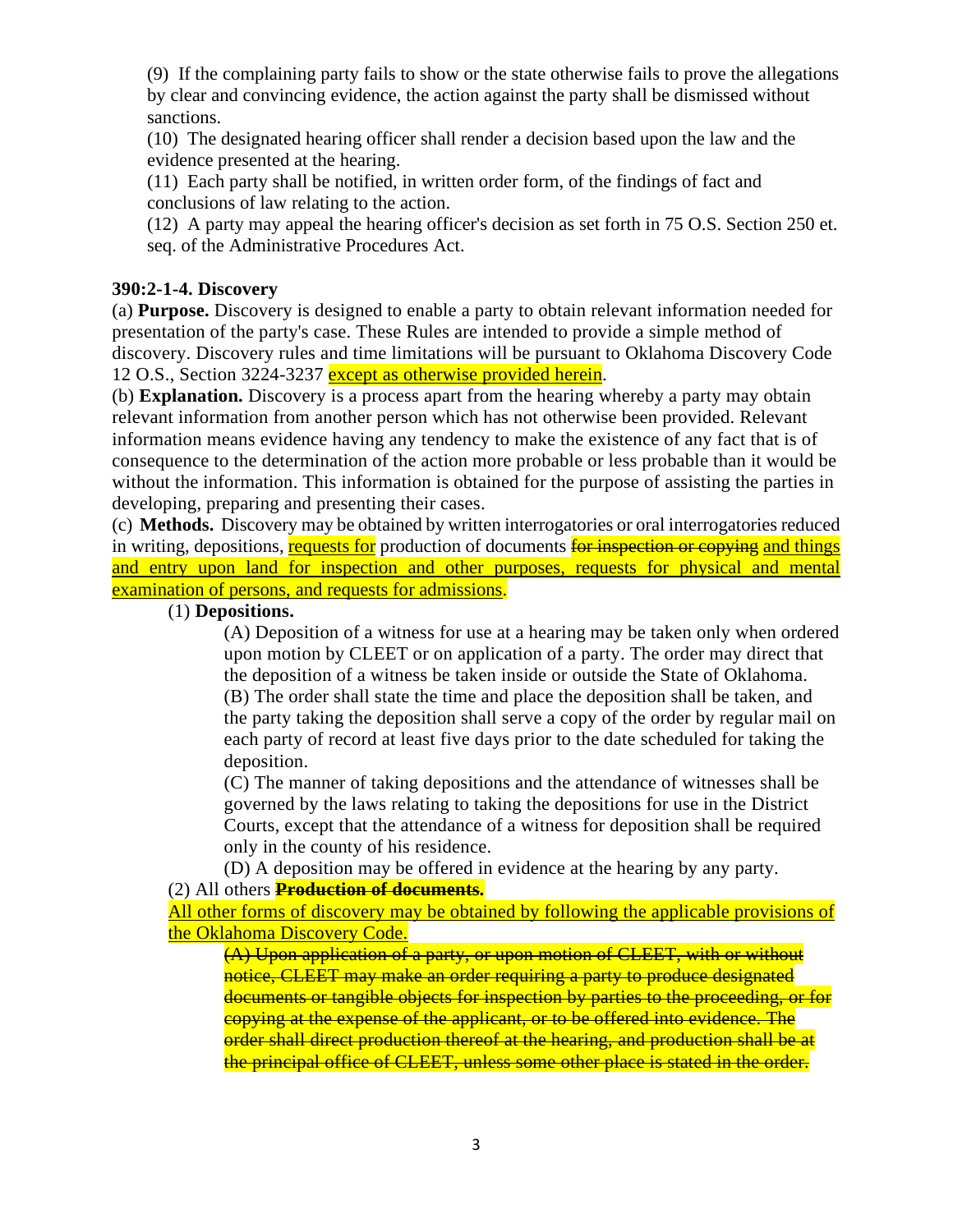(B) The party applying therefore shall serve a copy of the order by regular mail on each party of record at least five days prior to the date upon which **production is required.** 

(C) An order pursuant to this section may require production of any document not privileged which constitutes or contains evidence relevant to the subject matter of the proceeding, or may reasonably lead to such evidence. Business records shall not be deemed privileged as such; but confidential business records and information will be protected from disclosure except where directly relevant to the issues in the proceeding.

(D) The order shall identify the documents or object to be produced individually or by categories, with sufficient particularity to permit easy identification thereof by the party ordered to make production.

(E) An exact photographic copy of a document may be substituted for the original, at the expense of the person producing the instrument.

(3) **Admission of facts and genuineness of documents.** CLEET may order any party to respond to requests for the admission of the genuineness of any relevant documents identified within the request or the truth of any relevant matters of fact or application of law to the facts as set forth in the request.

(4) (3) **Stipulations.** The parties may stipulate as to any matter of fact. Such a stipulation will satisfy a party's burden of proving the fact alleged.

### (d) **Witnesses.**

(1) **Lists.** All parties to a proceeding shall file a list of witnesses expected to be called during the proceeding. Such list shall include a brief statement describing the testimony to be offered. Witness lists will be made available for inspection and copying to all parties of record. The witness list shall be made available at least five days prior to the hearing.

(2) **Exclusion.** The Hearing Examiner may exclude the testimony of any witness when said testimony is deemed irrelevant, unduly repetitious or cumulative.

(3) **Testimony.** A witness present at a hearing pursuant to subpoena may be called to testify by the Hearing Examiner or by any party.

(4) **Protective orders.** CLEET may make any orders with respect to subpoenas and attendance of a witness with or without application or notice, as may be appropriate for the protection of parties and witnesses, including an order excusing attendance, or limiting documents to be produced.

### (e) **Subpoenas.**

(1) **Duces Tecum.** CLEET may, upon request of a party, issue a subpoena in the name of CLEET in any pending proceeding requiring attendance of a witness from any place in the state to the place of hearing. A Subpoena Duces Tecum may require a witness to produce at or before the hearing, books, records, accounts, papers and other instruments and tangible objects, which shall be described with reasonable particularity in the subpoena. A subpoena duces tecum directed to an entity a party, not an individual, may direct that the records be produced by an officer or employee responsible therefore.

(2) **Request for subpoena.** A request for subpoena shall be submitted to CLEET not less than ten days prior to the hearing. Such requests shall be supported by a showing of general relevance and reasonable scope and a statement of the facts expected to be proven.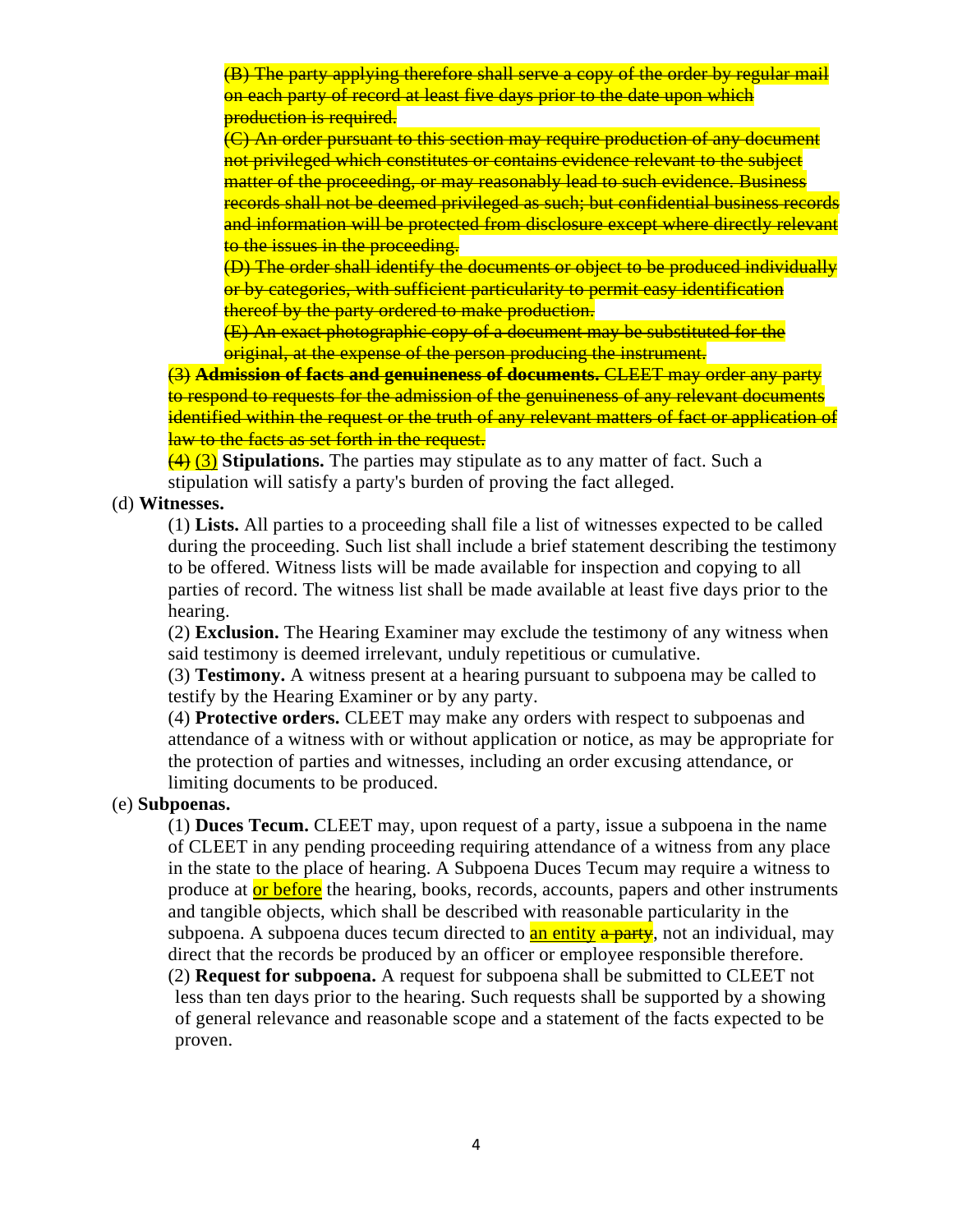#### (f) **Role of Hearing Examiner Interrogatories.**

A hearing examiner may enter any orders, including scheduling orders, deemed necessary to facilitate the discovery process. Such orders may be entered upon request of a party or on the hearing examiner's own motion.

(1) Upon application of a party, or upon the motion of CLEET, with or without notice, an order may be entered requiring a party to answer in writing under oath of the party or a person authorized to make an answer, certain written interrogatories attached to the order. Unless otherwise ordered, the answers shall be submitted at the hearing, or at a **pre-hearing conference.** 

(2) The party applying for the order shall serve a copy thereof, with interrogatories attached, by regular mail, upon each party of record at least ten days prior to the date upon which answer is required.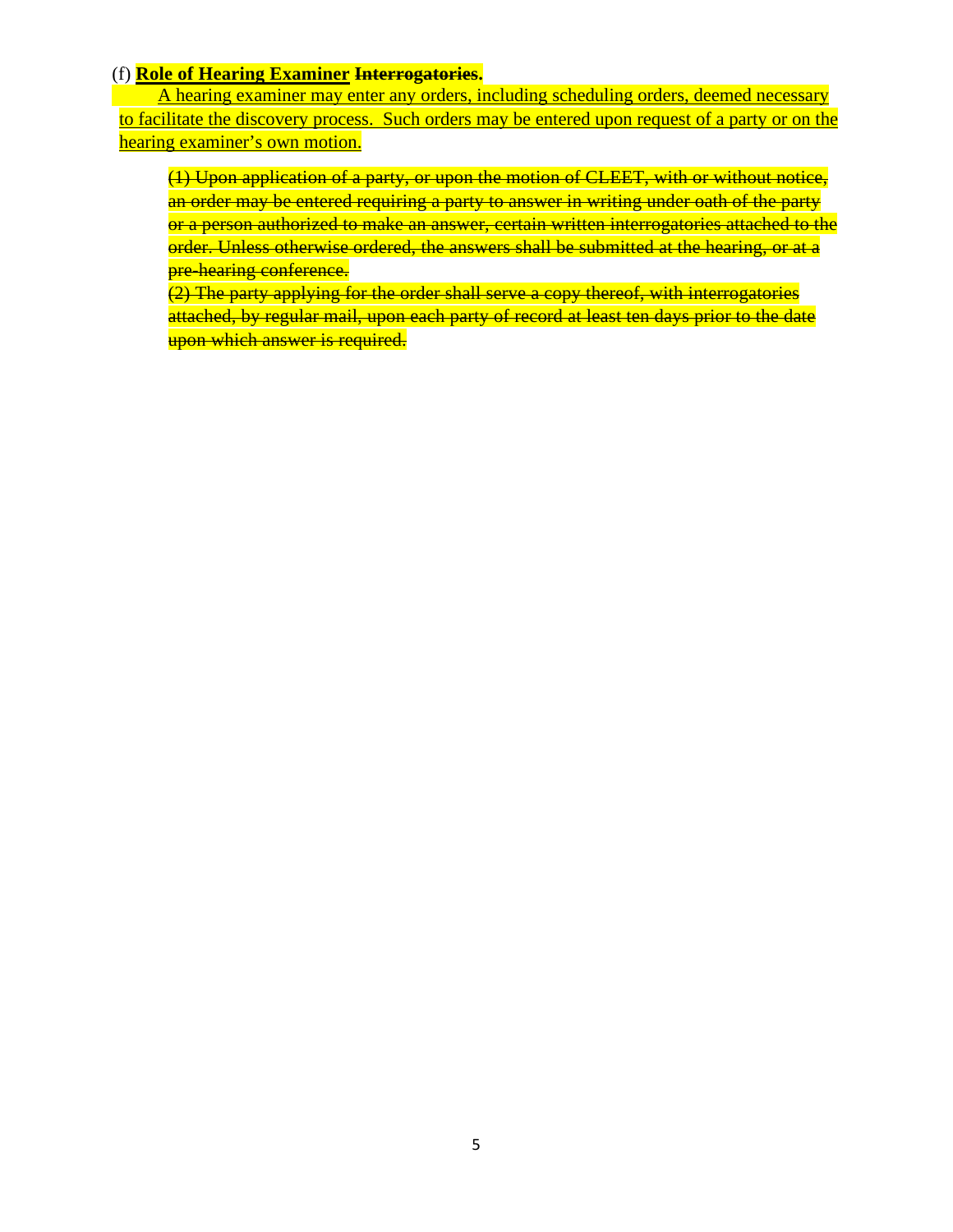## **TITLE 390. COUNCIL ON LAW ENFORCEMENT EDUCATION AND TRAINING CHAPTER 10. PEACE OFFICER CERTIFICATION**

- 390:10-1-1. Purpose
- 390:10-1-2. Minimum certification and employment standards
- 390:10-1-3. Employment status reporting
- 390:10-1-4. Peace officer employment standards
- 390:10-1-5. Requirements for certification
- 390:10-1-6. Certification by reciprocity
- 390:10-1-7. Withdrawal, voluntary withdraw, suspension, revocation and reinstatement of certification
- 390:10-1-8. Notification of legal proceedings against officer

**[Authority:** 70 O.S., § 3311.2 through 3311.13] **[Source:** Codified 12-31-91]

## **390:10-1-2. Minimum certification and employment standards**

(a) For the purposes of the rules of this Chapter and 70 O.S. Section 3311, a peace officer is defined as a duly appointed or elected law enforcement officer who is paid for working more than twenty-five (25) hours per week and whose duties minimally include all of the following on a fulltime basis:

- (1) Preserving the public peace;
- (2) Preventing crime;
- (3) Protecting life and property;
- (4) Enforcing laws and ordinances of this state and its political subdivisions; and
- (5) Executing arrest warrants and search warrants.

(b) All persons hired or elected as peace officers shall meet the employment and training standards set forth in this chapter as set forth in Section 3311 of Title 70 of the Oklahoma Statutes. Calculation of said employment shall be based on cumulative periods of employment.

(c) The Council, or its designee, may grant an extension of the time frame specified in Section 3311 of Title 70 of the Oklahoma Statutes, upon written application by the employing agency, and when good cause is shown, as determined by the Council or its designee. Peace officers granted an extension of time to attend and complete a training academy **normally** are not permitted to work in the capacity of a peace officer during the extension period. If an applicant has timely complied with all notice and application procedures but because of CLEET's training capacity cannot enter an academy within the six-month time frame, the Director or designee may grant an extension that allows the person to work. Failure of an applicant or agency to timely comply with notice and application procedures, short staffing at a law enforcement agency, or other matters will not be considered good cause to grant an extension to work.

(d) In the event any officer so appointed or elected fails to comply with the employment and training standards and an extension of time is not granted, the employing agency shall comply with 70 O.S., Section 3311(E) (4) at the first opportunity made available by CLEET. Individuals who fail to comply with employment and/or training standards may reapply for certification two (2) years from the date of final ineligibility. Individuals who reapply will be required to start the academy over again without regard to previous classwork completed.

(e) Students are expected to complete the first basic academy in which they are enrolled. In the event a student cannot complete their initial academy, the student can complete the course work in another academy if such work can be completed in the next subsequent academy and within a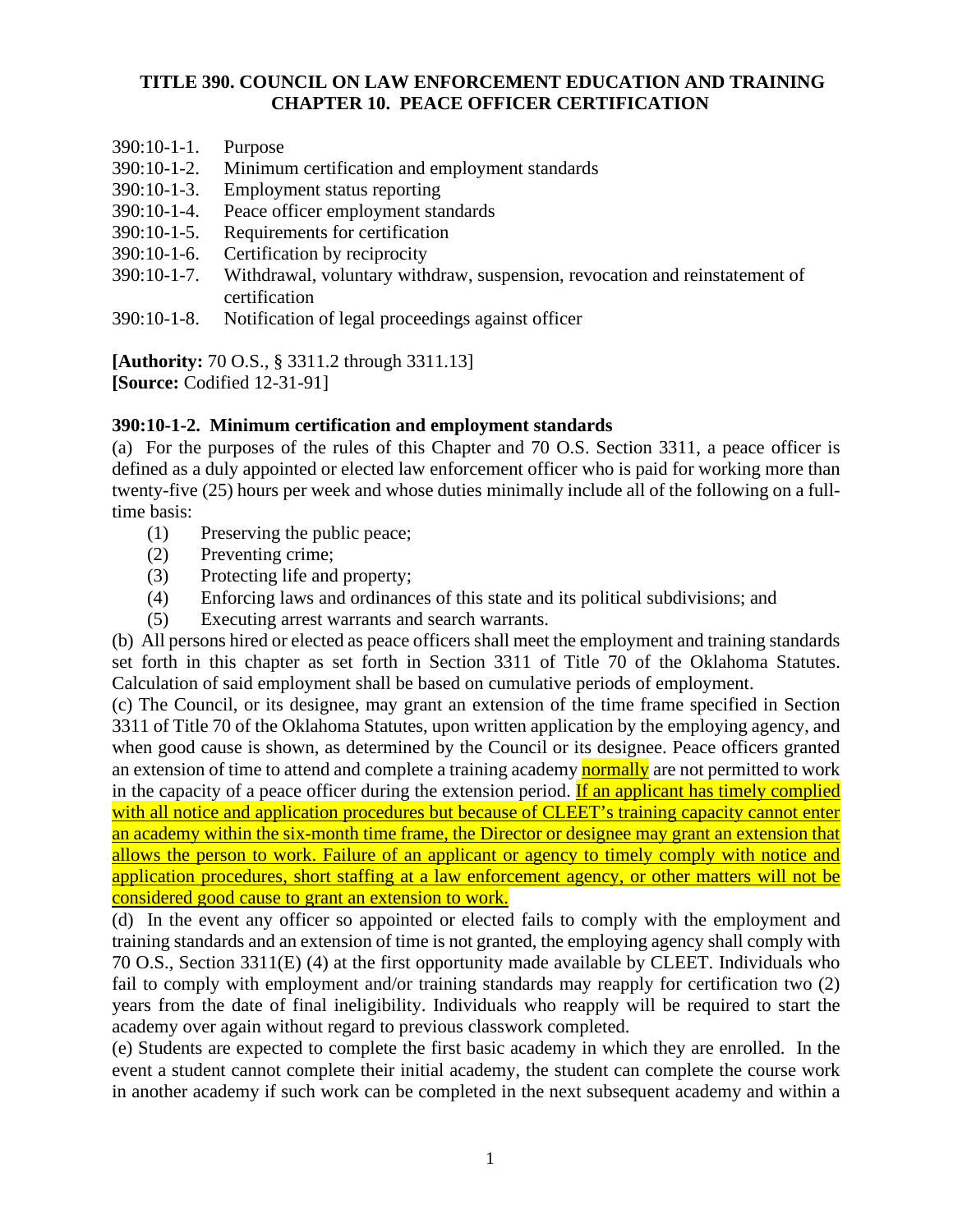one year period from the date of hiring or appointment as a peace officer. If reentry exceeds one year, students will be required to start the academy over again without regard to previous classwork completed unless reentry was delayed by a documented medical condition or military orders prohibiting participation. Exceptions may be made by the Director, or Director designee, for students who have been granted extensions of time as authorized by 70 O.S., Section 3311 (E) (4). (f) The Council may provide options for remedial or make-up training for students attending approved academy or CLEET basic academy programs pursuant to academy rules.

### **390:10-1-3. Employment status reporting**

 $\overline{a}$  All state, county, and local law enforcement agencies affected by the rules of this chapter and 70 O.S. Section 3311, shall report to CLEET the employment and termination of any appointed or elected peace officer within ten (10) days of the date of employment or termination of employment of said officer. Such notification shall be in a format accepted by CLEET. Termination reports shall include resignations, discharges or dismissals, retirements, and deaths of officers covered under the rules of this chapter and laws. Failure to do so may disqualify a law enforcement agency from participating in training programs sponsored by the Council. (b) Pursuant to 70 O.S., Section 3311(H)(1) every law enforcement agency employing police, peace or tribal officers shall be required to submit on or before October 1 of each calendar year, a complete list of all commissioned employees, with a current mailing address and phone number for each such employee in a format acceptable by CLEET.

### **390:10-1-4. Peace officer employment standards**

(a) A person shall comply with the requirements of 70 O.S. Section  $3311(E)(F)(G)$  in order to be employed as a peace officer.

(b) Nothing herein shall preclude any law enforcement agency from establishing and implementing minimum employment standards in addition to those set forth by law and the rules of this chapter.

(c) All peace officers, reserve officers and tribal officers are required to maintain with CLEET, their current mailing address. Notice of change of address or telephone number must be made within ten (10) days of the effective change. through CLEET's online portal or in writing, with an original signature. Notices will not be accepted over the phone, by fax, or by email. (d) All peace officers, reserve officers, and tribal officers shall notify<sub>r</sub> in writing, with an **original signature,** CLEET of any change of name through CLEET's online portal. Notification of change of name shall include certified copies of any marriage license or court document which reflects the change of name. Notices will not be accepted over the phone, by fax, or by email and must be made within ten (10) days of the date of change. The certified copy provided to CLEET will not be returned to the licensee. Any deviation from this Rule will require the Director's or his/her designee's approval.

### **390:10-1-6. Certification by reciprocity**

 Any officer seeking Oklahoma Peace Officer Certification, who has been certified by a state peace officer standards and training agency as a peace officer in another state, or any officer who has been certified as a federal peace officer by a Council recognized federal law enforcement agency, may obtain certification by reciprocity, under the following conditions:

(1) The officer must meet the minimum peace officer employment standards set forth by law, military service is generally not recognized as federal law enforcement employment. (2) The officer must have been employed as a full-time peace officer for at least three  $(3)$ consecutive months within the two (2) year period immediately preceding the request for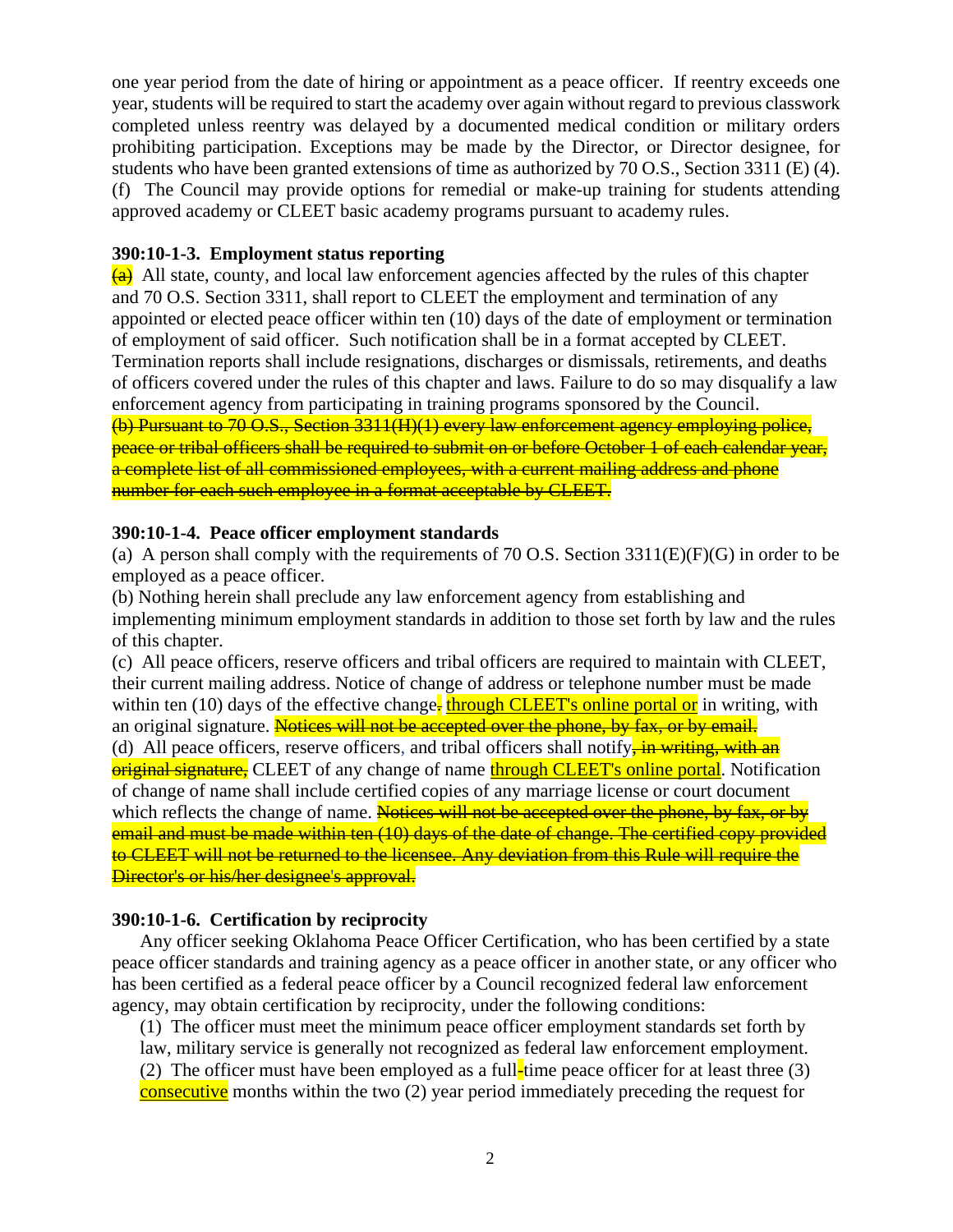Oklahoma certification.

(3) The officer must attend the legal block and training as specified by CLEET The officer must attend and successfully complete approved reciprocity training within six months of their hire date in Oklahoma.

(4) The officer must successfully pass a certification examination.

(5) Officers may have one retest for the certification examination. Any retest would follow the guidelines listed in OAC 390:15-1-13.

(6) The director or the director's designee may, in the exercise of discretion, award a certificate to any person who has been duly certified under the laws of another state if, in the opinion of the director, the education, training and experience of that officer equal or exceed the qualifications required to complete satisfactorily the basic course of instruction required for Oklahoma certification. Any person who is awarded reciprocity under this subsection shall attend and successfully complete approved reciprocity training within six months of their hire date in Oklahoma. In his or her discretion, the director or the director's designee may require a person who has been duly certified under the laws of another state to attend and successfully complete a bridge academy in this state within six months of their hire date in Oklahoma in order to receive reciprocity certification. In any event, each officer must attend the legal refresher block of instruction as specified by CLEET.

## **390:10-1-7. Withdrawal, voluntary withdraw, suspension, revocation and reinstatement of certification**

(a) **"Withdrawal" defined**. A withdrawal of certification is the voluntary surrender of peace officer certification by an officer that has been certified pursuant to the provisions of 70 O.S. 3311 et seq and who is the subject of an investigation into, or a pending or concluded proceeding involving, allegations of violation of any of the provisions of 70 O.S. 3311 et seq or CLEET rules. "Withdrawal" does not include the voluntary surrender of peace officer certification by an officer who is in good standing with CLEET and is not the subject of such an investigation or proceeding.

(1) An officer requesting a withdrawal of certification must notify CLEET of his or her intent in writing to voluntarily surrender peace officer certification and have his name withdrawn from the list of Oklahoma certified peace officers.

(2) If an officer is requesting withdrawal by voluntary surrender of peace officer certification based upon completed, pending or contemplated criminal proceedings, the officer must include in the notice to withdraw certification, a certified copy of the charges, sentencing agreement or other information to support the action. This would include any deferred sentencing agreement.

(3) When a request for withdrawal of certification has been received by CLEET, the supporting documents will be verified and an investigation conducted to determine the facts for the stated underlying purpose of the withdrawal of certification.

(4) CLEET will enter a Final Order of Withdrawal which will include the peace officer's request to voluntarily surrender pending investigation or proceeding and documentation requiring the voluntary surrender of a certification. The Final Order must be signed by the Director and must include:

(A) A statement by the officer that the withdrawal and surrender of peace officer certification is voluntary; and/or is ordered by the court.

(B) A statement of the underlying facts for the withdrawal.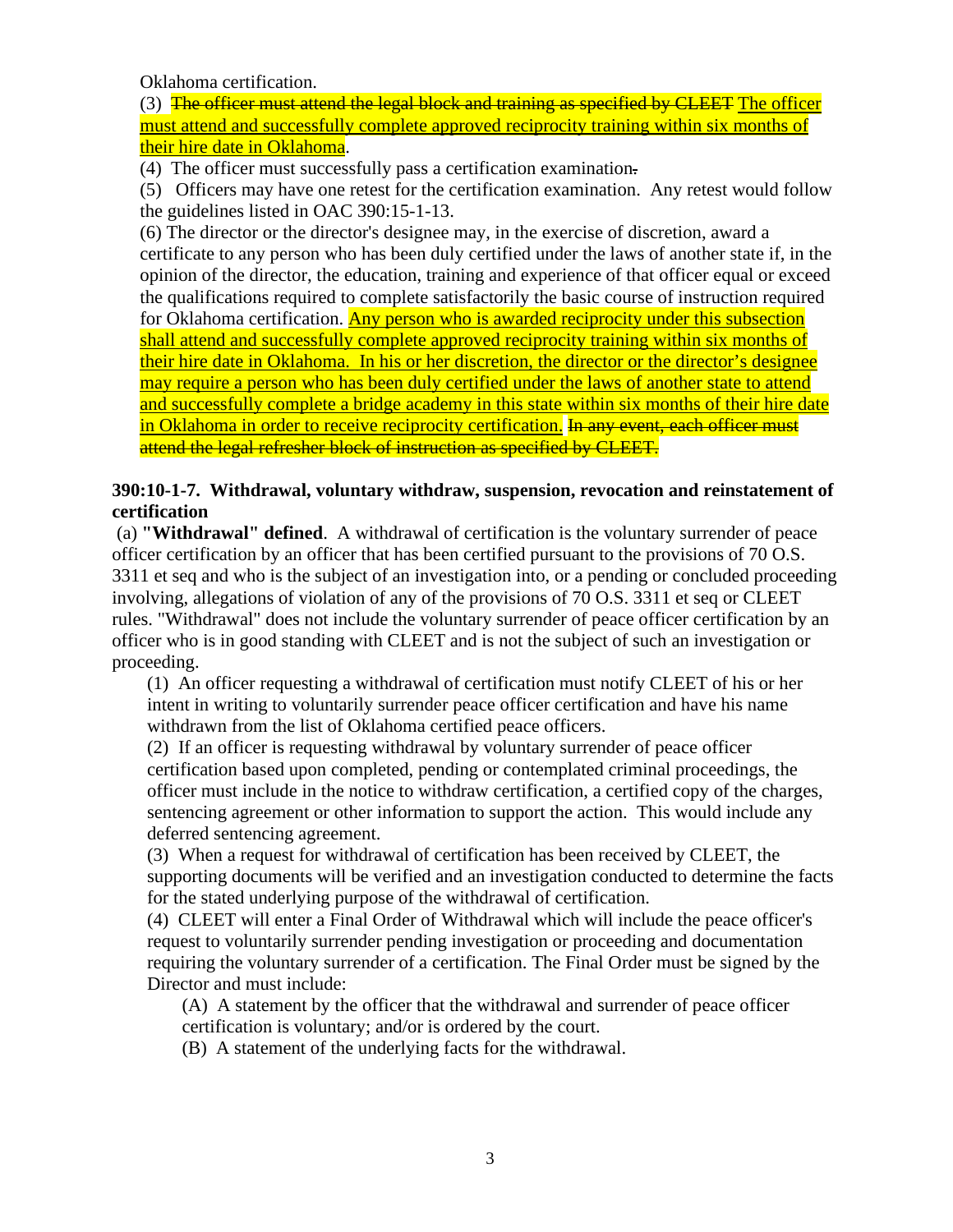(C) A statement that the information gathered during the investigation of the request for withdrawal or surrender may be submitted as evidence at a hearing upon the request of the officer for reinstatement of certification;

(D) A statement that the officer cannot file a request for reinstatement for a minimum of five (5) years from the date of the entry of the Final Order of Withdrawal.

(b) **Voluntary surrender.** A peace officer who is in good standing with CLEET and who is not the subject of an investigation into, or a pending or concluded proceeding involving, allegations of violation of any of the provisions of 70 O.S. 3311 et seq. or CLEET rules, may voluntarily surrender such officer's peace officer certification.

(1) An officer wishing to voluntarily surrender certification must notify CLEET of his or her intent in writing to voluntarily surrender peace officer certification and have his or her name removed from the list of Oklahoma certified peace officers, provide a signed and notarized statement that such request is not made to avoid investigation or the outcome of a pending or concluded proceeding involving allegations of violation of any of the provisions of 70 O.S. 3311 et seq. or CLEET rules, and return to CLEET his or her CLEET card. (2) Upon receipt of the officer's written intent to voluntarily surrender and the officer's CLEET card, CLEET will enter a Final Order of Voluntary Surrender which will include the peace officer's request and statement described in subparagraph (1) above and will be signed by the Director.

(3) An officer who voluntarily surrendered his or her certification pursuant to this subsection may apply for reinstatement without regard to any particular time restriction.

(c) **Suspension**. The certification of a peace officer may be suspended pursuant to the provisions of 70 O.S. Section 3311 et seq. and CLEET rules.

(1) If any action against a peace officer results in the suspension of peace officer certification, the suspended officer shall not engage in law enforcement activities of any type during the period of suspension. Any peace officer found to be engaging in law enforcement activities of any kind during the period of suspension shall be subject to revocation of peace officer certification without prior notice but otherwise subject to administrative proceedings. (2) When permitted by law, the officer and CLEET may enter an agreement for the suspension of peace officer certification. The Agreed Final Order of Suspension must include the length of the suspension.

(3) Administrative actions involving actions against a peace officer in which suspension of peace officer certification is provided by law, shall be conducted in accordance 70 O.S. 3311, the Administrative Procedures Act, OAC 390:2-1 et. seq and this chapter.

(4) A suspension ordered after administrative hearing shall state the term of the suspension. Unless otherwise provided by law, the Hearing Examiner may establish a reasonable length of suspension.

(d) **Revocation.** The certification of a peace officer may be revoked pursuant to the provisions of 70 O.S. Section 3311 et seq. and CLEET rules.

(1) If any action against a peace officer results in the revocation of peace officer certification, the revoked officer shall immediately cease to engage in law enforcement activities of any type. Any peace officer found to be engaging in law enforcement activities of any kind may be subject to additional administrative or criminal actions.

(2) Administrative actions involving actions against a peace officer in which revocation of peace officer certification is provided by law, shall be conducted in accordance 70 O.S. 3311, the Administrative Procedures Act, OAC 390:2-1 et. seq and this chapter.

(e) **Reinstatement**.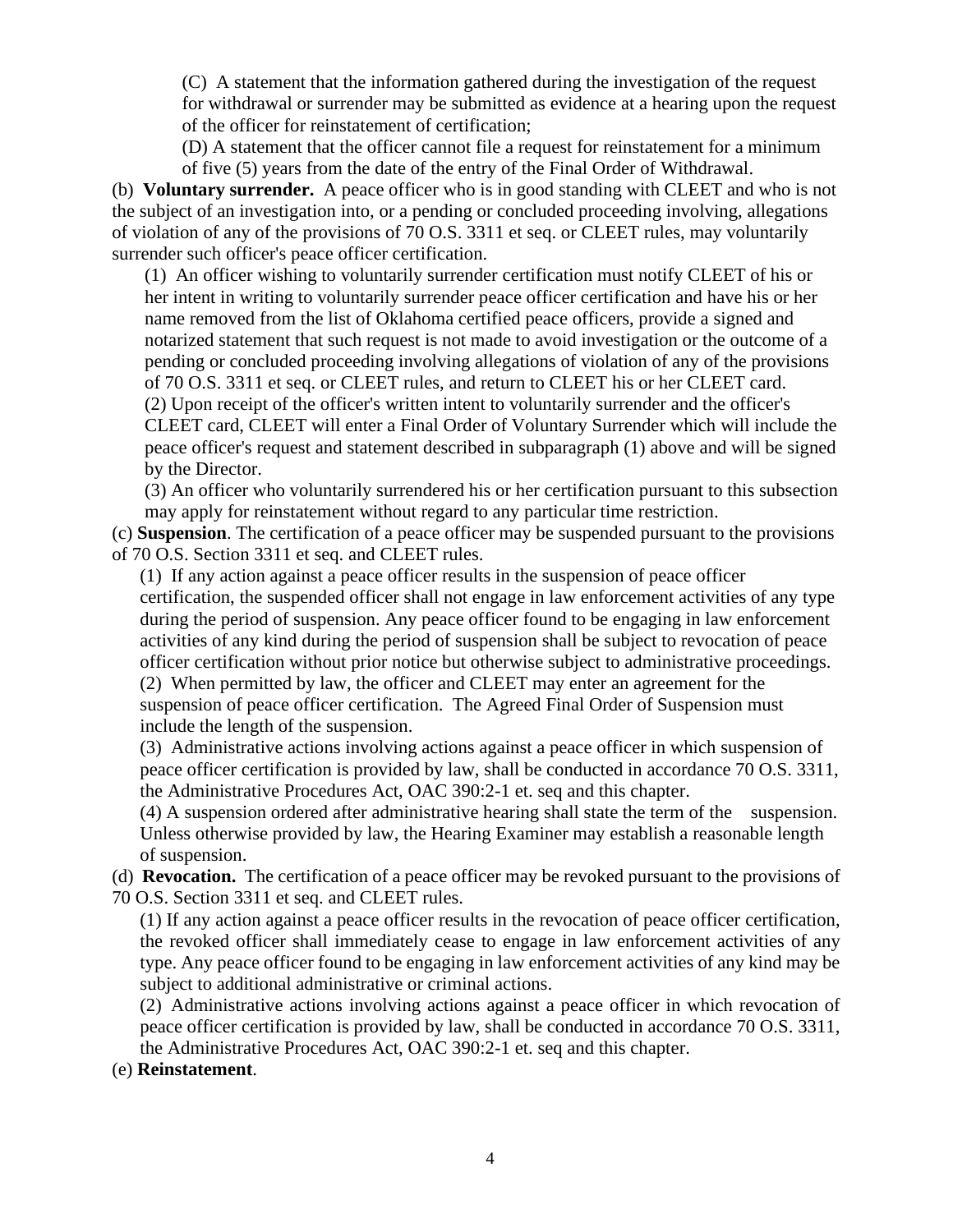(1) An officer who has had peace officer certification withdrawn, suspended or revoked, who has voluntarily surrendered his or her certification, may have peace officer certification reinstated through the following procedures:

(A) The officer shall file a request for reinstatement in writing, under oath.

(B) The request shall require the applicant to furnish information reasonably required to enable the Council to determine the fitness of the applicant for certification.

(2) The request for reinstatement shall be referred to the Assistant Director for processing of the request.

(3) The request will be reviewed by the Assistant Director and General Counsel to approve or deny the request. The following factors will be considered during the review:

(A) Circumstances surrounding the withdrawal, suspension, revocation or voluntary surrender of certification;

(B) Successful completion of any terms of suspension.

(C) Any pending charges or actions in this state or any other state; any convictions, including verdicts of guilt or entry of pleas of guilty or nolo contendere or an "Alford" plea or any plea other than not guilty to any felony, crime of domestic violence, or crime of moral turpitude in this state or any other state, and any final orders of protection entered against the applicant; and

(D) Activities of applicant during the period of suspension or following withdrawal, revocation, or voluntary surrender.

(4) Time for reinstatement applications:

(A) An applicant who voluntarily surrendered his or her certification while in good standing with CLEET and not the subject of an investigation into, or a pending or completed proceeding involving, allegations of violation of 70 O.S. 3311 et seq. or CLEET rules, may apply for reinstatement at any time;

(B) An applicant whose certification was suspended may apply for reinstatement upon the expiration of the suspension period;

(C) An applicant whose certification was revoked or who withdrew his or her certification while the subject of an investigation into, or a pending or completed proceeding involving, allegations of violation of 70 O.S. 3311 et seq. or CLEET rules, may apply for reinstatement after at least five (5) years have passed since the entry of the Final Order of Withdrawal or Revocation.

(D) That an applicant has waited the appropriate time period before applying for reinstatement does not guarantee that a reinstatement will be granted. Such application is subject to review as provided for in these rules.

(5) CLEET may require an applicant for reinstatement to successfully complete certain refresher training either before granting reinstatement or within a specific time following reinstatement.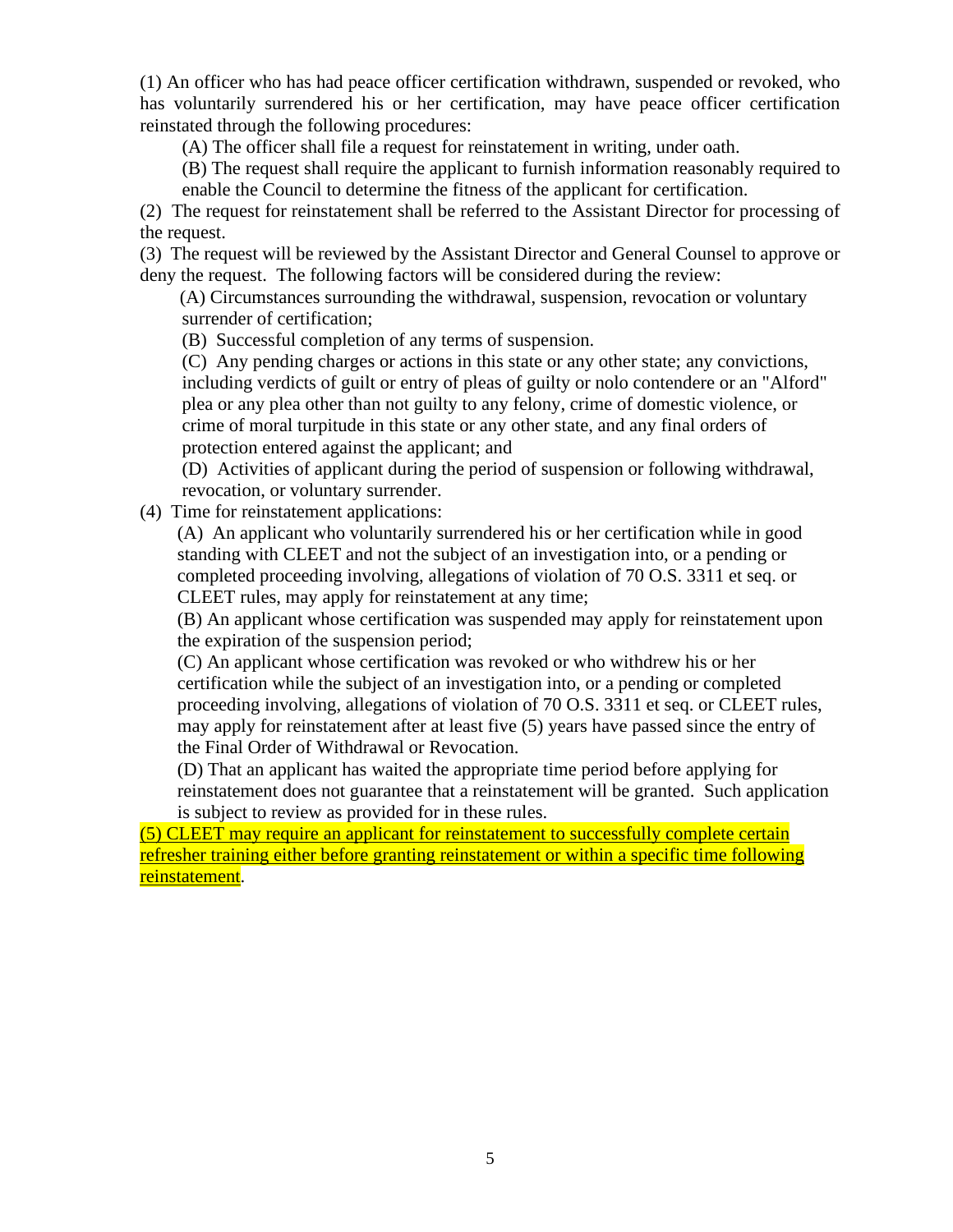## **TITLE 390. COUNCIL ON LAW ENFORCEMENT EDUCATION AND TRAINING CHAPTER 15. BASIC PEACE OFFICER CERTIFICATION TRAINING**

#### Subchapter

**[Authority:** 20 O.S., §1313.2; 70 O.S., 3311 through 3311.13] **[Source:** Codified 12-31-91]

### **SUBCHAPTER 1. BASIC ACADEMY PROGRAMS**

- 390:15-1-1. Purpose
- 390:15-1-2. Curriculum and courses of study
- 390:15-1-3. Examinations and testing; remedial training; missed time
- Attendance: Academy administration
- 390:15-1-5. Certification examination
- 390:15-1-6. Basic Academy participation
- 390:15-1-7. Administrative course files
- 390:15-1-8. Firearms safety rules
- 390:15-1-9. Council instructors
- 390:15-1-10. Basic Academy Rules
- 390:15-1-11. General rules of Academy conduct [REVOKED]
- 390:15-1-12. Dress code [REVOKED]
- 390:15-1-13. Academic requirements
- 390:15-1-14. Study assignments [REVOKED]
- 390:15-1-15. Training hours [REVOKED]
- 390:15-1-16. Equipment required [REVOKED]
- 390:15-1-17. Clothing [REVOKED]
- 390:15-1-18. Administrative discipline
- 390:15-1-18.1. Suspension, dismissal and reinstatement to academy
- 390:15-1-19. Council-approved Basic Peace Officer Certification training
- 390:15-1-20. College and University Law Enforcement Officers Training [REVOKED]
- 390:15-1-21. Registration Fees

## **390:15-1-21. Registration Fees fees**

(a) At the discretion of the Council, CLEET has established may establish a registration fee for each agency to cover the cost of meals provided during the CLEET basic academy.

(1) The registration fee covers the cost of meals incurred by CLEET during the basic academy training and payment is due by the  $25<sup>th</sup>$  of each month preceding expected expenditures.

(2) An agency shall receive only one (1) invoice for the total amount due, but may elect to pay on a monthly basis, or payment can be made in full at the beginning of the training cycle.

(3) Payment will be accepted in a format described in 390:1-1-13.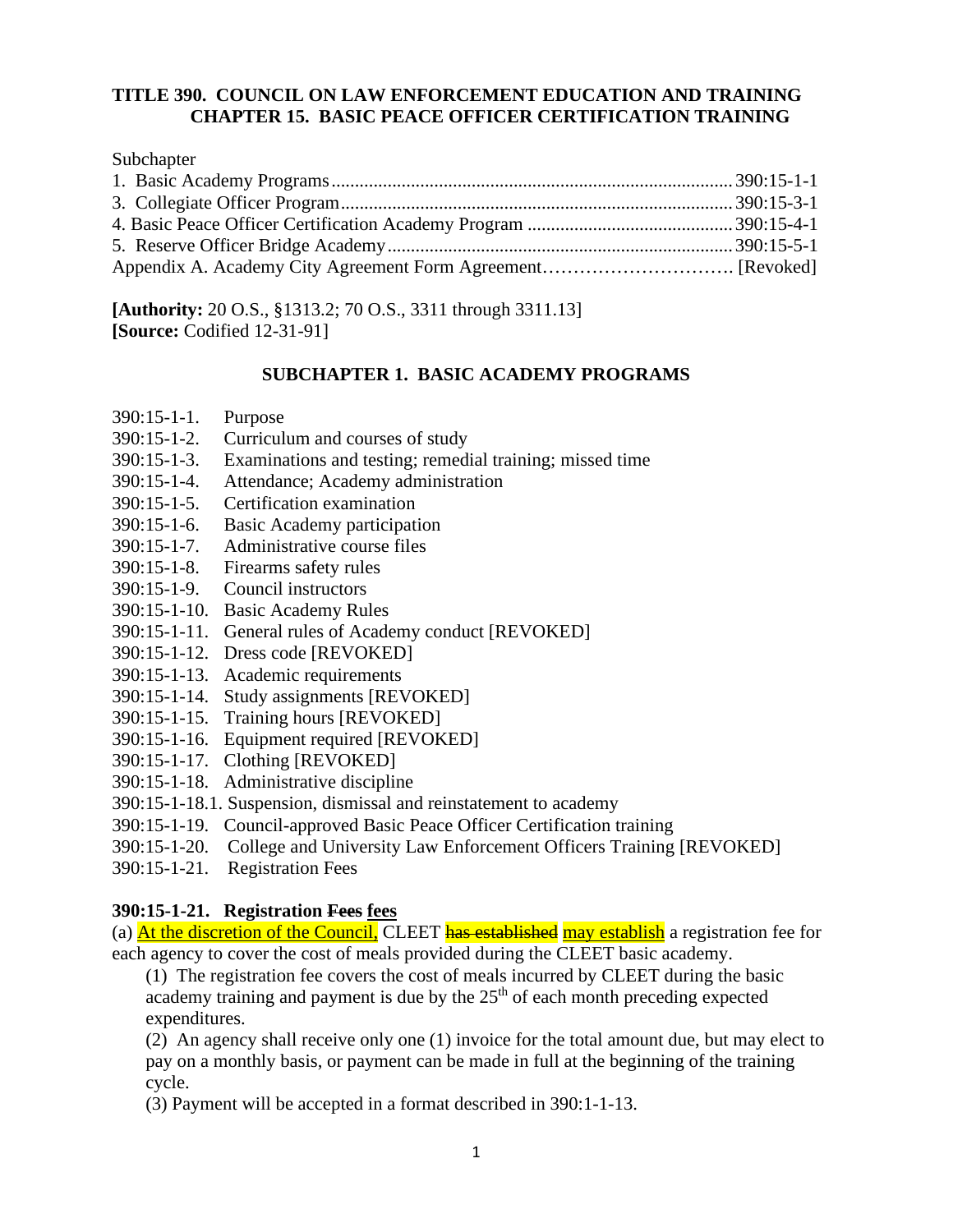(b) Agencies failing to make other arrangements approved by the Executive Director or meet the obligation established by enrollment of an officer into the basic academy shall be precluded from future participation of any employee from the delinquent organization in the CLEET basic academy.

## **SUBCHAPTER 4. BASIC PEACE OFFICER CERTIFICATION ACADEMY PROGRAM**

390:15-4-1. Purpose

- 390:15-4-2. Program administration
- 390:15-4-3. CLEET oversight and program administration
- 390:15-4-4. Director's qualifications
- 390:15-4-5. Director's functions
- 390:15-4-6. Curriculum mandates
- 390:15-4-7. Course testing
- 390:15-4-8. Qualification examination
- 390:15-4-9. Instructor requirements
- 390:15-4-10. Student responsibilities
- 390-15-4-11. Psychological evaluations
- 390:15-4-12. BPOC Bridge Academy [NEW RULE]

[**Authority**: 70 O.S., Section 3311.16] [**Source**: Codified 11-1-2018]

# **390:15-4-12. BPOC Bridge Academy [NEW RULE]**

(a) Upon written application to the CLEET Director, or designee, BPOC entities may be authorized by CLEET to offer BPOC Bridge Academies for individuals who have a reserve certification in good standing.

- (1) Reserve officers who hold a current commission with a recognized Oklahoma law enforcement agency, have successfully completed a 240-hour reserve academy, and have been in active service in a reserve capacity (post reserve certification) for the six  $(6)$  months prior to the start date of the BPOC Bridge Academy may be approved by CLEET to attend the BPOC Bridge Academy pursuant to policies and procedures to be published by CLEET.
- (2) Non-commissioned individuals who have successfully completed a 240-hour reserve academy and served for at least six (6) months in a reserve capacity (post reserve certification) for a recognized Oklahoma law enforcement agency in the five (5) years prior to the start date of the BPOC Bridge Academy may be approved by the BPOC entity to attend the BPOC Bridge Academy pursuant to policies and procedures to be published by CLEET.
- (3) BPOC Bridge Academy students will be subject to all the rules in this subchapter and in subchapter 5 unless expressly stated otherwise in these rules or in applicable policies and procedures published by CLEET.

(b) BPOC entities which are authorized by CLEET to provide BPOC Bridge Academies must comply with all of the provisions in this subchapter and in subchapter 5 unless expressly stated otherwise in these rules or in applicable policies and procedures published by CLEET.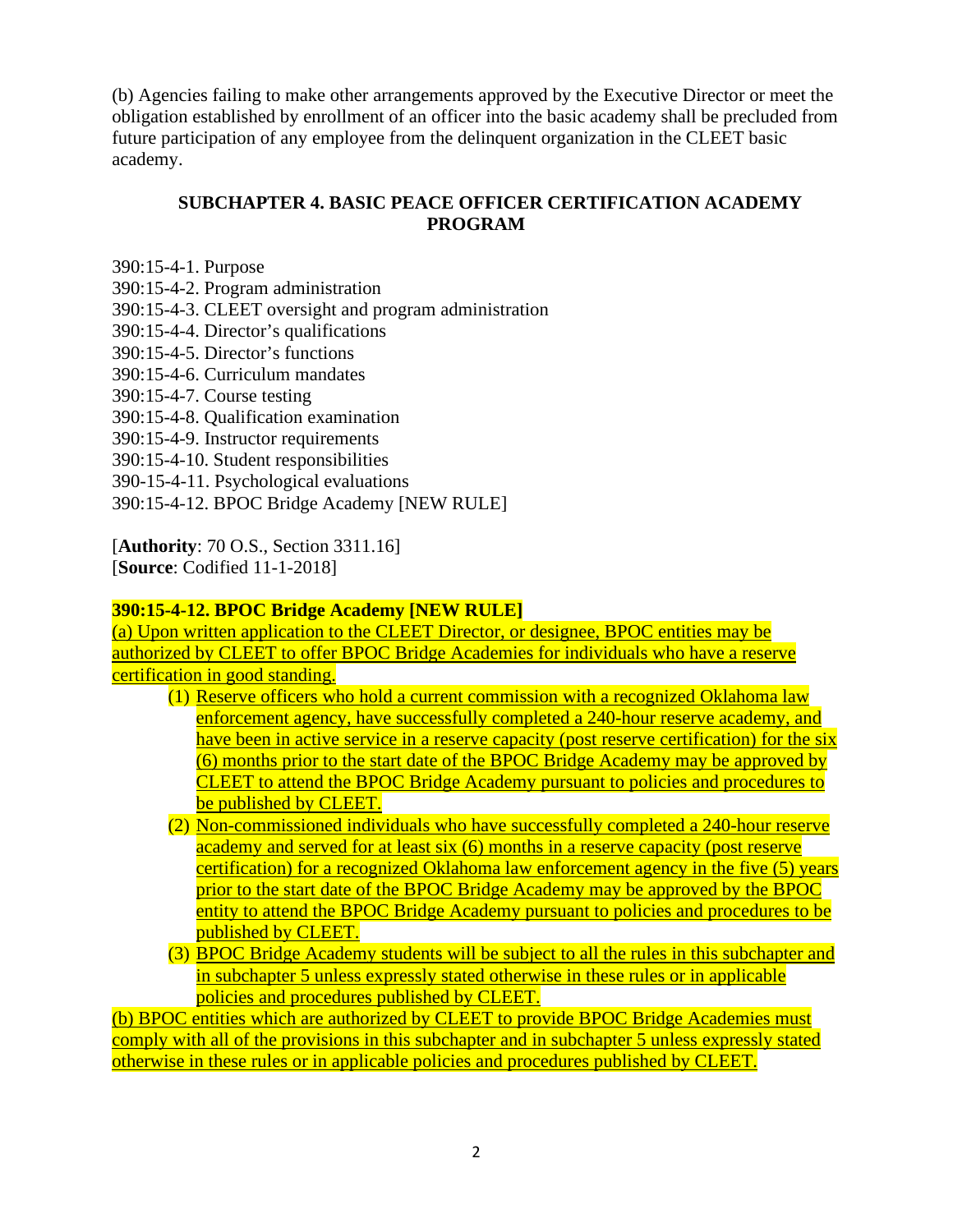### **TITLE 390. COUNCIL ON LAW ENFORCEMENT EDUCATION AND TRAINING CHAPTER 20. RESERVE OFFICER CERTIFICATION AND TRAINING**

- 390:20-1-1. Purpose
- 390:20-1-2. Reserve officer defined; employment standards
- 390:20-1-3. Reserve peace officer certification training
- 390:20-1-3.1 Reserve coordinator qualifications
- 390:20-1-4. Application to conduct Reserve Peace Officer Academy
- 390:20-1-5. Reserve Academy Coordinator's manual
- 390:20-1-6. Duties of Reserve Academy Coordinator
- Review and notification
- 390:20-1-8. Request for lesson plans
- 390:20-1-9. Procedures for conducting Reserve Academy
- 390:20-1-10. CLEET monitoring of Reserve Academies
- 390:20-1-11. Notice of compliance with employment standards
- 390:20-1-12. Materials returned to CLEET
- 390:20-1-13. Certificates issued
- 390:20-1-14. Withdrawal, suspension and reinstatement of certification
- 390:20-1-15. Inactive reserve officers
- 390:20-1-16. Reserve Academy Instructor requirements

**[Authority:** 11 O.S., § 34-101; 19 O.S., § 547; 63 O.S., §§ 683.1 et seq.; 70 O.S., § 3311 through 3311.13] **[Source:** Codified 12-31-91]

#### **390:20-1-15. Inactive reserve officers**

Every reserve officer, certified by the Council, who has not been employed as a reserve officer in the State of Oklahoma for five or more years, upon re-entry to reserve status, must complete refresher training a legal update as prescribed by CLEET.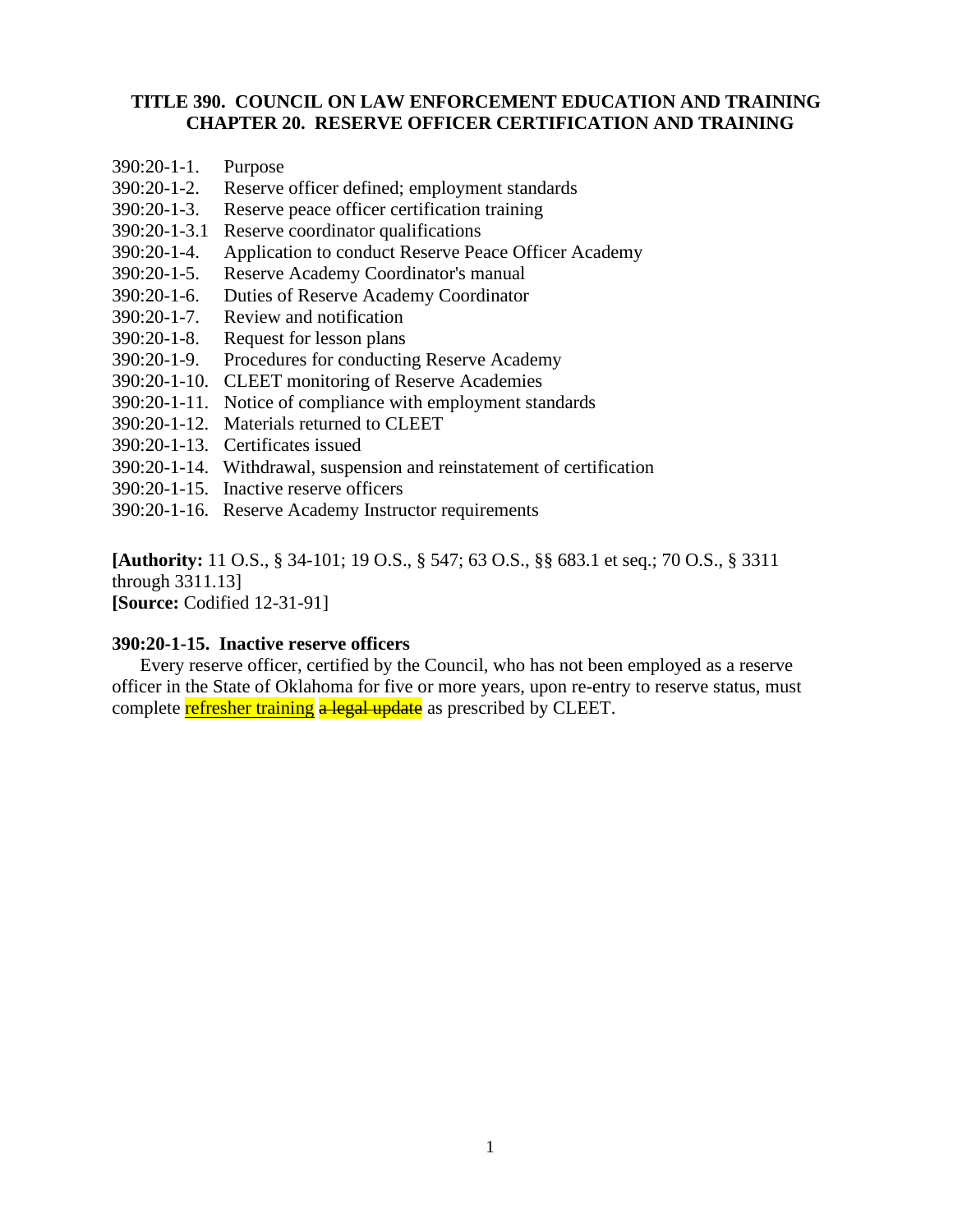### **TITLE 390. COUNCIL ON LAW ENFORCEMENT EDUCATION AND TRAINING CHAPTER 25. CONTINUING LAW ENFORCEMENT EDUCATION**

- 390:25-1-1. Purpose
- 390:25-1-2. Continuing education definition and objectives
- 390:25-1-3. Enrollment and tuition
- 390:25-1-4. Instructor qualifications
- 390:25-1-5. Documentation of training
- 390:25-1-6. Certificates issued
- 390:25-1-7. Training records
- 390:25-1-8. Outside law enforcement schools and seminars
- 390:25-1-9. Law enforcement Instructor Certification Program
- 390:25-1-10. Requirements for general instructor certification
- 390:25-1-11. Requirements for specialized instructor certification
- 390:25-1-12. Application for instructor certification
- 390:25-1-13. Adjunct instructor certification
- 390:25-1-14. Mandatory Continuing Education
- 390:25-1-15. Levels of Certification
- 390:25-1-16. Conditions of eligibility
- 390:25-1-17. Application procedure
- 390:25-1-18. Point computation formula
- 390:25-1-19. Grounds for revocation
- 390:25-1-20. Lapse of certification [REVOKED]

**[Authority:** 70 O.S., § 3311 through 3311.13] **[Source:** Codified 12-31-91]

# **390:25-1-8. Outside law enforcement schools and seminars**

#### (a) **Centralized peace officer training records.**

(1) CLEET shall maintain a centralized depository of training records for every peace officer, reserve and fulltime, which has been certified by the State of Oklahoma as either a reserve or fulltime peace officer in accordance with applicable Oklahoma statute. Schools and Seminars attended by such officers may be entered into their individual training files upon request.

(2) Local **"**in-service**"** training or informational sessions of less than one (1) hour shall not be entered.

- (3) Requests for individual training record entries shall be in format approved by CLEET.
- (4) Requests for training entries shall minimally contain the following documentation:

(A) The date(s), location and title of the school or seminar; and

(B) An official school Attendance Roster or electronic roster, showing the name, CLEET number, and employing agency of each full-time, certified officer in attendance; and

(C) One of the following:

(i) The name  $\frac{and \text{ address}}{and \text{ integers}}$  of the instructor(s); or

(ii) A copy of the completion or attendance certificate issued by the school, and the requesting officer's name, CLEET number, and employing agency and the authorized signature of the agency head or designee certifying attendance.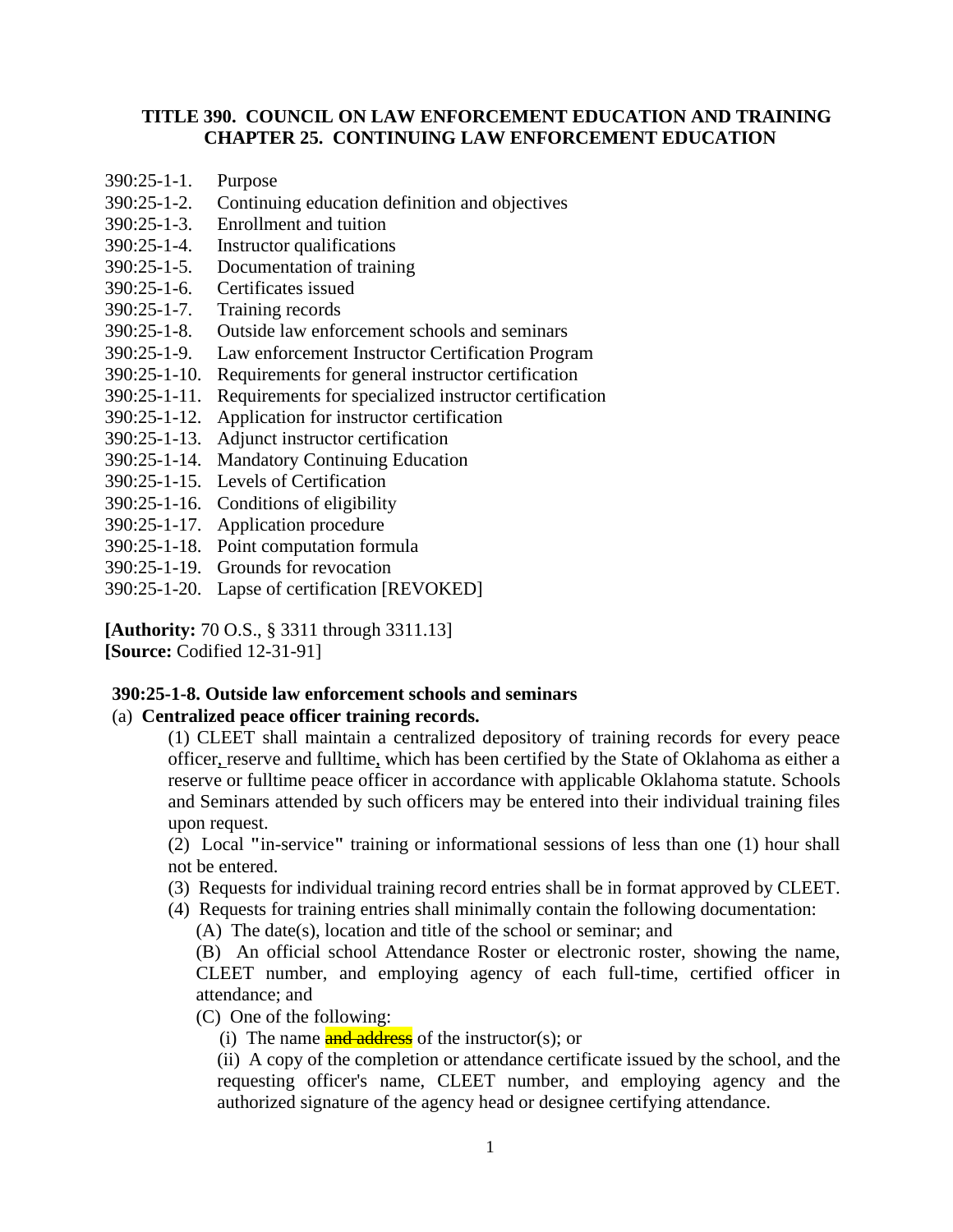(D) Training may not be recorded when names provided on the roster or electronic record cannot be matched to CLEET records by the CLEET number or name until additional identifying information is provided.

(E) Agencies or individuals submitting rosters or electronic records shall maintain a file copy, subject to inspection, for a period of three years.

### (b) **Local training incentive cataloging.**

(1) For the purposes of this section, "CATALOGING" means that CLEET will assign a course catalog number and send a confirmation letter to the agency requesting such cataloging for a lesson plan submitted by that agency. It will be the responsibility of the agency requesting cataloging to retain the lesson plan and all supporting material. All lesson plans and supporting materials on file with the agency requesting a catalog number will be considered by CLEET to be copyrighted. Regarding any law enforcement concepts, practices, methods, techniques, products, or devices as might be taught, promoted, or otherwise espoused in outside schools or seminars, there is no intent, expressed or implied, that "cataloging" indicates or in an way conveys **"**CLEET approval**"** of such concepts, practices, methods, techniques, products, or devices, unless such approval is explicitly stated by CLEET.

(2) For the purpose of qualifying for training or educational pay increases, or for other training incentives which might be initiated by law enforcement agencies, and for which CLEET cataloging is a requisite, the rules and procedures set forth in this subsection shall apply.

(3) Requests for local training incentive cataloging for any outside school or seminar, shall be made in writing in a format approved by CLEET and shall minimally contain the following information:

(A) A description of the subject of the school or seminar;

(B) A resume' or summary of each known instructor's qualifications, describing his or her training and experience in the particular subject.

### **390:25-1-10. Requirements for basic instructor certification**

(a) **Qualification**. To qualify for basic instructor certification, applicants must meet the following qualifications:

(1) Have a minimum of two (2) years of full-time or five  $(5)$  years of reserve or an equivalent combination of such full-time and reserve experience in law enforcement after completing the basic or reserve certification course, and be in compliance with 70 O.S., Section 3311, and have written endorsement from the applicant's agency heard head or designee and

(2) Successfully complete a CLEET recognized instructor development school, or

- (3) Possess a teaching certificate for secondary education; or
- (4) Possess an advanced degree in the field of secondary or adult education, or
- (5) Be qualified to instruct at an accredited 4-year college or university.

(b) Waiver. To qualify for basic instructor certification waiver, applicants must meet the following qualifications:  $M$ eeting Meet the requirements of (a) (1) and have successfully completed an instructor development school that in the sole discretion of the director or designee and meets or exceeds the standards of a CLEET recognized instructor development school.

(b) (c) **Inactive Peace Officers.** Any instructor who has been inactive as a peace officer for over five years shall not be allowed to use his/her Oklahoma Basic Instructor Development certification to teach CLEET courses. Instructors who are listed in an inactive status over five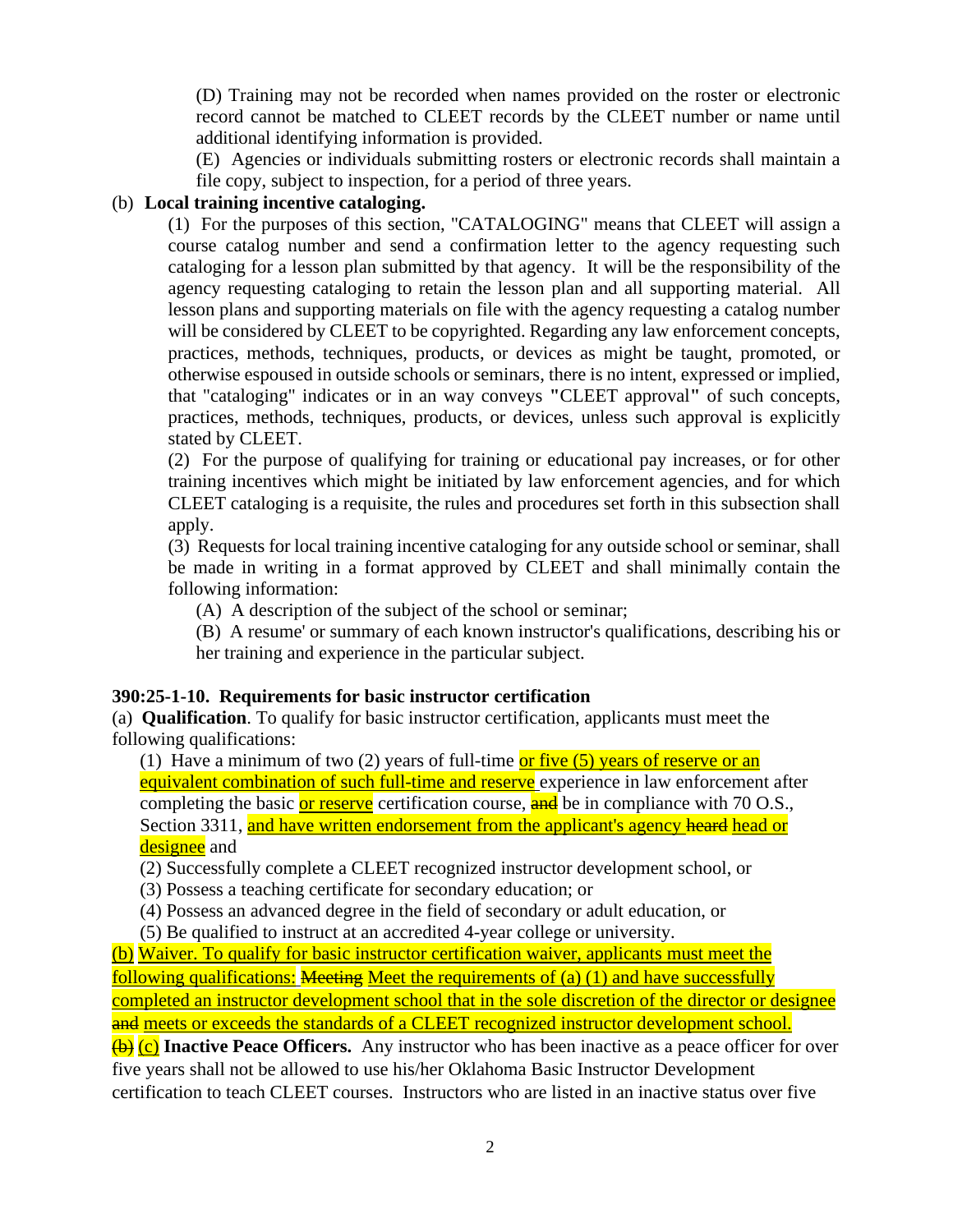years must meet the requirements outlined for an adjunct instructor (390:25-1-13) if they intend to teach any CLEET course, including basic academy, reserve academy and continuing education. This provision is designed to insure students receive current subject matter expertise throughout the training.

## **390:25-1-18. Point computation formula**

(a) Fifteen training points shall be given for the completion of a Basic Law Enforcement Academy.

(b) Two training points shall be given for the successful completion of a field training officer program which is ten weeks or longer in length.

(c) Each **semester** hour of college credit from an Accredited College or University shall equal one training point<sub>;</sub> each quarter hour shall equal two-third point.

(d) Twenty classroom hours of job-related training, as determined by the Council, shall equal one training point.

(e) Using a table provided by the Council, training points may be substituted for years of experience.

 $\left(\frac{f}{f}\right)$  (e) Using a table provided by the Council, certificates shall be awarded to levels achieved by applicants based upon points accumulated and years of experience.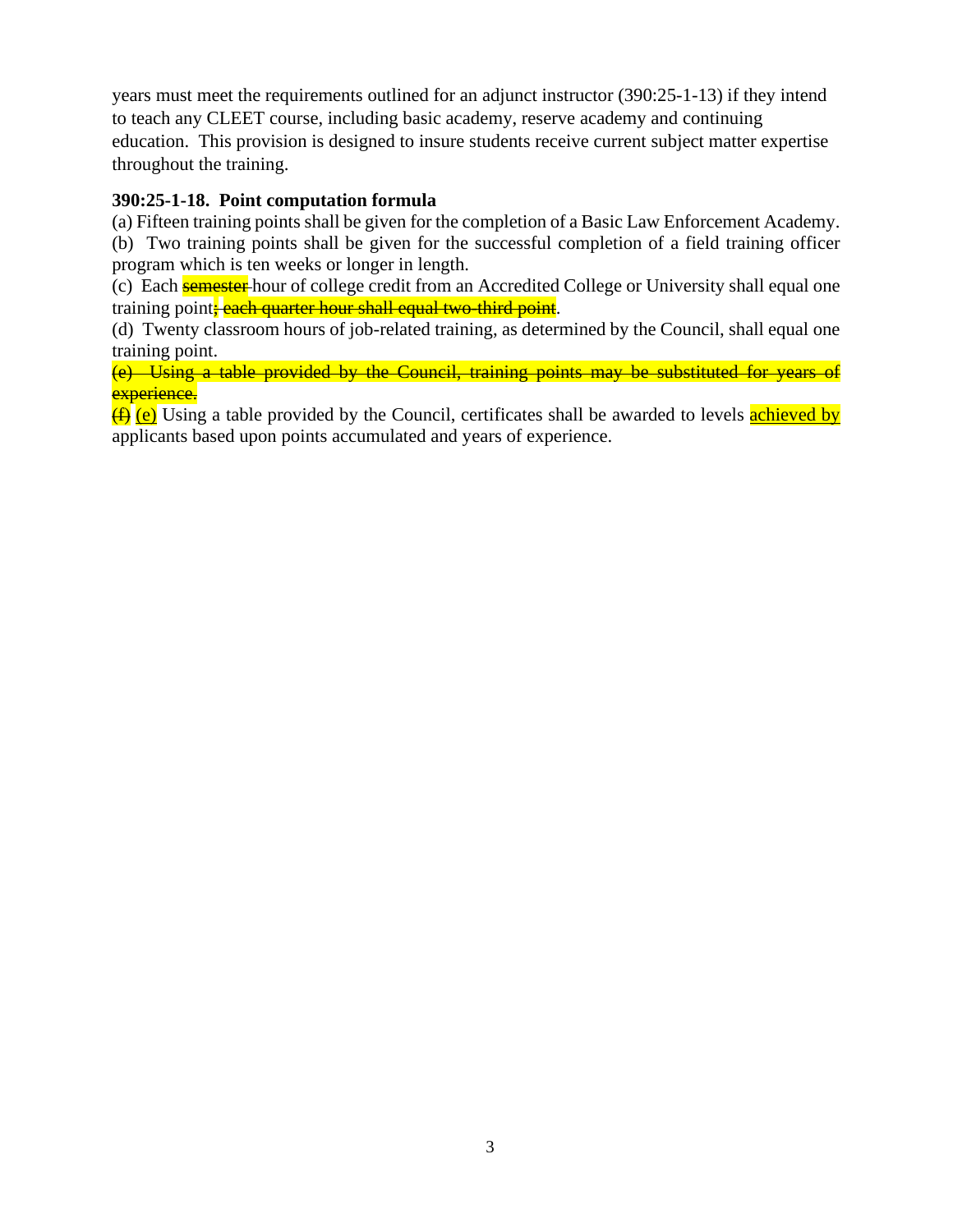### **TITLE 390. COUNCIL ON LAW ENFORCEMENT EDUCATION AND TRAINING CHAPTER 27. POLICE OFFICER ANNUAL FIREARMS REQUALIFICATION**

- 390:27-1-1. Purpose
- 390:27-1-2. Minimum requalification standards
- 390:27-1-3. Remedial training
- 390:27-1-4. Exemptions
- 390:27-1-5. Proof of requalification
- 390:27-1-6. Failure to meet annual requalification requirement

**[Authority:** 70 O.S. § 3311 through 3311.13] **[Source:** Codified 1-26-08]

### **390:27-1-2. Minimum requalification standards**

(a) Requalification shall consist of successful completion of a course of fire approved by the Council and attaining a qualifying score of not less than seventy percent (70%).

(b) Requalification shall be accomplished with a handgun (revolver or semi-automatic) carried by the law enforcement officer as the primary duty weapon. Nothing shall preclude employing agencies from requiring requalification with additional handguns carried by the officer for special purposes.

(c) Requalification shall be conducted using a paper target of the same design currently used for firearms qualification in the CLEET basic academy, or of comparable design.

(d) Requalification must be successfully completed in the presence of a CLEET certified firearms instructor, a certified firearms instructor approved by the employing agency, or a CLEET certified line safety officer. No person may requalify themselves.

(e) The Council will not be responsible for expenses incurred by officers to complete firearms requalification.

### **390:27-1-5. Proof of requalification**

(a) Proof of successful firearms requalification shall be reported to CLEET by the employing agency or the individual in a format approved by CLEET. The report shall contain the following information:

(1) Date and location of requalification

(2) Full name and CLEET number or last four digits of social security number of the officer requalifying

- (3) Verification of a passing score
- (4) The name of the employing agency

(5) The full name of the CLEET Certified Firearms Instructor and CLEET Firearms Instructor number, the full name of the employing agency approved instructor, and telephone number of the instructor, or the full name of the CLEET certified line safety officer and telephone number of the CLEET certified line safety officer.

(6) In the case of a certified firearms instructor approved by an employing agency, the employing agency head or their designee will certify they have validated the firearms instructor credentials of their approved instructor.

(b) Firearms requalification shall not be credited for purposes of meeting the annual peace officer training requirements of 70 O. S. Section 3311.4.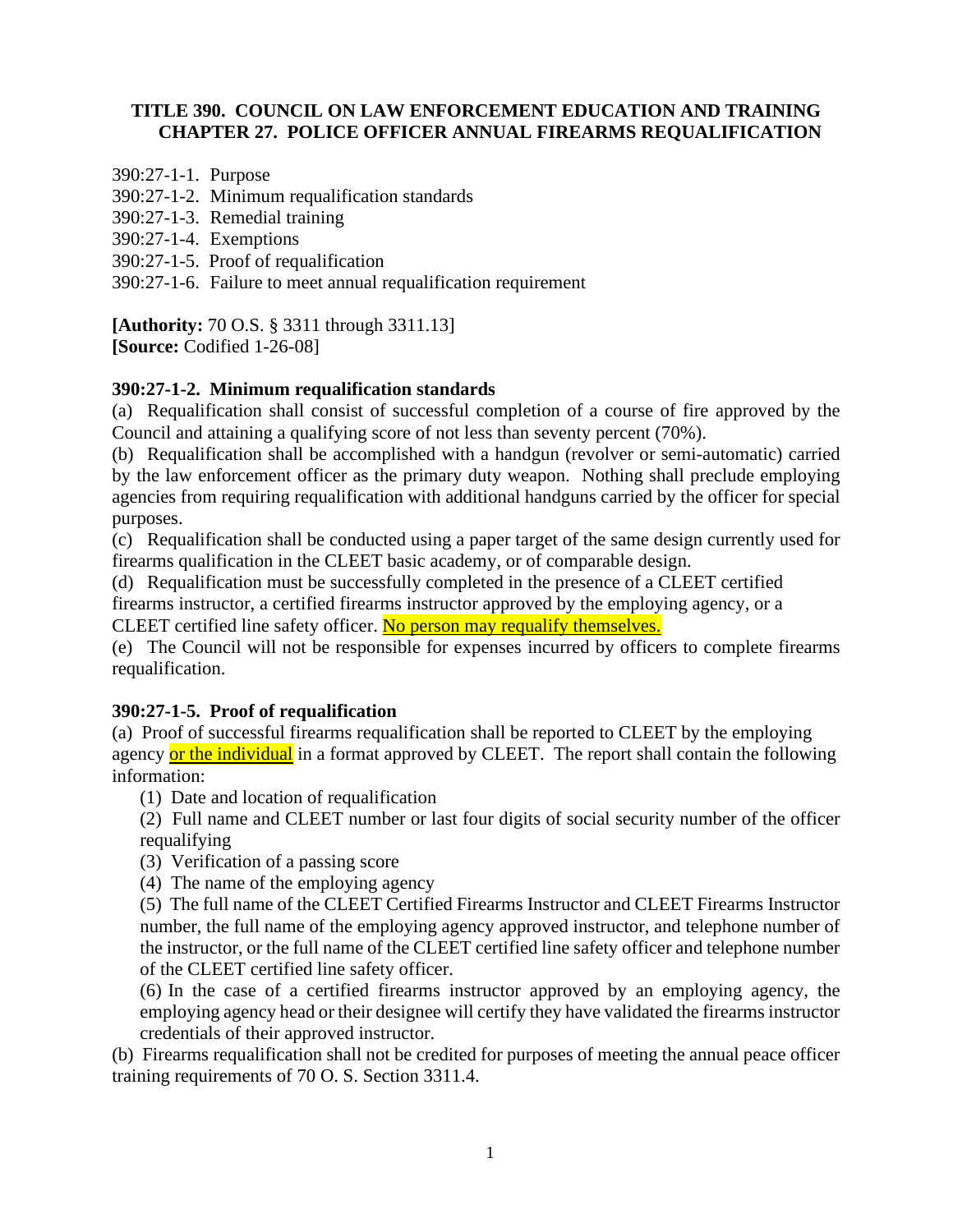(c) Proof of firearms requalification may be submitted to CLEET throughout the year as the requalification event occurs.

(d) Reports for the ending calendar year shall be submitted to CLEET by December  $31<sup>st</sup>$  of the year the training was received.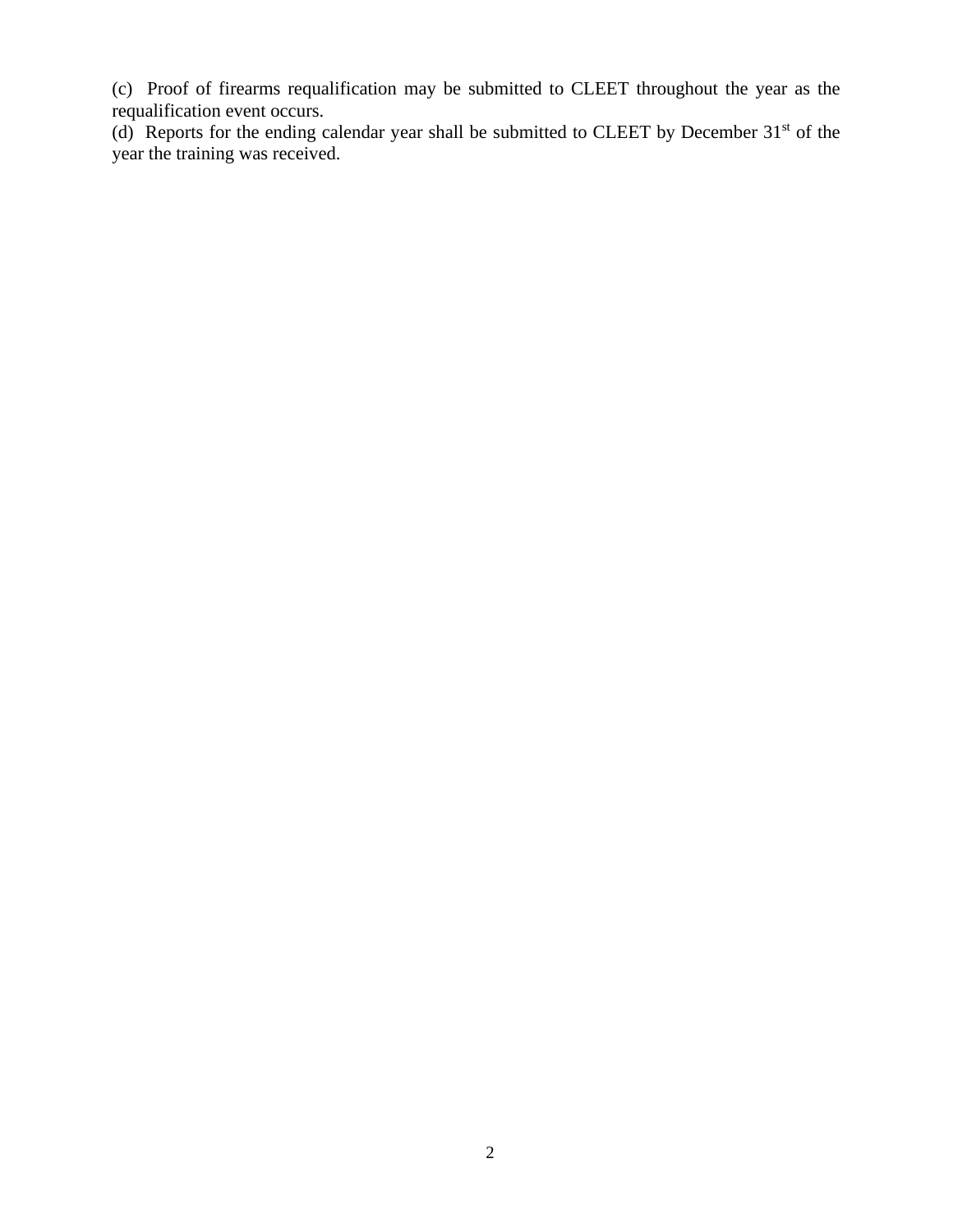### **TITLE 390. COUNCIL ON LAW ENFORCEMENT EDUCATION AND TRAINING CHAPTER 30. CDS DETECTOR DOG CERTIFICATION**

- 390:30-1-1. Purpose
- 390:30-1-2. Definitions
- 390:30-1-3. Statutory requirements and fees
- 390:30-1-4. Conduct of business
- 390:30-1-5. Standards for certification
- 390:30-1-6. Application for certification
- 390:30-1-7. Denial of certification

**[Authority:** 51 O.S., § 24.A.1 et seq.; 70 O.S., § 3311 through 3311.13; 75 O.S. § 250 et seq.] **[Source:** Codified 12-31-91]

### **390:30-1-6. Application for certification**

(a) Any person, group, or organization, public or private, that utilized canine teams for the purposes of detecting controlled dangerous substances, as a public service or for private gain, shall be required to annually obtain CLEET certification for such canine teams. Certification as to the demonstration abilities of any such canine team shall be based on evaluation of the canine team's performance during field tests.

(b) Persons wishing to seek CLEET CDS detector canine team certification may apply through CLEET's online portal receive an application and instructions by calling or making a written request to CLEET administrative offices.

(c) Applicants must submit the application and appropriate test fee to CLEET.

(d) All applications must be completely filled out and be accompanied by  $\frac{1}{2}$  a full-body, color **photographs** photograph of the applicant canine team and any other information required by CLEET. The **photographs photograph** shall include the full side-body of the dog and the face of the handler.

(e) Normally, no more than ten (10) applicant dogs shall be scheduled for testing on any date.

(f) Upon completion of CDS detector canine team testing, the owner/handler of each dog shall be informed as to the examiner's evaluation of the canine team's performance.

(g) Canine teams that fail to successfully complete the CDS detector tests in accordance with the required standards of performance may not be retested until seven (7) days from the last attempt, and must submit the retest fee to CLEET prior to testing.

(h) Canine teams that successfully complete CDS Detections tests in accordance with the required standards of performance shall be notified in writing by CLEET.

(i) When CLEET has determined that all application procedures are fully complete; the applicant canine team has met all required performance standards; and the correct certification fee has been received, a CDS detector canine team certificate shall be issued by CLEET.

(j) Any time a certified CDS detector canine team is being employed or otherwise utilized in CDS detection activities, the CLEET CDS detector canine team certificate, or a copy thereof, shall be immediately available for inspection by any interested party.

(k) CLEET CDS detector canine team certification shall remain effective for a period of one year from the date of evaluation. Upon renewal of a license that has not yet expired, the renewal date of that license will be the same month and day as the previous year.

(l) CDS detector canine teams shall be recertified annually. Application for renewal and the process of testing and performance evaluation shall be conducted in the same manner as the original certification. Application for recertification should be initiated not less than thirty (30) days prior to the expiration date of the previous certificate.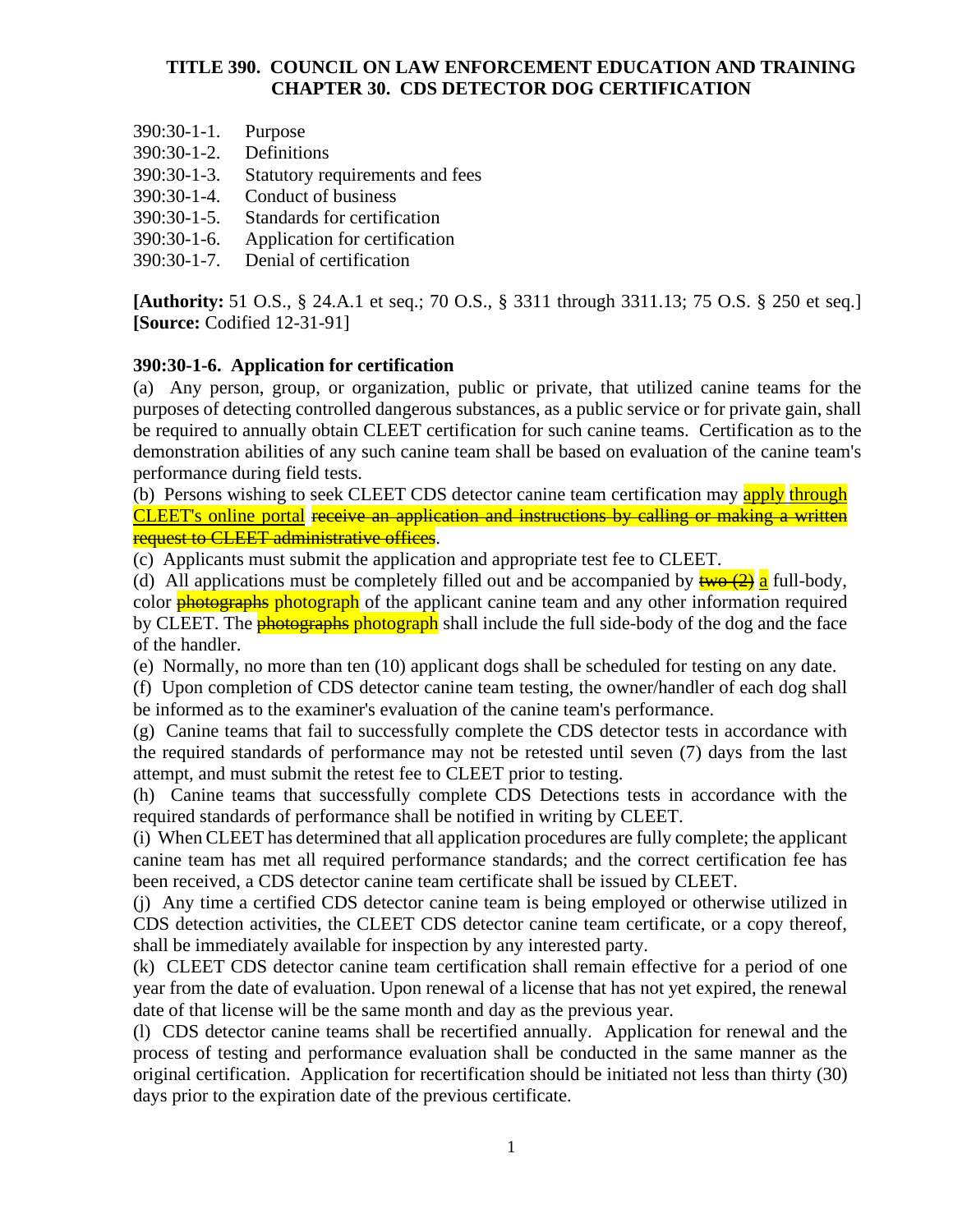(m) All CDS detector canine team certifications that are not renewed shall be inactivated by CLEET. If a renewal of an expired certification is not initiated by the canine team within thirty (30) days from the expiration date of the certificate, the canine team shall be required to remit the full two hundred dollars (\$200.00) certification test fee to reinstate the certification status of the canine team concerned. Application and testing procedures in such cases shall be conducted in the same manner as an original certification.

(n) When any canine team certified under these laws and rules will no longer be utilized in the performance of CDS detection activities, the owner of such dog or the handler shall notify CLEET in writing.

(o) CDS detector canine teams owned by or used solely by a bona fide law enforcement agency for CDS detection activities in the service of the public shall be exempt from the certification fees herein, but shall be required to certify such canine teams annually in accordance with the laws and the rules of this section, unless such canine teams are certified annually by the United States Custom Service.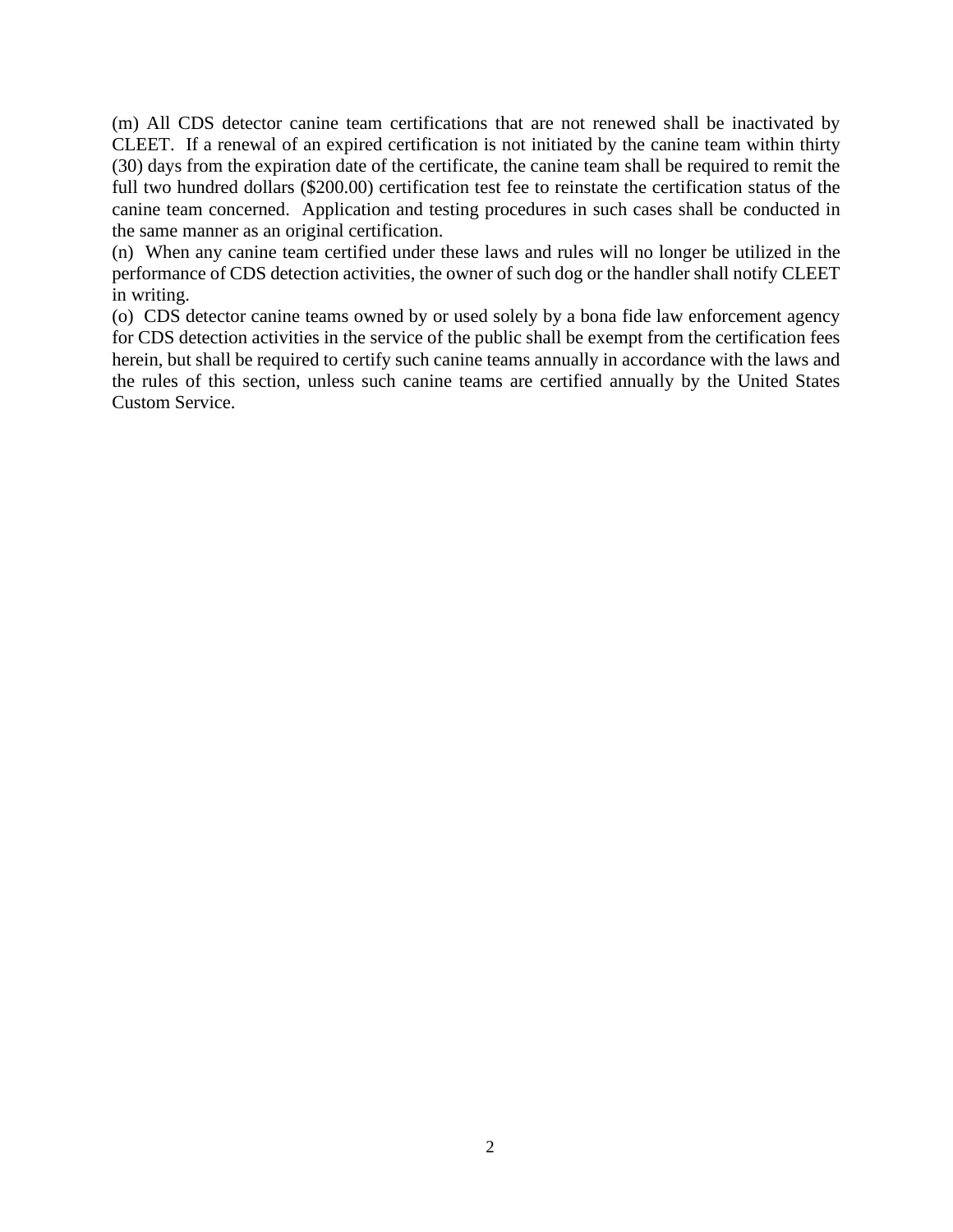### **TITLE 390. COUNCIL ON LAW ENFORCEMENT EDUCATION AND TRAINING CHAPTER 31. BOMB DETECTOR DOG CERTIFICATION**

- 390:31-1-1. Purpose
- 390:31-1-2. Definitions
- 390:31-1-3. Statutory requirements and fees
- 390:31-1-4. Conduct of business
- 390:31-1-5. Standards for certification
- 390:31-1-6. Application for certification
- 390:31-1-7. Denial of certification

**[Authority:** 51 O.S.§ 24-A.1 et seq.; and 70 O.S., § 3311 through 3311.13; 75 O.S., § 250 et seq.] **[Source:** Codified 7-1-06]

### **390:31-1-6. Application for certification**

(a) Any person, group, or organization, public or private, that utilize canine teams for the purposes of detecting explosive substances, as a public service or for private gain, shall be required to annually obtain CLEET certification for such canine teams. Certification as to the demonstration abilities of any such canine team shall be based on evaluation of the canine team's performance by an approved testing organization.

(b) Persons seeking CLEET Bomb Detector Canine Team Certification may apply through CLEET's online portal receive an application and instructions by calling or making a written request to CLEET administrative offices.

(c) Applicants must submit the application fee to CLEET with the application.

(d) All applications must be completed and be accompanied by  $\frac{1}{2}$  a full-body, color **photographs photograph** of the applicant canine team and any other information required by CLEET. The **photographs** photograph shall include the full side-body of the dog and the face of the handler.

(e) Upon completion of Bomb detector canine team testing CLEET shall be notified in writing that the canine team has successfully completed all Explosives Detection test requirements and the test examiner has documented evaluation of the canine team's performance.

(f) Canine teams that fail to successfully complete the Bomb detector tests in accordance with the required standards of performance may not be retested except as provided for by the standards for retesting established by the agency or organization which conducted the initial test.

(g) When CLEET has determined that all application procedures are complete; the applicant canine team has met all required performance standards; and the correct certification fee has been received, a Bomb Detector Canine Team Certificate shall be issued by CLEET. No CLEET employee may participate in the training or testing of any canine team.

(h) Any time a certified Bomb detector canine team is being employed or otherwise utilized in explosives detection activities, the CLEET Bomb Detector Canine Team Certificate, or a copy thereof, shall be immediately available for inspection by any interested party.

(i) CLEET Bomb Detector Canine Team certification shall remain effective for one (1) year from the date it was issued.

(j) Bomb Detector Canine Teams shall be recertified annually. Application for renewal and the process of testing and performance evaluation shall be conducted in the same manner as the original certification. Application for recertification should be initiated not less than fifteen (15) days prior to the expiration date of the previous certificate.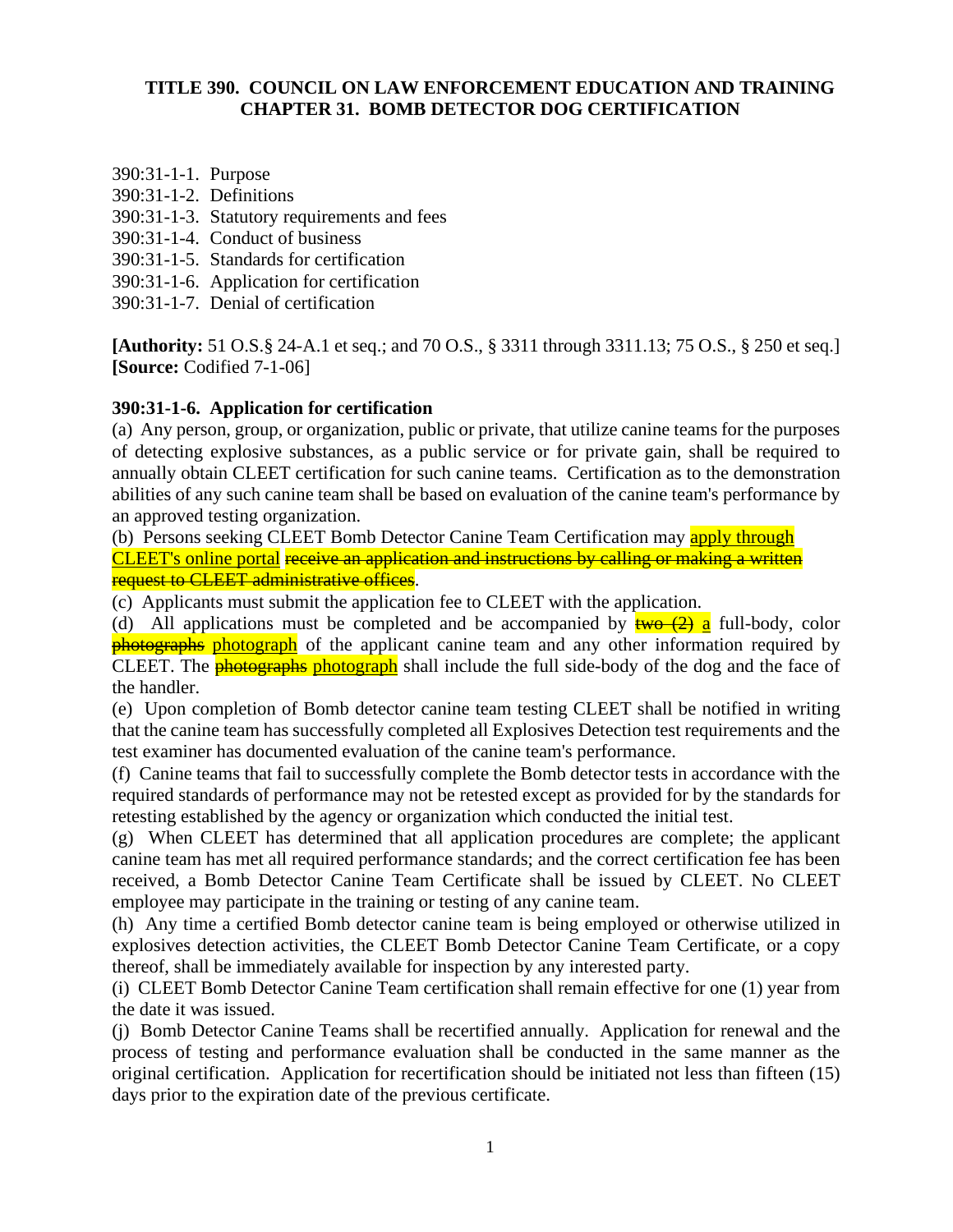(k) All Bomb detector canine team certifications that are not renewed shall be inactivated by CLEET. If a renewal of an expired certification is not initiated by the canine team within thirty (30) days from the expiration date of the certificate, the canine team shall be required to remit the full certification test fee to reinstate the certification status of the canine team. Application and testing procedures in such cases shall be conducted in the same manner as an original certification. (l) When any canine team certified under these laws and rules will no longer be utilized in the performance of explosives detection activities, the owner of such dog or the handler shall notify CLEET in writing.

(m) Bomb detector canine teams owned by or used solely by a bona fide law enforcement agency for Explosives detection activities in the service of the public shall be exempt from the certification fees herein as provided in 70 O.S. Section 3311 (L), but shall be required to certify such canine teams annually in accordance with the laws and the rules of this section, unless such canine teams are certified and annually recertified in the detection of explosives and materials by the United States Department of Defense.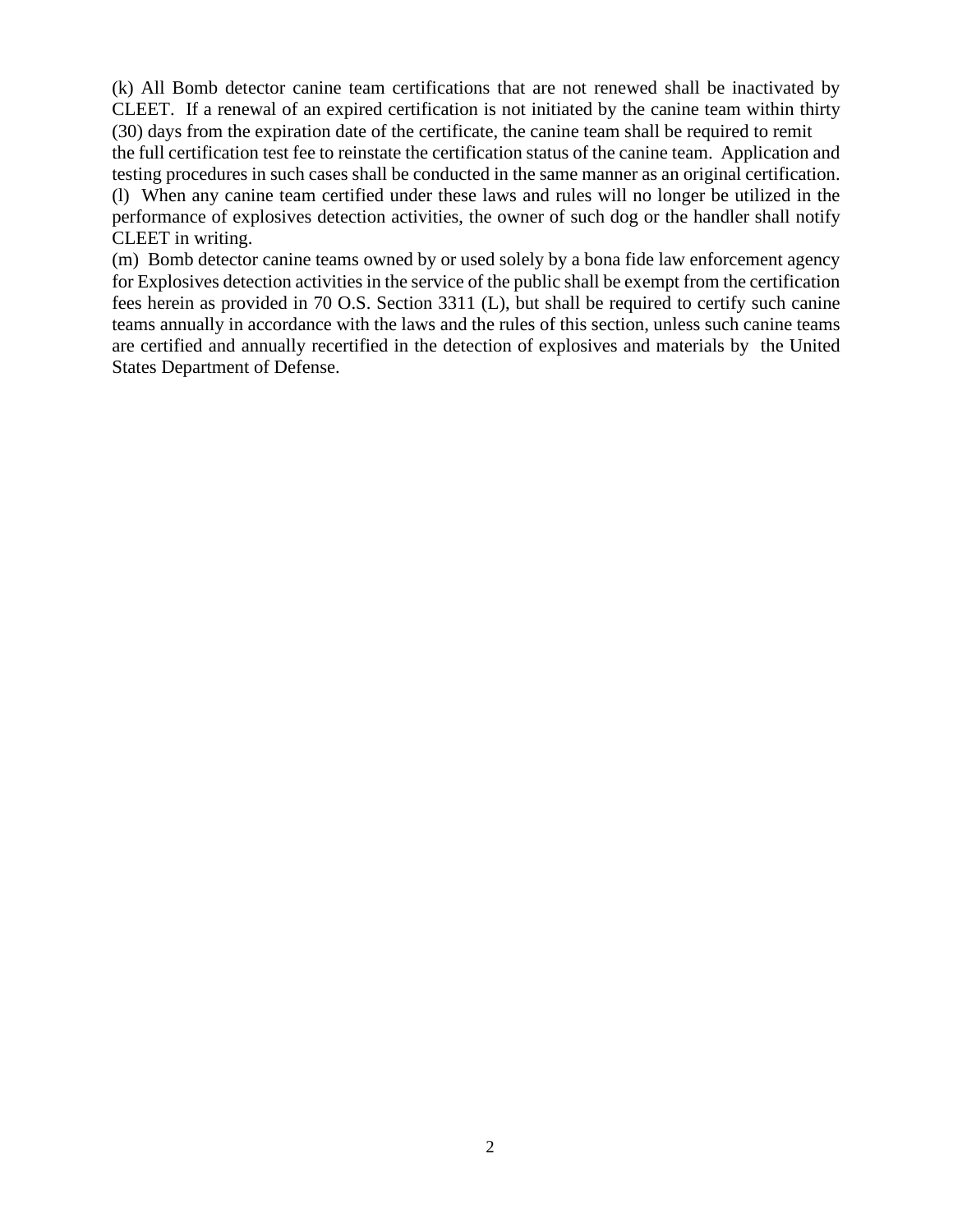### **TITLE 390. COUNCIL ON LAW ENFORCEMENT EDUCATION AND TRAINING CHAPTER 35. REGULATION OF PRIVATE SECURITY INDUSTRY**

| Subchapter                                         | Section |
|----------------------------------------------------|---------|
|                                                    |         |
| 3. [Reserved]                                      |         |
|                                                    |         |
|                                                    |         |
|                                                    |         |
|                                                    |         |
|                                                    |         |
|                                                    |         |
| Appendix A. Disqualifying Convictions              |         |
| Appendix B. Pump Shotgun Illustration              |         |
|                                                    |         |
| Appendix D. Disciplinary Penalty and Fine Schedule |         |

**[Authority:** 21 O.S., § 1290.27; 59 O.S., §§ 1350.1 et seq. and 1750.1 through 1750.14; 70 O.S., § 3311 et seq.] **[Source:** Codified 12-31-91]

#### **SUBCHAPTER 1. GENERAL PROVISIONS**

390:35-1-1. Purpose

390:35-1-2. Statutory authority

390:35-1-3. Definitions

390:35-1-4. Compliance with laws and rules

#### **390:35-1-3. Definitions**

The following words or terms, when used in this Chapter, shall have the following meaning, unless the context clearly indicates otherwise:

**"Act"** means the Oklahoma Security Guard and Private Investigator Act, Title 59, O.S., Section 1750.1, et seq.

**"Agency"** means a private security agency or private investigative agency, as defined in this Act.

**"Applicant"** means a person, or as it relates to an agency license, any of its owners, partners, directors, or in the case of a corporation, each officer and registered agent (branch manager), applying for a license under the provisions of the Act.

**"Approved school"** means an organization or institution authorized by CLEET to conduct private security training pursuant to the Act.

**"Armored car"** means any vehicle operated, in the normal course of business, by an armored car company, while such vehicle is engaged in the transportation and protection of cash, securities, negotiables and/or other items of unusual value.

**"Armored car company"** means a company that knowingly and willingly transports and protects cash, securities, negotiables and/or other items of unusual value for a fee or other remuneration.

**"Armored car employee"** means an individual who provides protection for cash, securities, negotiables and/or other items of unusual value transported by an armored car company.

**"Armed private investigator"** means an informal term, referring to a licensed private investigator who is also a licensed armed security guard, and who is authorized to carry a firearm.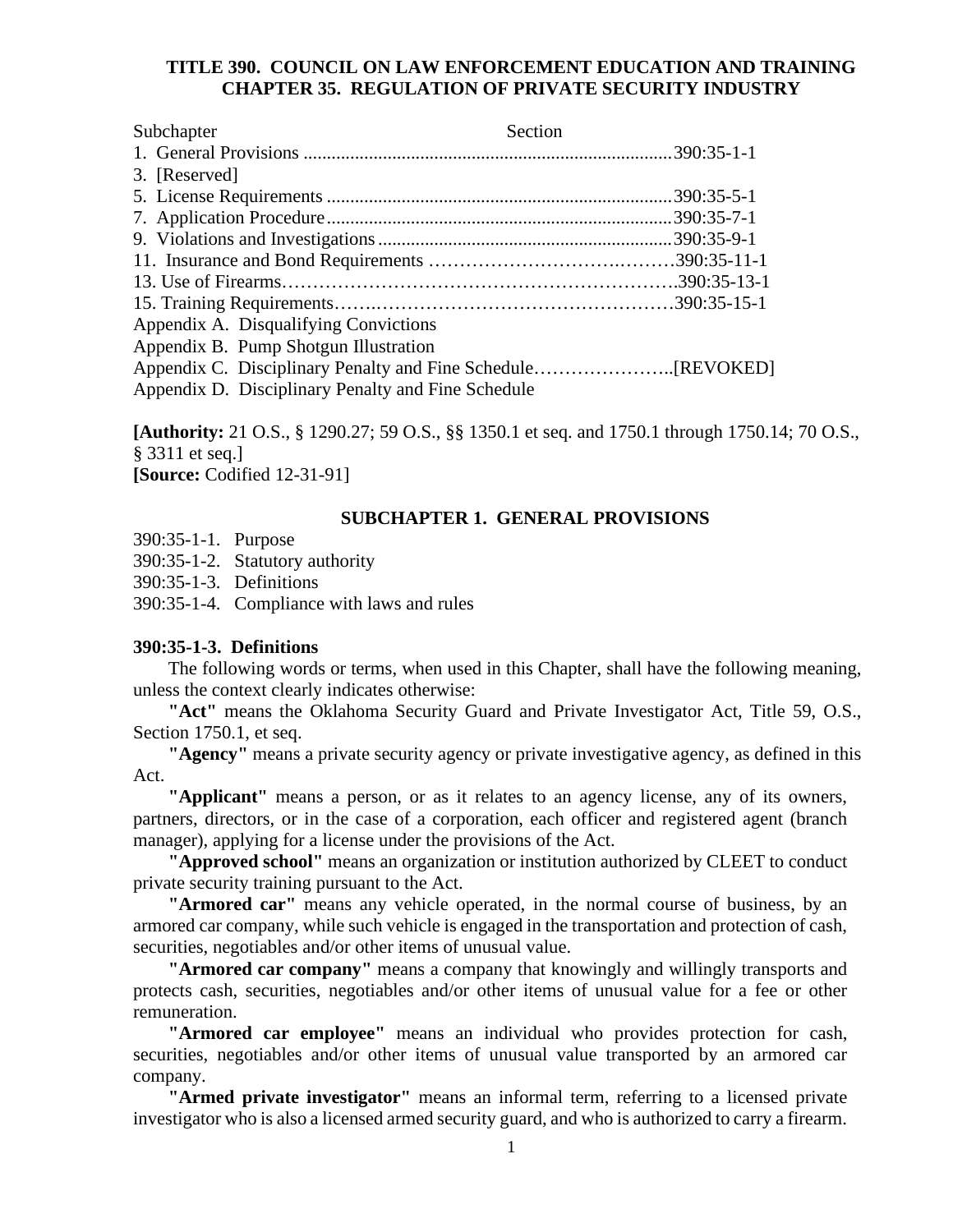**"Armed security guard"** means a security guard who is licensed to carry a firearm.

**"CLEET"** means the Council on Law Enforcement Education and Training, and its administrative officers and personnel.

**"Client"** means a real person or legal entity having a contract which authorizes services to be provided in return for financial or other considerations.

**"Conditional license"** means a temporary license issued, pending completion of a satisfactory background investigation and completion of required training.

**"Conflict of interest"** means a conflict or the appearance thereof between the private interests and public obligations of an individual, organization, or other legal entity authorized to conduct business pursuant to the Act.

**"Contract"** means, for the purposes of these rules, a contract is an agreement between a person or agency licensed under this Act and a client, to provide security or investigative services, including guards and/or investigators to the client, for a contract labor fee; and where the wages of the guards or investigators are paid by the contractor. Such contracts may be oral or written, or in any combination thereof.

**"Contractor"** means, for the purposes of these rules, a contractor is a person or business entity not employed in a direct employer-employee relationship, but instead contracts with a client to provide his services as a security guard or to provide security guards and their services to that client, for a contract labor fee. The term **"**contractor**"** shall include **"**sub-contractor**"**.

**"Conviction"** means any final adjudication of guilt, whether pursuant to a plea of guilty or nolo contendere, or an **"**Alford**"** plea, or otherwise resulting in a suspended sentence or judgment. Conviction does not include any court action in which the court has deferred imposition of judgement and sentence.

**"Council"** means the appointed members of the Council on Law Enforcement Education and Training, as defined in Title 70 O.S., Section 3311.

**"Curriculum"** means the collective, written documentation of the material content of a training course, or any particular phase of training prescribed by the Act, minimally consisting of course objectives, student objectives, lesson plans, training aids, and examinations.

**"Director"** means the Director of the Council on Law Enforcement Education and Training, or designated agent.

**"Expungement"** means a court order expunging any final adjudication of guilt, whether pursuant to a plea of guilty or nolo contendere, or an **"**Alford**"** plea, or any plea other than **"**not guilty, **"** or otherwise. For purposes of these rules, expungement does not include a court order expunging a criminal record because no charges were filed or expunging a criminal record because the accused was acquitted at trial, or because the charges were dismissed on motion of the State prior to entry of any pleas other than **"**not guilty.**"**

**"Full-time employment"** means any security guard, armed or unarmed, or private investigator, who is employed and paid for working twenty-five (25) hours or more per week on a regular basis.

**"Instructor"** means a person who directly facilitates learning through means of lecture, group participation, practical exercise, or other means, where there is a direct student-teacher relationship.

"License" means written authorization in the form of a certificate or identification card, issued by CLEET, under the provisions of the Act, permitting the holder to conduct business as a security guard, armed security guard, private investigator, security agency, or investigative agency.

**"Licensee"** means a person or as it relates to an agency license, any of its owners, partners, directors, or in the case of a corporation, each officer and registered agent (branch manager), authorized by CLEET under the provisions of this Act, to lawfully conduct business as a security guard, armed security guard, private investigator, security agency, or investigative agency.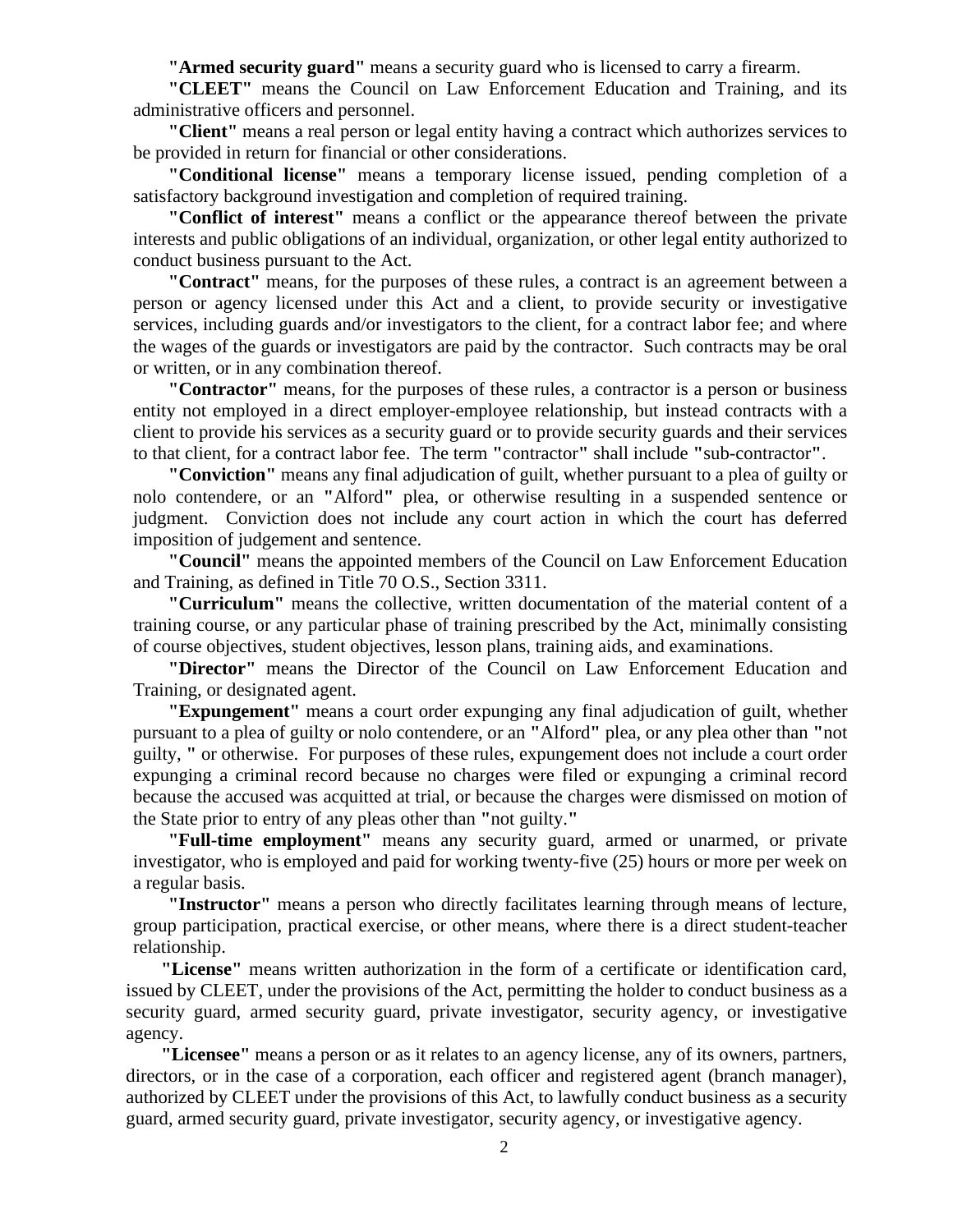**"Over-payment"** means monies in excess of the amount due for a license, permit or fine that is returned to the individual or agency.

**"Person"** means any corporation, company, association, operation, firm, partnership, institution, trust, or other form of business association, as well as a natural person.

**"Private security"** refers collectively to the fields of occupations described in the Act.

**"Publish"** means to make **publically** publicly or generally known.

**"Reciprocity"** means the mutual recognition of standards and practices of another state, as related to qualifications, background investigation, training, and assessment, for the purposes of professional licensure granted pursuant to the Act.

**"School coordinator"** means a person certified by CLEET to coordinate and conduct private security training at an approved school, and arrange or administer psychological examinations to firearms training students.

**"Security guard services"** means the providing or coordinating of services of the type described in the definition of security guard in the Act to include but not be limited to prevention of trespass, theft, misappropriation, wrongful concealment of merchandise, goods, money or other tangible items, or providing bodyguard or private watchman services to protect persons or property and shall include those types of services even if provided in part or in whole by active peace officers while working in a private capacity.

**"Special event status"** means term denoting that an event has been approved as a special event pursuant to the Act.

**"Training course"** means a complete, multi-phase course of instruction required to qualify for a license under the provisions of the Act.

**"Training phase"** means a block of training units that comprises a distinct phase in the private security training course.

**"Training unit"** means a unit of instruction within a training phase.

#### **390:35-1-4. Compliance with laws and rules**

(a) All licensees and approved schools shall be knowledgeable of and conduct operations in accordance with all federal, state, and local laws; and rules and regulations of CLEET. A commission, by clear and convincing evidence, of any criminal offense, may be grounds for an action against any person falling within the jurisdiction and purview of 59 O.S., Section 1750.1 et seq, if such offense reflects negatively on the licensee's or school's moral character.

(b) Any statute of the United States or of the State of Oklahoma now existent, or duly enacted in the future, shall supersede any conflicting provision of this Chapter to the extent of such conflict, but shall not affect the remaining provisions herein.

(c) Any violation of this Chapter and applicable Laws of the State of Oklahoma may result in a written reprimand or the denial, suspension, or revocation of a license, and/or disciplinary penalty or fine.

(d) Interested parties may obtain information or submit comments related to this Chapter by writing to CLEET, Private Security Division, 2401 Egypt Road, Ada, Oklahoma, 74820-0669.

### **SUBCHAPTER 3. [RESERVED]**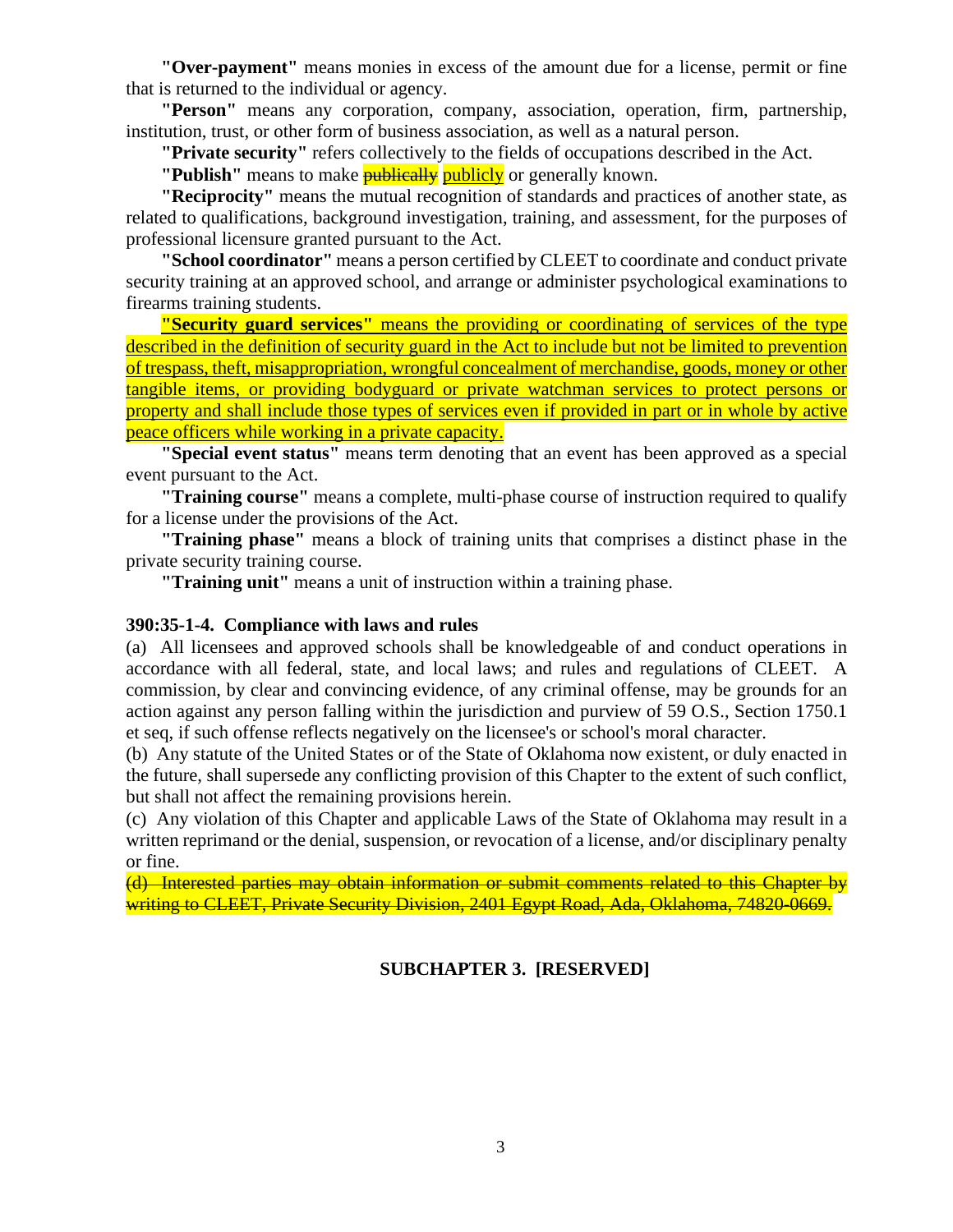## **SUBCHAPTER 5. LICENSE REQUIREMENTS**

Section

- 390:35-5-1. Agency license requirements
- 390:35-5-2. Security guard, armed security guard, and private investigator licenses
- 390:5-5-2.1. Renewals and continuing education
- 390:35-5-3. Conditional licenses
- 390:35-5-4. Special Event licenses
- 390:35-5-5. Peace officer exemptions and non-exemptions
- 390:35-5-6. Licensure of self-employed guards with no training and no experience
- 390:35-5-7. Licensure of private investigator applicants with no training or experience
- 390:35-5-8. Licensure of private investigators as armed security guards
- 390:35-5-9. Individual identification cards
- 390:35-5-10. Lost or damaged licenses or identification cards
- 390:35-5-11. Temporary licenses; out-of-state practitioners
- 390:35-5-12. Use of certain emblems and statements
- 390:35-5-13. Notification of change of address or telephone number
- 390:35-5-14. Reinstatement and late fees [REVOKED]

## **390:35-5-1. Agency license requirements**

(a) All licensed security guard and private investigative agencies, shall maintain a place of business within the State of Oklahoma, and shall maintain an operative telephone having a **published listing,** in the agency name. The agency must also provide proof of published phone number in a format specified by CLEET. Every license issued under this chapter shall be posted conspicuously in the licensee's principal place of business in this state. The phone number shall be on file with CLEET. The office of such business may be maintained at the personal residence of the executive officer, manager, or supervisor of such office. Such notification shall include both the geographical location (street address) and the mailing address. Any changes in the above shall be submitted to CLEET in writing, with an original signature, within 10 days of the effective date of the change. Notice of change of address will not be accepted over the phone, fax or by email.

(b) The executive officer, manager, or other person in charge of supervising security guards and/or private investigators shall be a resident of the State of Oklahoma.

(1) The executive officer, manager, or other person in charge of supervising security guards in the performance of their duties shall be a licensed security guard. This provision applies to a peace officer who would otherwise be exempt from licensure requirements.

(2) The executive officer, manager, or other person in charge of supervising private investigators in the performance of their duties shall be a licensed private investigator.

(c) Agency licenses issued in the name of a corporation, limited liability company (LLC), or other non-natural person legal entity recognized by the State of Oklahoma remain with the corporation, LLC, or other non-natural person legal entity regardless of changes in ownership interests. Agency licenses issued in the name of an individual or in the name of a company which is not a corporation LLC, or other non-natural person legal entity, such as a "doing business as" (d/b/a) company, are not transferrable upon the sale of the company. Any agency licensee shall notify CLEET in writing, with an original signature, of changes in agency head, security guard and/or private investigator supervisor, and/or branch manager and such substitutes must satisfy the requirements listed in (d) of this section and be approved by CLEET. Such notices must be made within ten (10) days of any changes and will not be accepted over the phone, by fax, or by email.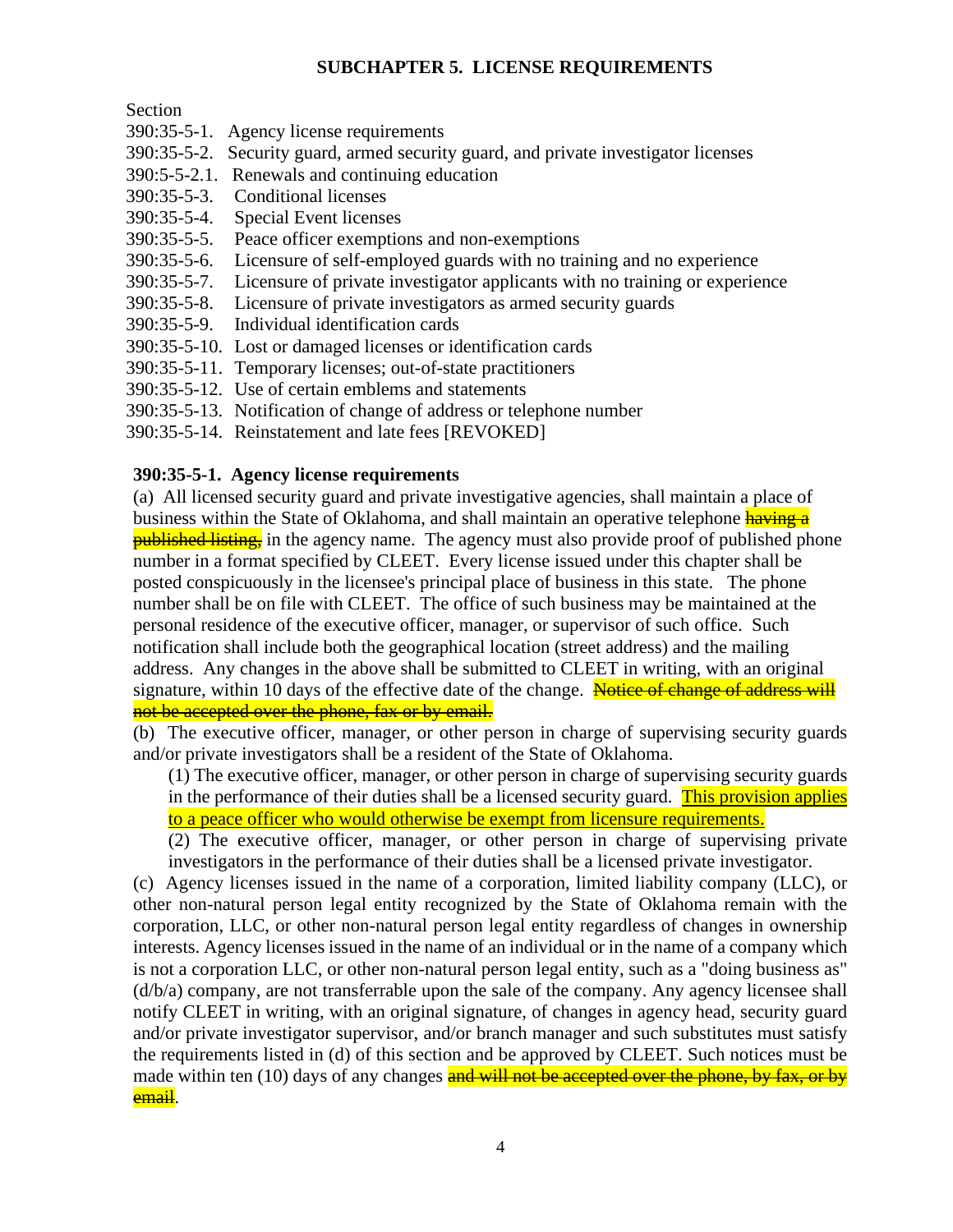(d) Every applicant for an agency license, or in the case of a corporation, LLC, or other nonnatural person legal entity, the agency head, security guard and/or private investigator supervisor, and /or branch manager shall meet the following qualifications before it the agency may engage in any business licensed under this chapter:

(1) be 21 years of age;

(2) be a citizen of the United States or a resident alien;

 (3) not have been convicted of a felony that substantially relates to the occupation of a security guard or private investigator and poses a reasonable threat to public safety or crimes enumerated in the Act or CLEET rules unless waived by the Council pursuant to O.S. Title 59, Section 1750.5 (H);

(4) not have had his or her license revoked or application for such license denied by CLEET or any other state and must provide a letter of good standing from any other state previously licensed;

(5) in the case of a corporation, be incorporated under the laws of this state, or shall be duly qualified to do business within this state.

(e) Alarm Companies who respond to electrical, electronic or mechanical alarm signal devices, burglar alarms, television cameras or still cameras used to manually or automatically signal or detect burglary, fire, breaking or entering, shoplifting, pilferage, theft, or hold-up are required to be licensed as a Security Agency, and individually license employees as security guards, or armed security guards, who provide the response.

(f) Temporary employment agencies who provide guards or private investigators to  $\frac{1}{18}$  their clients on a contractual basis **falls fall** within the definition of a contract security or investigative company and must be licensed pursuant to the Act.

(g) Employee leasing services who provide an administrative service only for handling the

payroll, employee's salaries, and benefits, who do not make assignments, supervise or direct the work of the employee, or select the employees, but who lease the employee back to the licensed agency, do not fall within the definition of a contract security or investigative company and are not required to obtain an agency license. Licensed agencies who utilize the employee leasing services, are responsible for the duties such as reporting employments, terminations, address changes to our agency, providing appropriate liability insurance coverage, etc., as if the employee were paid by the agency.

(h) CLEET retains the right to inform an agency applicant that the Agency Name they are submitting is a duplicate too similar to an existing agency name licensed in the state.

(i) Agency licenses that have expired for a period of more than thirty (30) days must complete the entire application process. If an agency renewal application is received more than thirty (30) days after the agency license expiration date,  $\frac{a\text{-}letter\text{-}will be middle to the Agency }address$ 

of record with instructions to must submit a completed new application and complete licensing fee.

### **390:35-5-2. Security guard, armed security guard, and private investigator licenses**

(a) Applicants for security guard, private investigator **or armed security guard** licenses must meet and satisfy the requirements set forth in 59 O.S., Section 1750.1 et seq., The Oklahoma Security Guard and Private Investigator Act.

(b) Applicants for Armed Security Guard or armed private investigator licenses must further:

(1) Successfully pass a psychological evaluation by a licensed psychologist; provided that the applicant shall bear the cost of such evaluation.

(2) Successfully complete the firearms phase of private security training;

(3) Be twenty-one (21) years of age.

(c) Proof of training and testing for purposes of obtaining an original license will only be acceptable for five years from the date of completion of the training or testing Applicants for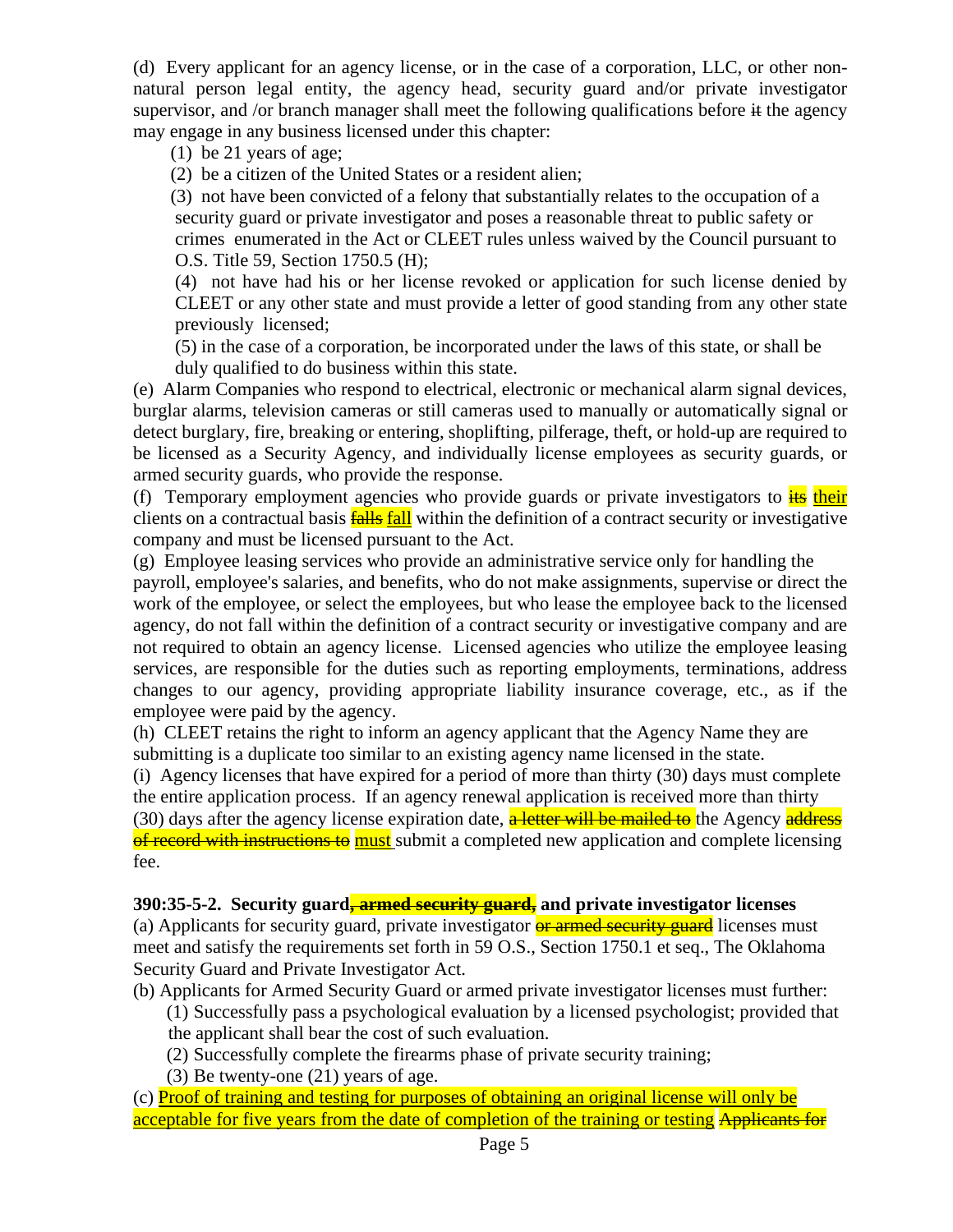an armed security guard license must submit an affidavit that they are gainfully employed as an armed security guard and that a firearm is required within the scope of their employment.

(d) An Armed Security Guard License grants no authority to carry a firearm when not acting directly in the course and scope of employment.

## **390:35-5-2.1. Renewals and continuing education**

(a) Continuing education training is required for renewal of an individual license.

(1) Private Investigators must complete a minimum of sixteen (16) hours of continuing education training from an approved source, during the licensing period to maintain their license, pursuant to Title 59, O.S., § 1750.3.

(2) Security Guards must complete a minimum of eight (8) hours of continuing education training from an approved source, during the licensing period to maintain their pursuant to Title 59 O.S., § 1750.3.

(3) A person holding both a security guard license and private investigator license or a combination license must complete a total of sixteen (16) hours of continuing education training during the licensing period to maintain their license, pursuant to Title 59, O.S., § 1750.3.

(4) Any expenses incurred for continuing education courses by any licensee shall be the responsibility of the licensee.

(5) Firearms requalification courses will not count towards mandate training. Approved sources for mandated training are:

(A) College credit hours. Fifteen hours of mandate training will be granted for each successfully completed college hour. Proof of attendance needed is a certified copy of the grade report. Requests for credit must be submitted within one (1) calendar year from the date the college credit is obtained;

(B) Established Entities (Recognized county, state, and federal associations, professional associations, vocational-technical schools). One hour of training will be granted for each hour attended in a topic which directly relates to the performance of duties under the respective license. Proof of attendance needed is a copy of a certificate, sign-in roster, electronic notification or other proof from the sponsor accepted by CLEET; or

(C) CLEET approved or cataloged Schools, Seminars, and Conferences. One hour of mandate training credit will be granted for each hour of instruction. For approval to conduct mandate training, sponsors must:

(i) Submit a written request for program cataloging to

CLEET;

(ii) Provide course information, including course

objectives;

(iii) Provide resume for instructors; and

(iv) After training, submit a roster of attendees completing the training to CLEET.

(D) Completion of training courses required for initial licensing will satisfy the continuing education requirements for the first licensing period of an initial license.

(6) Continuing education training may be reported to CLEET as it is completed or at the time of license renewal. Verification of the minimum hours of continuing education training will be made by CLEET when the licensee requests renewal. A licensee will not be eligible for renewal if continue continuing education hours are not completed. be subject to the following disciplinary sanctions for failure to comply with the mandate <mark>training requirements</mark>: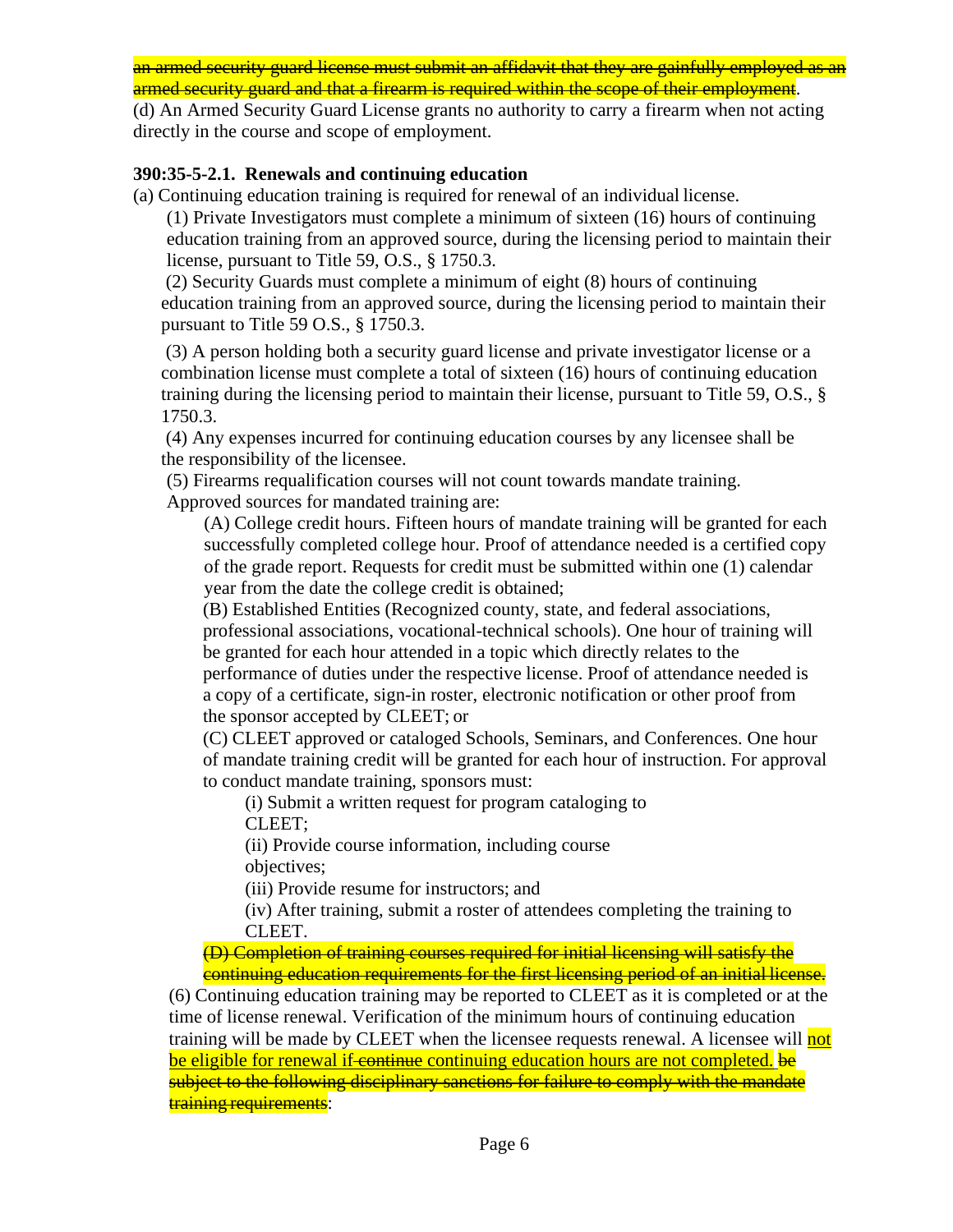(A) Written Reprimand (B) Denial (C) Suspension (D) Revocation and/or (E) Disciplinary penalty or fine

(b) Renewal applications will be accepted up to thirty (30) days after the date of expiration of the applicant's license. If the renewal application is received more than thirty (30) days after the expiration date of the applicant's license, a letter will be mailed to the applicant with instructions to submit a completed new application and complete licensing fee. Continuing education will still be required even if the applicant has to submit a new application. Renewal applications will be accepted no more than sixty (60) days before the date of expiration of the applicant's license. If the renewal application is received more than sixty (60) days before the expiration date of the applicant's license, the payment received and a letter will be mailed to the applicant with instructions of when to submit a completed renewal application and licensing fee.

(c) A renewal license will be issued only after CLEET receives a completed renewal application, the renewal fee, current passport size and quality photographs, verification of current employment with a licensed Agency or verification of current insurance or bond coverage, and verification of the minimum hours of continuing education training for the license period including any requested supporting documentation and is determined to be eligible for renewal.

(d) A licensee who has timely submitted a request for renewal with payment and has failed to meet the minimum training requirements will be mailed a letter along with a penalty citation as listed in Appendix C requiring proof of continuing education and disposition of the fine within fifteen (15) days. No license will be issued without verification of the minimum hours of continuing education and disposition of the above mentioned citation.

(e) A licensee who has failed to meet the minimum training requirements and continues to work after his/her license expiration date, will be subject to disciplinary action under Chapter 2 of this Title.

(f) If the renewal applicant is the defendant in a disqualifying charge that is pending in any court in this state, another state, tribal court, or pursuant to the United States Code, no license will be issued.

(g) If the renewal applicant is the subject of an order deferring imposition of judgment and sentence or deferred prosecution in this state or another state or pursuant to federal authority for the commission of a disqualifying offense, no license will be issued. The preclusive period shall be for five (5) years and shall begin upon final determination of the matter. (h) Any person seeking an Oklahoma Security Guard or Private Investigators license, who has been licensed by a state whose training and standards have been deemed comparable to and approved by the Oklahoma Council on Law Enforcement Education and Training may obtain a license by reciprocity, under the following conditions:

(1) The applicant must meet the minimum license requirement standards set forth by Oklahoma Law including fingerprint requirements. Such fingerprints requirement may be waived by CLEET where a verified records check has been made within a reasonable period of time in the context of existing law requiring fingerprint checks. The individual must also complete the "Legal Block" of Phase IV Firearms Training. (2) The applicant must have an active license in the original licensing state, and not be subject to any administrative action regarding the active status in the licensing state. A letter of good standing must be received from the original licensing state.

(3) The applicant receiving a license by reciprocity in Oklahoma shall at all times while working as a security guard or private investigator in Oklahoma be subject to all laws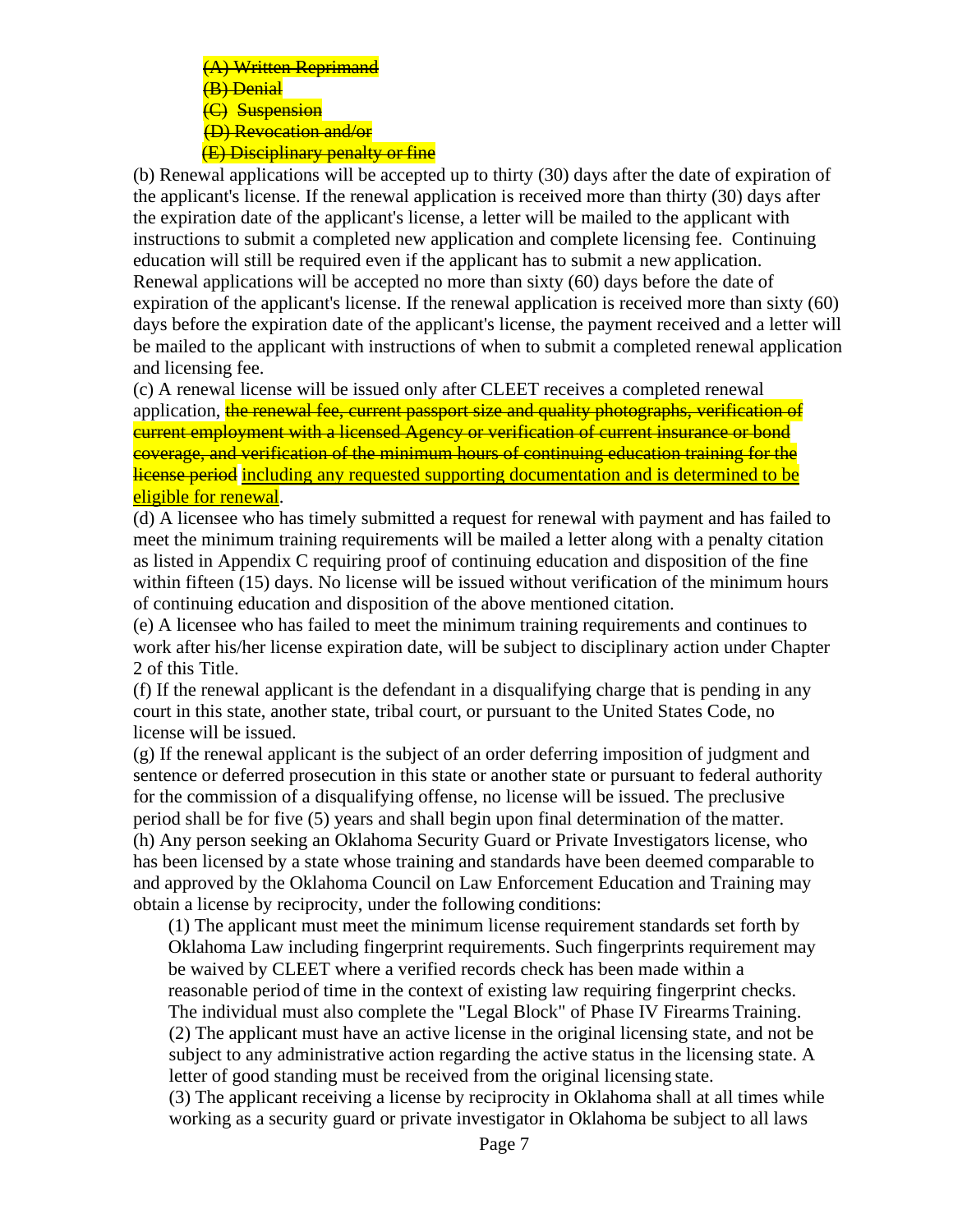regarding security guards and private investigators including all applicable fees for such license.

(4) Reciprocity may be granted only from the state in which the applicant was originally licensed and not from any intervening state by reciprocity to the original licensing state.

(5) The applicant must sign a statement of irrevocable consent that service of process, in any complaint or disciplinary action filed against the applicant, arising out of the applicant's private investigative activities in the reciprocating state, may be made by the delivery of such process on the administrator of the private investigation regulatory agency in his/her/its state ofresidence.

(6) An armored car employee who is primarily employed by an armored car company in another state, and is properly licensed by that state to carry a weapon while acting in the services of that company in the home state, and meets the minimum home state requirements, would be exempt from other requirements of 59 O. S. Section 1750.1 et seq. during such time as the armored vehicle from that state is actively engaged in interstate commerce within Oklahoma pursuant to 15 U.S.C. Section 5901, the "Armored Car Industry Reciprocity Act of 1993."

## **390:35-5-3. Conditional licenses**

(a) Conditional licenses may be issued only to employees of security or investigative agencies and will only be issued for unarmed security guard applicants or unarmed private investigator applicants. Conditional licenses will NOT be issued for armed security guard applicants or armed private investigator applicants.

(b) Conditional licenses may be issued to such employees when the following requirements have been met:

(1) Receipt of an applicant's completed license application form.  $\overline{AR}$  application form shall be considered complete when all applicable spaces have been filled in properly, required documents have been provided, and it has been signed and notarized;

(2) Receipt of two (2) properly completed, CLEET-issued **"**applicant**"** fingerprint cards or fingerprints submitted electronically through a fingerprint system approved by CLEET;  $\left(\frac{3}{2}\right)$  (2) Receipt of correct license fees;

 $\left(4\right)$  (3) Receipt of a completed OSBI records name check.

(c) Conditional licenses may be issued to an applicant one time per new application every five (5) years. This does not include renewal applications.

(d) If after a conditional license has been issued, disqualifiers are discovered or the applicant fails to respond to requests for additional information within thirty (30) days of request, the conditional license will become null and void. The applicant and employer will be notified that the application is null and void and no further action will be taken.

(e) If, after a conditional license has been issued, the employee-employer relationship under which the application was made ceases to exist, the conditional license will become null and void. The application approval process for a security guard license will continue, however, and upon final approval a regular security guard license may issue. The application process for a private investigator becomes null and void when the employee-employer relationship ends and no further action on the application will be taken.

## **390:35-5-5. Peace officer exemptions and non-exemptions**

(a) If a peace officer who is ordinarily exempt from licensing chooses to become licensed as a security guard or private investigator shall comply with 59 O.S. Section 1750.1 et seq., and these rules in all respects.

(b) The peace officer exemption shall not apply in the following applications of the Act: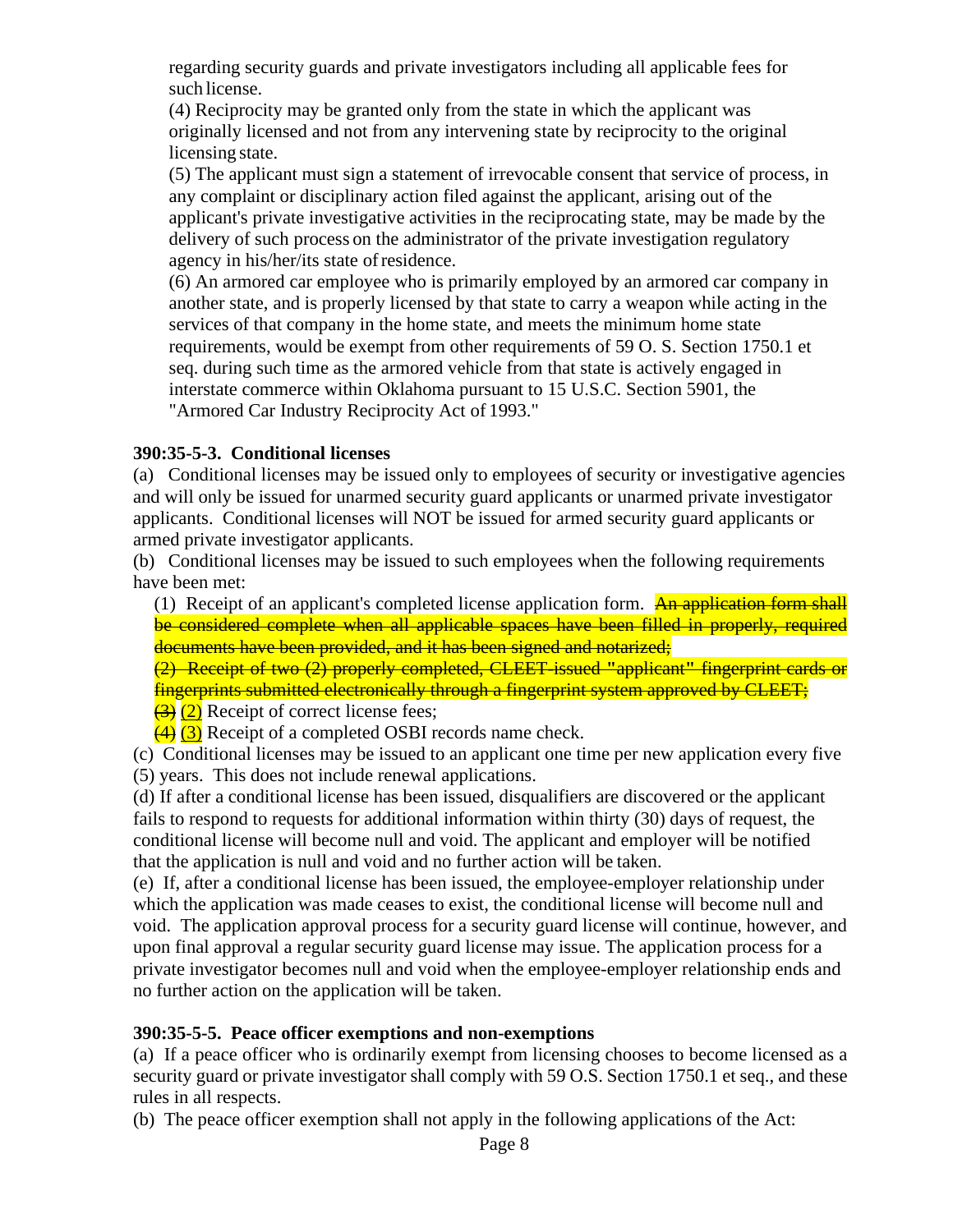(1) When a peace officer contracts with an employer to provide other guards or to supervise others who are providing security guard services;

(2) No peace officer or reserve peace officer may wear his official police uniform and insignia while working in a capacity of a licensed security guard, except when the policies of his employing law enforcement agency, and the agency in whose jurisdiction he is so privately employed, allow him to do so;

(3) CLEET certified peace officers, whether full-time or reserve, may be given comparable training credit for successful completion of their CLEET basic peace officer or basic reserve officer certification training, when applying for a private security license;

(4) Active<sub>r</sub> full-time peace officers are exempt from the psychological evaluation that is required for armed security guard applicants. Retired, full-time peace officers are exempt from the psychological evaluation for a period of one (1) year from the date of their retirement. This exemption shall apply to any person who possesses CLEET peace officer certification, except when such person has been terminated from a law enforcement agency for failure to exercise appropriate judgement, restraint, and self-control in the use of force, or when there exists clear and convincing evidence of such;

(5) Reserve peace officers are not exempt from the psychological evaluation required for an armed security guard license, unless they are in the active service of a law enforcement agency as a reserve peace officer at the time of application.

(6) Reserve peace officers are not exempt from security guard, armed security guard, or private investigator licenses, and must be licensed while employed as such;

 $\left(\frac{7}{2}\right)$  (6) When working as a licensed security guard, armed security guard, or private investigator, peace officers and reserve peace officers may possess firearms only to the extent of the authority allowed under law, as applied to licensed armed security guards.

## **390:35-5-9. Individual identification cards**

(a) An identification card shall be issued to all licensees. This card shall clearly indicate that the licensee is authorized by the State of Oklahoma to conduct business as a security guard, armed security guard, or private investigator, or armed private investigator.

(b) The identification card shall not be altered or defaced in any manner.

(c) The licensee shall not knowingly allow any other person to carry or use his identification card for any purpose whatsoever.

(d) The licensee shall carry his identification card on his person at all times while acting within the course and scope of his employment as a security guard or private investigator.

(e) The licensee shall present his identification card upon demand, for inspection by any person, within the course and scope of his employment as a security guard, armed security guard, or private investigator<del>, unless the licensee is involved in a bonafide, covert investigation at the time</del>. The card must be presented, upon demand, for inspection by a law enforcement officer or by a representative of CLEET, at any time.

(f) All identification cards or other written authorization shall remain the property of CLEET, and the licensee shall surrender his identification card to the Director or his designated representative upon written notice setting forth the reasons for such surrender.

(g) Agencies shall maintain a copy of the individual identification card for all employees.

## **390:35-5-13. Notification of change of name or address or telephone number**

(a) Private investigators, and security guards shall maintain, with the Council, a current residential address and a current telephone number. Notice of change of address or telephone number must be made **through CLEET's online portal or** in writing, with an original signature within ten (10) days of the effected change. Notices will not be accepted over the phone by fax, or by email.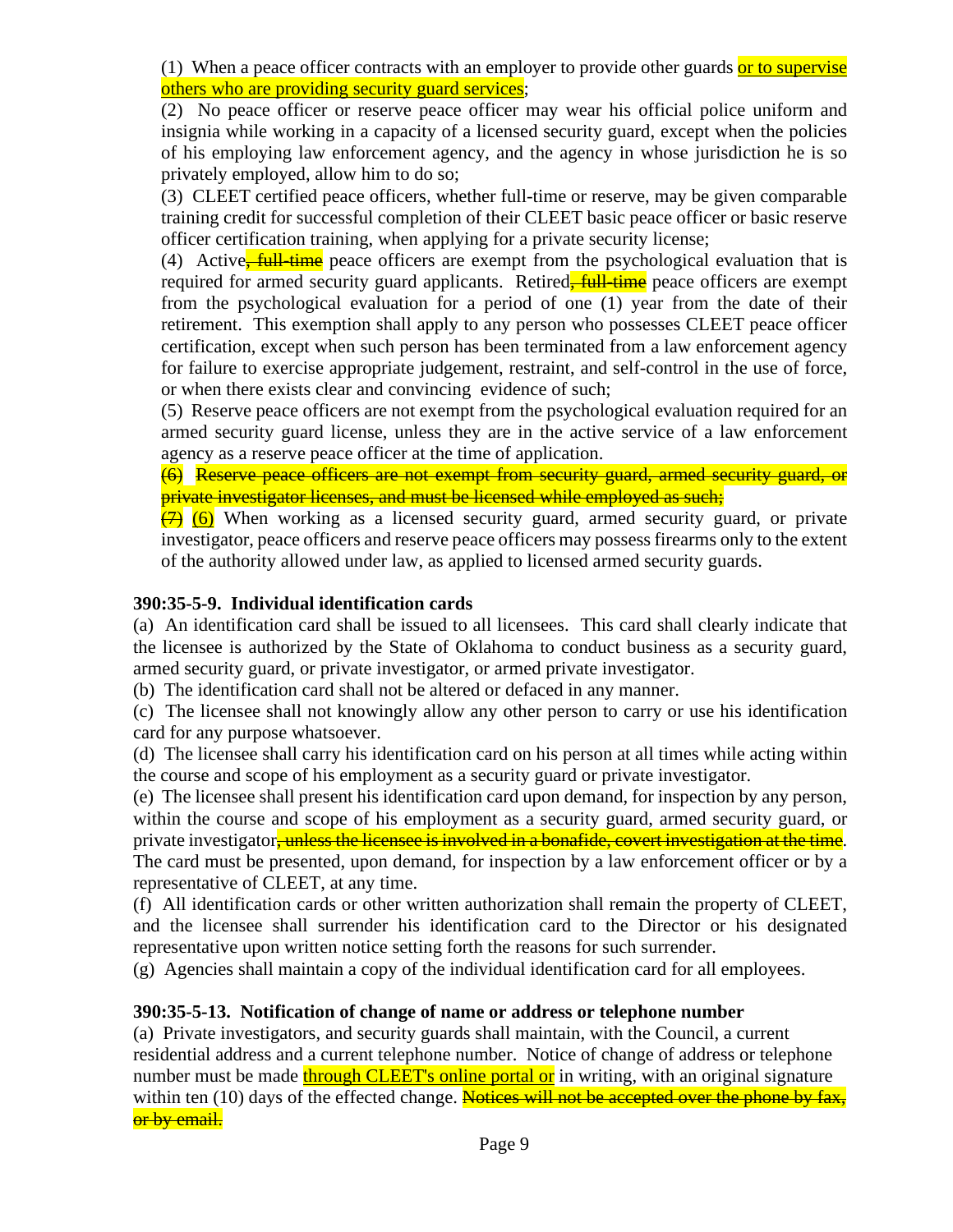(b) Private investigators and security guards shall notify, in writing, with an original signature, CLEET of any change of name. Notification of change of name shall include certified copies of any marriage license or court document which reflects the change of name. - Notices will not be accepted over the phone, by fax, or by email and must be made within (10) days of the date of change. The certified copy provided to CLEET will not be returned to the licensee. Any deviation from this Rule will require the Directors' or his/her designee's approval.

(c) The Agency owner or branch manager (in the instances of national corporations) shall notify the Council through CLEET's online portal or in writing, with an original signature of changes in the business address and/or telephone number within 10 days of the effective date of the change. Notices will not be accepted over the phone, by fax, or by email.

(d) Failure to notify the Council of business address changes, business telephone changes, or residential address changes, in accordance with the provisions of this Section, shall be considered a violation.

(e) If failure to comply with this Chapter results in Council Action, the use of **"**lack of notice**"**  shall not be deemed as a valid defense in any proceeding.

# **390:35-5-14. Reinstatement and late fees [REVOKED]**

# **SUBCHAPTER 7. APPLICATION PROCEDURE**

- 390:35-7-1. Requests for applications
- 390:35-7-2. Application process; sworn affidavit; penalty
- 390:35-7-3. Accuracy and completeness of application
- 390:35-7-4. Background investigation of applicants
- 390:35-7-5. Individual license fee schedules
- 390:35-7-6. Conditional license fees

390:35-7-7. Upgrading from an unarmed security guard license to an armed security guard license

390:35-7-8. Individual private security applicant requirements

## **390:35-7-1. Requests for applications Applications**

Applications may be completed through CLEET's online portal or other method authorized by CLEET.

(a) An application may be requested at the following address: CLEET, Private Security Division, 2401 Egypt Road, Ada, Oklahoma, 74820-0669.

(b) When such request is received, requests will be handled in the most expeditious and cost effective manner.

## **390:35-7-4. Background investigation of applicants**

(a) The requirements of the Act will necessitate an investigation into the personal history, employment history, and moral character of each applicant. Local, state, and federal criminal indices will be examined in the normal processing of applications for evidence of any prior criminal record. In addition to those offenses set forth in the Statutes, convictions of crimes set forth in Appendix A of this Chapter, may be deemed as disqualifying convictions.

(b) Failure to provide the information necessary to complete this background investigation, including certified copies of final dispositions, shall preclude any further processing and shall result in denial of said application.

(c) All applicants shall submit to a fingerprint background check as required by statute and in accordance with procedures in effect at the time the application is made. Fingerprint cards or electronically captured fingerprints submitted by an applicant which have been rejected by the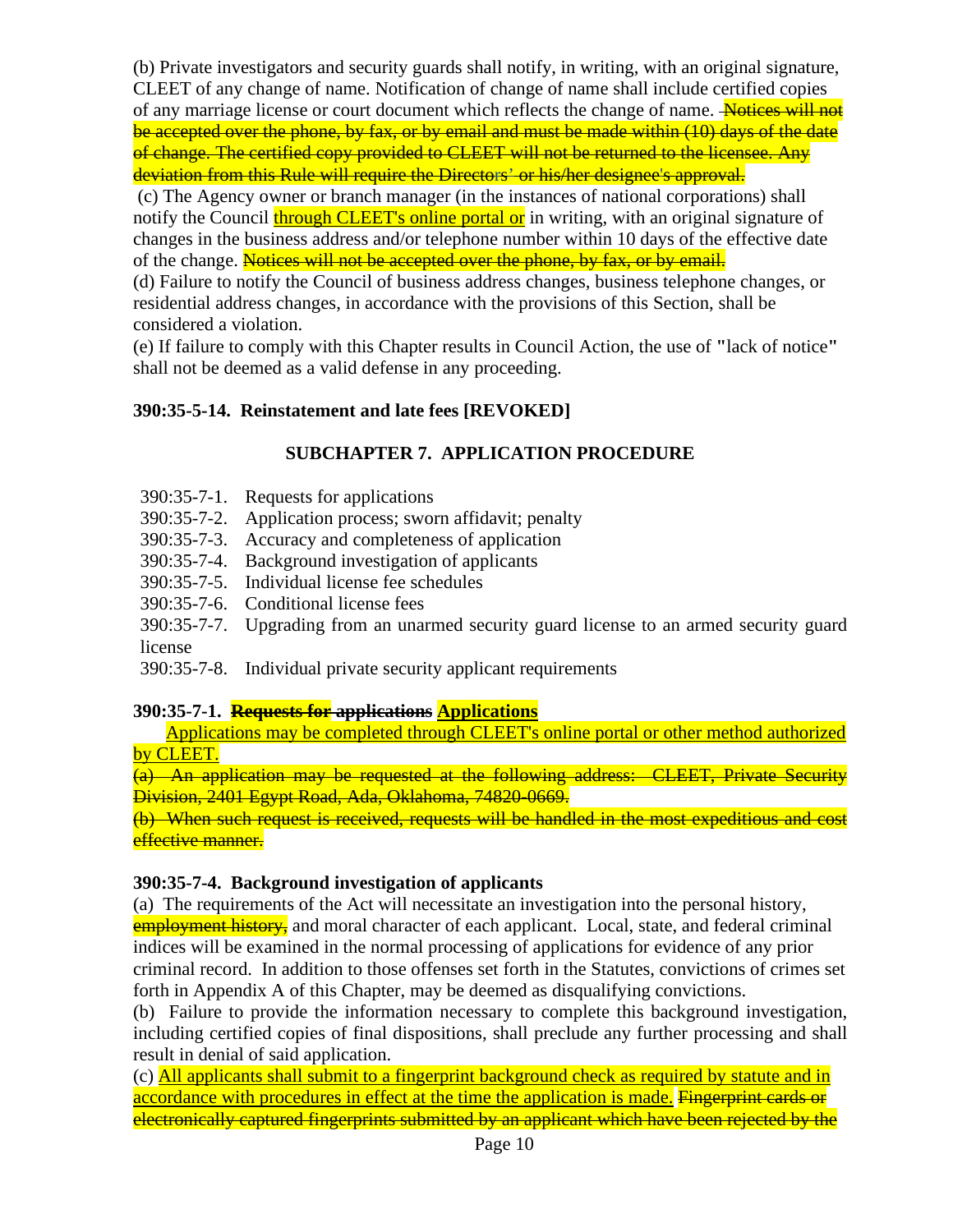Oklahoma State Bureau of Investigation (OSBI) or Federal Bureau of Investigation (FBI), have failed to meet the statutory requirement of 59 O. S. Section 1750.6 (A)(1) for providing **"**classifiable fingerprints to enable the search of criminal indices for evidence of prior criminal record**"**.

(1) Upon notice to CLEET from the OSBI or FBI that fingerprints have been rejected, CLEET shall send written notice to the applicant requesting resubmission of fingerprints.

(2) Failure to resubmit fingerprints within thirty (30) days of the request for resubmittal shall preclude any further processing and shall result in denial, suspension or revocation of any license held by the applicant.

(3) Upon the third rejection of fingerprints by the OSBI or FBI or the expiration of onehundred-eighty days (180) days, whichever occurs first, from the original date of issuance of any license, such license shall be suspended or revoked until such time that classifiable fingerprints have been submitted and criminal history reports have been received from OSBI and FBI.

(d) An applicant shall state any and all names previously used by the applicant, and the date of any name change.

(e) An applicant shall provide information on any previous licenses held as a private security guard or private investigator, whether in this state or other state, and any previous revocations or suspensions of any such license.

(f) No license shall be issued under the following circumstances:

(1) A new license shall not be issued if a disqualifying charge is pending against the applicant in any court in this state, another state, tribal court, or pursuant to the United States Code. (2) A new or renewal license shall not be issued if the applicant is subject to the provisions of a deferred sentence or deferred prosecution in any court in this state, another state, tribal court, or pursuant to federal authority for the commission of any disqualifying offense. The preclusive period shall be for five (5) years and shall begin upon the final determination of the matter.

(g) An applicant who has been reported to CLEET to have been involuntarily committed at anytime, will be notified in writing of the alleged involuntary commitment along with the applicant's employer. The applicant shall provide to CLEET written notification of a psychological evaluation conducted by a licensed physician or psychologist which attests and states by affidavit that the licensee and the evaluation test data of the licensee have been examined and that, in the professional opinion of the physician or psychologist, the licensee is psychologically suitable to be a security guard or private investigator.

# **390:35-7-5. License fees**

 $\overline{a}$  Individual and Agency license fees shall be determined as set forth in 59 O.S., Section 1750.1 et seq and applicable rules.

(b) One fingerprint fee is required of each applicant. For example, if a private investigator also applies for an armed security guard license, the applicant need not pay another fingerprint fee. Applicant is responsible for paying any fees required by the F.B.I.

(c) No fingerprint fee is required for Special Event Licenses.

(d) Overpayments of more than Ten Dollars (\$10.00) will be returned to the remitter.

(e) Overpayments less than Ten Dollars (\$10.00) will be returned to the remitter upon receipt of a written request by the remitter.

## **390:35-7-6. Conditional license fees**

(a) All conditional license and fingerprint fees shall be non-refundable, and must accompany the license application.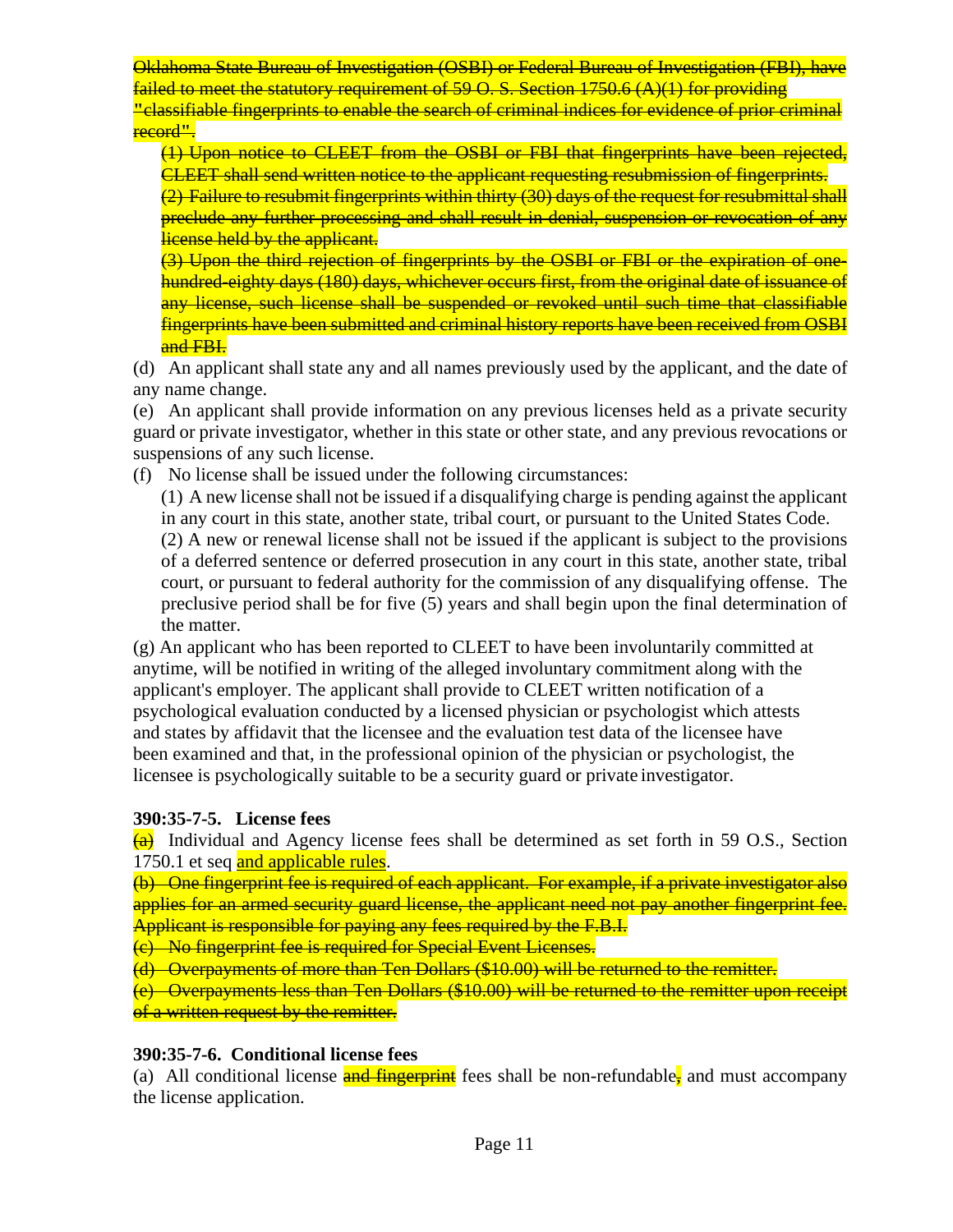(b) Conditional licenses shall be issued for a period of 180 days. The fee for a conditional license is the same as the regular license.

(c) The holder of a conditional license shall be issued a regular license when the following conditions have been satisfied:

(1) All required training and tests have been successfully completed; and

(2) The applicant's background investigation is satisfactorily completed.

(d) Regular licenses so issued shall expire three (3) years from the effective date of the conditional license.

## **390:35-7-8. Individual private security applicant requirements**

(a) Applicants for a License issued pursuant to Title 59, Section 1750.1 through 1750.13 must: (1) Be a citizen of the United States or an alien legally residing in the United States and have a minimum of six (6) months legal residence documented in this state;

(2) Be at least Eighteen (18) years of age for an unarmed license and at least twenty one

(21) years of age for an armed license;

(3) Proof of successful completion of the training and psychological evaluation

requirements for the license applied for, and related testing, as prescribed by CLEET; (4) Have no final victim protection orders issued in any state in which applicant is the respondent / defendant;

(5) Have no record of a felony conviction or a deferred judgment or suspended sentence for a felony offense; that substantially relates to the occupation of a security guard or private investigator and poses a reasonable threat to public safety;

(A) If the applicant is the defendant in such a felony criminal prosecution that is pending, no license will be issued until final resolution of the criminal prosecution.

(B) If the applicant is the subject of an Order Deferring Imposition of Judgment and Sentence in such a felony case, no license will be issued until completion of the deferred sentence and dismissal of the criminal prosecution without a finding of guilt.

(C) If the Applicant was convicted of a felony that substantially relates to the occupation of a security guard or private investigator, and the sentence was completed more than five (5) years prior to the date of application, and the Applicant otherwise meets the licensing requirements, an Unarmed Security or Private Investigator License may be issued, but an Armed Security Guard or Armed Private Investigator license may not be issued to the Applicant if the felony involved the use of a firearm or was violent in nature. The Applicant must provide all documentation required by CLEET.

(6) Have no record of conviction for assault or assault and battery, aggravated assault and battery, larceny, theft, false pretense, fraud, embezzlement, false impersonation of an officer, any offense involving a minor as a victim, any nonconsensual sex offense, any offense involving the possession, use, distribution, or sale of a controlled dangerous substance, any offense involving a firearm, or any other offense as prescribed by the Council.

(b) If an applicant was convicted of a disqualifying crime, and the sentence was completed more than five (5) years prior to the application date and the Council is convinced the offense constituted an isolated incident and the applicant has been rehabilitated, the Council may, in its discretion, waive the conviction disqualification as provided for in this paragraph and issue an unarmed Security or Private Investigator license, but shall not issue an armed Security or Private Investigator license if the offense was a felony and involved the use of a firearm, or was violent in nature. The passage of five (5) years from completion of the sentence does not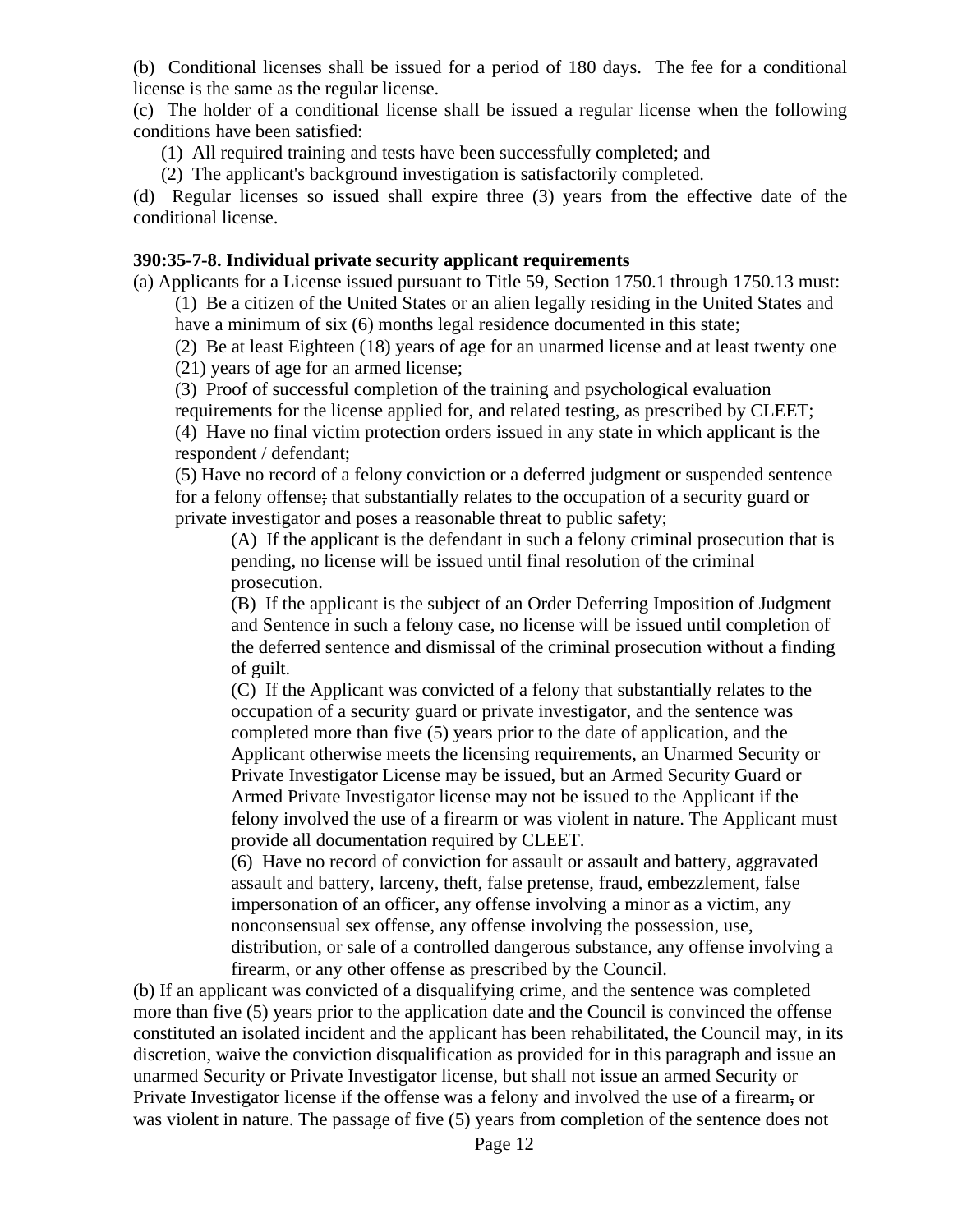mean that the applicant is entitled to a license. The decision on whether the disqualifying conviction is waived is within the sole discretion of CLEET. The applicant must supply all documentation required by CLEET for consideration of a possible waiver.

(c) If it is discovered that a disqualifying conviction exists, other than one that was waived pursuant to this section, the Council shall immediately revoke or deny any license;

(d) Under oath, the applicant shall certify that the applicant has no disqualifying convictions as specified in the Private Security Licensing Act or by CLEET rule, or must disclose the disqualifying convictions and state that more than five (5) years have lapsed since the completion of the sentence for a disqualifying conviction.

(e) The applicant must submit a fingerprint search of provide CLEET and the Oklahoma State Bureau of Investigation with individual fingerprints for a state and national criminal history records **pursuant to procedures in effect at the time the application is submitted search**.

(f) The applicant must supply CLEET  $\frac{\text{an}}{\text{two}}(2)$  current individual passport style – sized **photographs** photograph with the completed CLEET application.

(g) The applicant must provide certified copies of all court documents showing the disposition of any criminal charges. If no certified copies are available, the applicant must provide a "no records letter" from the appropriate court. Obtaining and providing certified copies is the responsibility of the applicant.

(h) The applicant must state, under oath, that the applicant is not currently undergoing treatment for a mental illness, condition, or disorder.

(i) The applicant must state, under oath, whether the applicant has ever been adjudicated incompetent or committed to a mental institution.

(j) The applicant must state, under oath, whether the applicant has any history of illegal drug use or alcohol abuse.

(k) Upon presentation by the Council of the name, gender, date of birth, and address of the applicant to the Department of Mental Health and Substance Abuse Services, the Department of Mental Health and Substance Abuse Services shall notify the Council within ten (10) days whether the computerized records of the Department indicate the applicant has ever been involuntarily committed to an Oklahoma state mental institution.

(l) The applicant must state, under oath, whether the applicant has ever been charged with any misdemeanor domestic violence offense.

(m) The applicant must provide proof of liability insurance or an individual bond in a minimum amount established by the Private Security Licensing Act.

(n) The applicant must complete all the training requirements, and pass the appropriate examinations related to training.

(o) The submission by the applicant of an online application or the signature of the applicant on the Application shall be considered an attestation that the Applicant has read these Rules, and agrees to obey these Rules.

(p) Private Security guard and or private investigator licenses are not transferrable.

(q) Any changes in licensee's information shall be provided to CLEET in writing within ten (10) days of the effective date of the change. Notice of changes of Licensee information will not be accepted over the phone.

(r) An applicant who previously voluntarily surrendered an Unarmed Security Guard, Armed Security Guard, Unarmed Private Investigator, Armed Private Investigator license, any combination license, or an Agency license shall complete all application requirements, including paying the applicable licensing fee, as if he or she is a new applicant. If said applicant was in good standing with CLEET and was not the subject of an investigation into, or a pending or completed proceeding involving, allegations of violation of the Act or CLEET rules at the time of such voluntary surrender, no particular time requirement shall be imposed before such applicant can make a new application. If such applicant voluntarily surrendered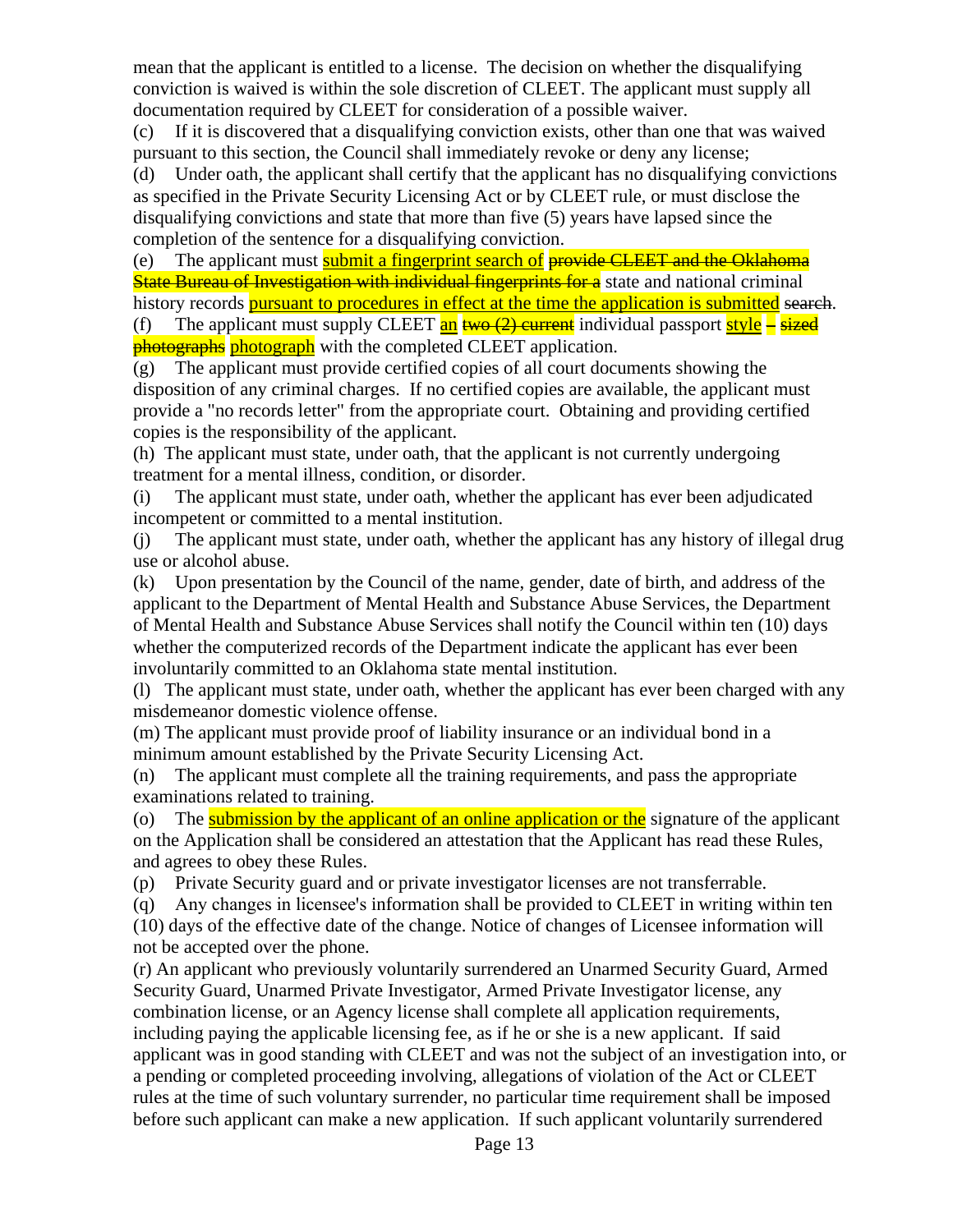his or her license(s) while a subject of an investigation into, or a pending or completed proceeding involving, allegations of violation of the Act or CLEET rules, such applicant will not be eligible to apply for another license under the Act until five (5) years have passed from the date of such voluntary surrender.

# **SUBCHAPTER 9. VIOLATIONS AND INVESTIGATIONS**

- 390:35-9-1. Classifications of actions against licensees
- 390:35-9-2. Complaint procedure
- 390:35-9-3. Failure to obtain license
- 390:35-9-4. Notification of legal proceedings against licensee
- 390:35-9-5. Grounds for actions against licenses
- 390:35-9-6. Disciplinary penalties and/or fines
- 390:35-9-7. Reinstatement of License

### **390:35-9-2. Complaint procedure**

 Complaints of violations subject to investigation may be made in person, by telephone, through CLEET's online portal, or in writing to CLEET.

### **390:35-9-5. Grounds for actions against licenses**

CLEET may take an action against a license issued under this Chapter, if the licensee:

- (1) Violates any provisions of the Act or rules and regulations promulgated hereunder;
- (2) Practices fraud, deceit or misrepresentation;
- (3) Commits an act which would disqualify the licensee;
- (4) Conviction of a crime related to the practice of the occupation; and

(5) Willful or grossly negligent failure to comply with substantial provisions of federal law or state statute governing the practice of the occupation.

(6) Involuntary commitment of a licensee in a mental institution or licensed private mental health facility for any mental illness, condition or disorder that is diagnosed by a licensed physician or psychologist as a substantial disorder of thought, mood, perception, psychological orientation, or memory that significantly impairs judgment, behavior, capacity to recognize reality, or ability to meet the ordinary demands of life. Provided, the license may be reinstated upon the Council receiving notification of a psychological evaluation conducted by a licensed physician or psychologist which attests and states by affidavit that the licensee and the evaluation test data of the licensee have been examined and that, in the professional opinion of the physician or psychologist, the licensee is psychologically suitable to return to duty as a security guard or private investigator. (7) Does any of the things described in 390:35-15-8.

# **SUBCHAPTER 13. USE OF FIREARMS**

390:35-13-1. Authorized firearms

390:35-13-2. Reporting the discharge of firearms

## **390:35-13-1. Authorized firearms**

(a) 59 O.S., Section 1750.1 et seq. is not intended to be used as a means to obtain authority to carry a weapon except in the course and scope of gainful employment as an armed security guard.

(b) All armed security guards not in uniform apparel must carry their firearm concealed from view.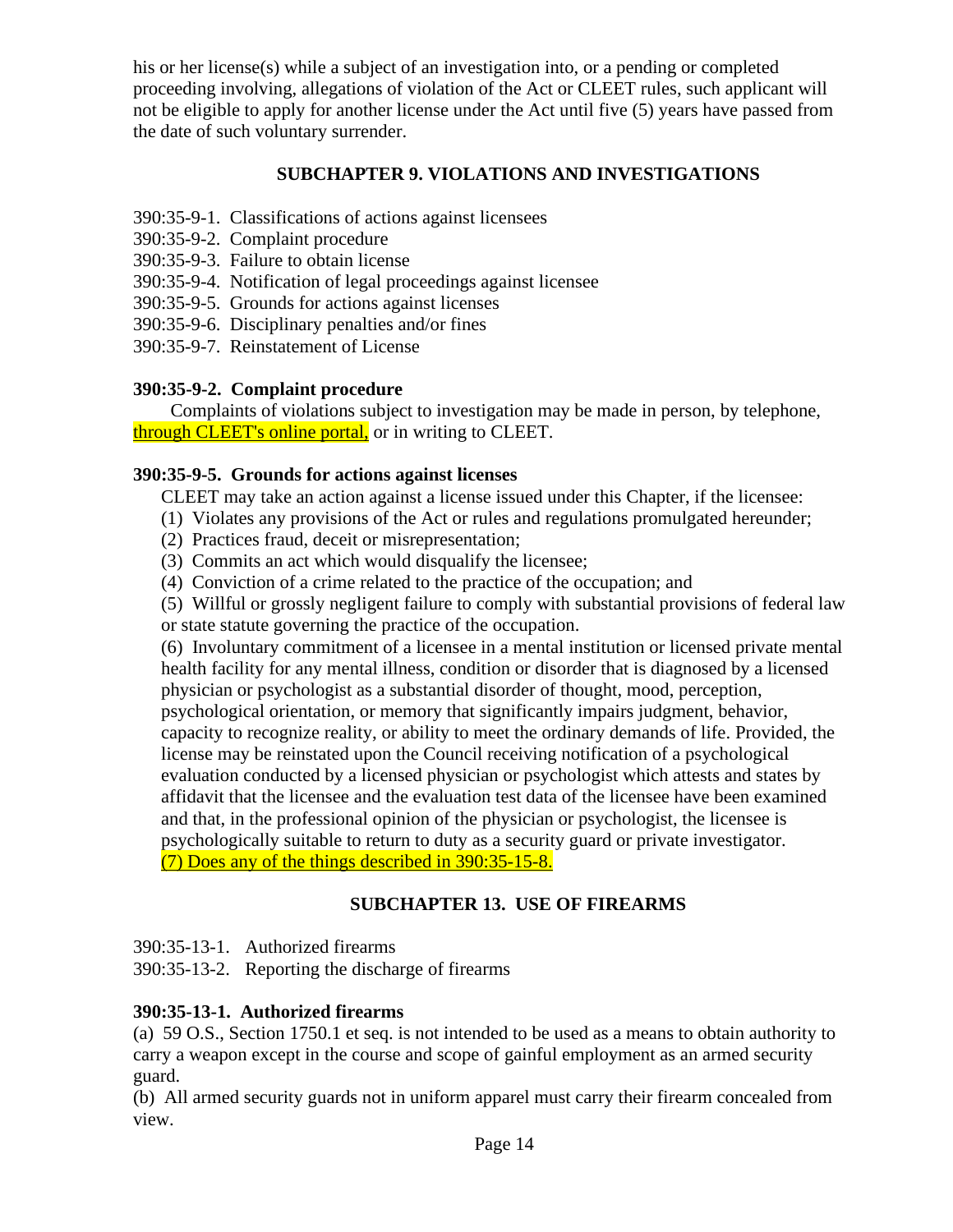(c) Under no condition shall an armed security guard licensee carry an inoperative, unsafe, or replica model firearm while on duty or any firearm in violation of a federal or state law, while in the course and scope of his employment.

(d) No armed security guard or private investigator shall carry a type of firearm with which he has not been formally trained to handle and operate. Formal training must be conducted by **a** CLEET-licensed private security school which is authorized to provide firearms training or by an accredited and recognized firearms instructor and training program approved by CLEET. Compliance with this requirement is incumbent upon the licensee and notification to CLEET shall be required by submitting a certificate of training or a copy thereof upon completion of said training. Said notification shall include:

- (1) Type of firearms
- (2) Entity and instructor providing training
- (3) Number of training hours
- (4) Qualification scores
- (5) Date(s) of training

(e) The only weapons authorized by CLEET for use by armed security guards or armed private investigators are revolvers, semi-automatic handguns, rifles, and shotguns. The prescribed revolver or semi-automatic handgun ammunition shall be **"**factory-loaded**"**. Ammunition commonly referred to as **"**re-loads**"** is strictly prohibited for use as service ammunition. (f) The pump (slide action) 12 gauge shotgun shall be the only authorized shotgun weapon. Pump shotguns which have a hammer safety are prohibited. The pump shotgun nomenclature

shall be similar to the type indicated in Appendix B of this Chapter. A semi-automatic rifle chambered in a 5.56x45 mm or .223 caliber with a detachable box magazine shall be the only authorized rifle weapon.

(g) The authorized shotgun service ammunition shall be the standard 12-gauge shell which is 2 3/4 inches in length and ordinarily carries from 1 to 1 5/8 ounces of shot with pellets ranging from light bird shot to heavy buckshot. Authorized rifle ammunition shall be American, factory-made, and designed for law enforcement duty use.

(h) The prescribed shotgun and rifle ammunition shall be **"**factory loaded**"**. Ammunition commonly referred to as **"**re-loads**"** is strictly prohibited for use as service ammunition. (i) No licensee shall brandish, point, exhibit, or otherwise display a firearm at anytime, except as authorized by law, and the rules of this subchapter.

# **390:35-13-3. Annual firearm requalification [**NEW RULE]

 Every licensed security guard or private investigator who is authorized by CLEET to carry a firearm must requalify annually on any firearm the licensee is authorized to carry. Requalifications will be pursuant to standards set by CLEET and shall be reported as directed by CLEET.

# **SUBCHAPTER 15. TRAINING REQUIREMENTS**

- 390:35-15-1. Private security school accreditation
- 390:35-15-2. Schools, school coordinators, and instructors
- 390:35-15-3. Revocation or suspension of private security school accreditation
- 390:35-15-4. Appeals of suspension or revocation of approved school status
- 390:35-15-5. Firearms training
- 390:35-15-6. Psychological evaluations
- 390:35-15-7. Attendance and administrative requirements
- 390:35-15-8. Additional violations
- 390:35-15-9. Additional testing and evaluation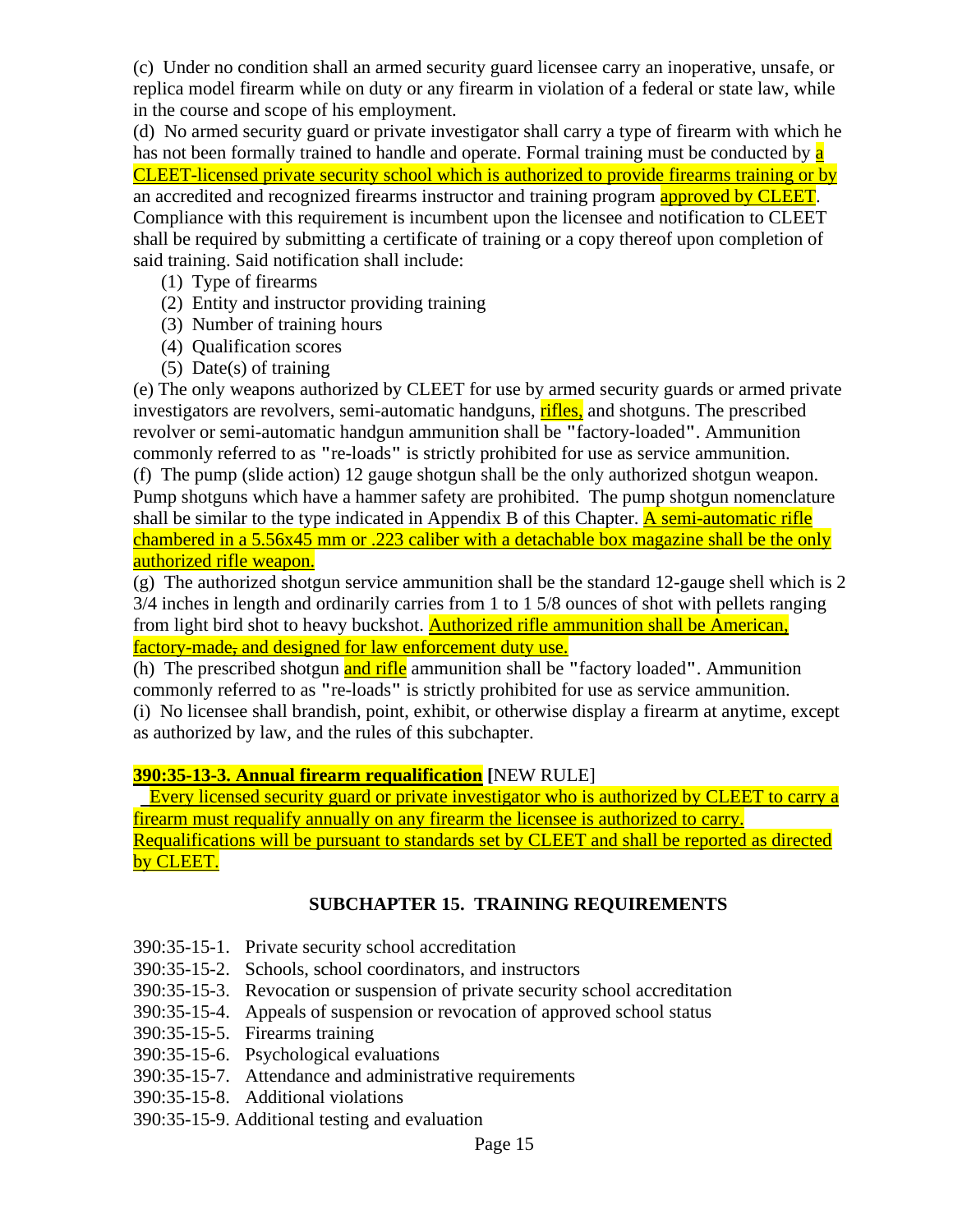## APPENDIX A. DISQUALIFYING CONVICTIONS APPENDIX B. PUMP SHOTGUN ILLUSTRATION APPENDIX C. DISCIPLINARY PENALTY AND FINE SCHEDULE [REVOKED] APPENDIX D. DISCIPLINARY PENALTY AND FINE SCHEDULE

### **390:35-15-1. Private security school accreditation**

(a) All schools, school coordinators, and instructors approved by CLEET to conduct private security training shall do so in accordance with the Act and all applicable rules of set forth in this subchapter.

(b) The CLEET approved curricula for private security training was developed and validated by the Oklahoma State Department of Career and Technology Vocational and Technical Education, under the direction of the Oklahoma Department of Public Safety, the Council on Law Enforcement Education and Training, and representatives from the fields of industrial security and private investigation. No additions, deletions, or revisions shall be made to the approved curricula without first obtaining the express permission of CLEET.

(c) Training schools wishing to implement private security training must meet the minimum standards for school coordinators, instructors, training facilities, and curriculum, as set forth in this section, to ensure a consistent training program throughout the State of Oklahoma.

(d) The approved private security training program includes three (3) courses of instruction, each being related to the type of license being applied for. These courses are divided into four (4) training phases:

(1) Phase 1 **"**Basic**"** - A course of instruction related to general private security tasks.

(2) Phase 2 **"**Security Guard**"** - A course of instruction specifically related to the tasks of unarmed security guards.

(3) Phase 3 **"**Private Investigator**"**- A course of instruction specifically related to the tasks of private investigators.

(4) Phase 4 **"**Firearms**"** - A course of instruction and familiarization in the care, handling, and firing of revolvers or semi-automatic handguns.

(e) Specific instructional objectives, lesson plans, and examinations for each training phase are published by the Department of Career and Technology Vocational and Technical Education, in manual form.

(f) Security guard license applicants must successfully complete Phase 1 - **"**Basic**"**, and Phase 2 - **"**Security Guard**"**. This shall be known as the Security Guard Training Course.

(g) Private Investigator license applicants must successfully complete Phase 1 - **"**Basic**"**, and Phase 3 - **"**Private Investigator**"**. This shall be known as the Private Investigator Training Course.

(h) Armed Security Guard License applicants must successfully complete Phase 1 - **"**Basic**"**, Phase 2 - **"**Security Guard**"**, and Phase 4 - **"**Firearms**"**. This shall be known as the Armed Security Guard Training Course.

(i) Private Investigators who wish to be licensed as an armed security guard, must successfully complete all phases of private security training at an approved training school, unless training is waived through experience, or credit is granted for comparable training, pursuant to the Act. Private Investigators who do not perform the duties as a security guard, who wish to have the Afirearms authorized endorsement@ must complete Phase I, III and IV.

(j) Every person licensed pursuant to the Act must meet the training requirements set forth therein, except in the following circumstances.

(1) All training requirements, except for firearms training, may be **waived** upon proof that the applicant was employed as a **licensed or certified** security guard, armed security guard, private investigator, or law enforcement officer on a full-time basis for at least one (1) year in the three (3) years immediately preceding the date of application. This experience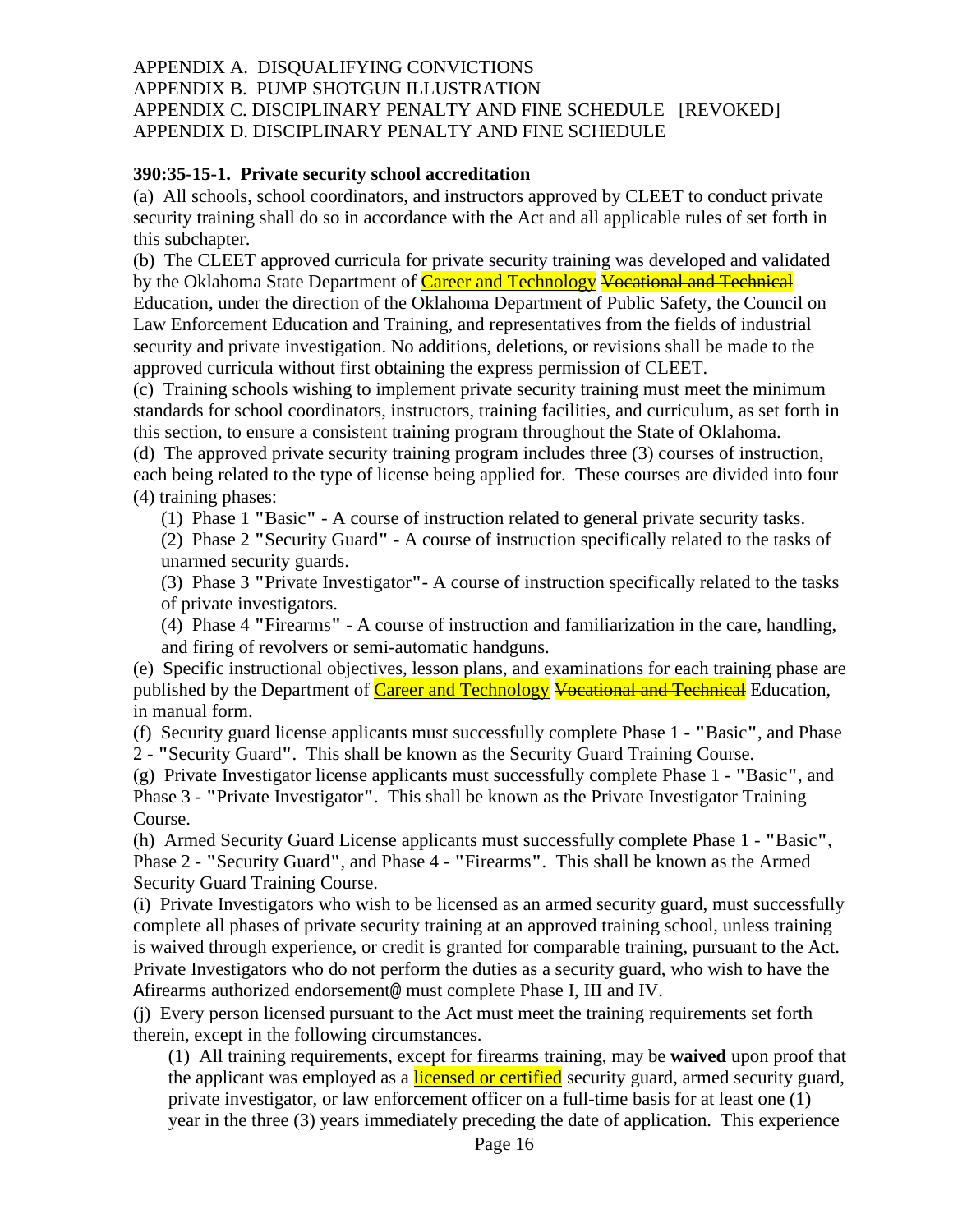may be continuous or cumulative, and must be in accordance with (2) of this subsection. An applicant who previously held a CLEET license as a security guard or private investigator and who has been inactive for more than five years must complete all applicable phases of training before being eligible for a anew license.

 $\overline{2}$ . As defined in the Act, it is unlawful to be employed as a security guard, or private investigator after January l, 1988 unless properly licensed. It is unlawful to be employed as an armed security guard after July 1, 1988 unless properly licensed. No person could lawfully gain the experience necessary to qualify for the **"**Experience Waiver**"** while working in a private security position under the purview of the Act. Therefore, credit for experience gained in a private security position shall only apply when this experience was accumulated prior to January 1, 1988. This **"**Experience Waiver**"** shall expire on January l, 1990, except for applicants who accumulated such full-time experience while employed in a private security position that is specifically exempted from the license requirements of the Act, or in another state.

 $\left(\frac{3}{2}\right)$  (2) CLEET may grant an applicant credit for fulfilling all or part of the training requirements, including firearms training, when an applicant submits documented proof of training that meets or exceeds the prescribed training standards as set forth in the Phase 4 - Firearms curriculum. Such training must have occurred within the last five (5) years to be eligible for credit. For firearms training to be eligible for credit the applicant must also provide proof of a successful firearms qualification obtained within sixty (60) days prior to submitting the application.

 $\left(\frac{4}{3}\right)$  Completion of CLEET mandated Basic Peace Officer training or reserve officer training, pursuant to **applicable statute and rules Title 70, Section 3311 (F)**, may be considered as comparable training.

(k) Private security training conducted by any school without the prior approval of CLEET shall be considered null and void, and not in compliance with the provisions of this Act, and these rules and regulations.

(l) For credit to be given for any training conducted prior to the adoption of these rules and regulations, the training school must make application to CLEET, in compliance with these rules, for the approval of such training to be considered.

(1) If the curriculum of such training courses do not meet the minimum training standards, no credit shall be given.

(2) If any school conducted training under assurances that said training was approved by any agency of the State of Oklahoma, or that such training would satisfy the training requirements of this Act, when in fact there was no such approval, or minimum requirements had not been met, CLEET may:

(A) Deny a subsequent application from that school, or take action against an approved private security training school, or

(B) Present the circumstances to the proper authorities for possible criminal charges or other sanctions authorized by law, or by the rules of this Chapter.

## **390:35-15-2. Schools, school coordinators, and instructors**

(a) Unless otherwise provided in 390:35-15-2, CLEET shall recognize only those training courses that are conducted at approved schools. Approval to conduct private security training may be requested by making written application to the Director.

(b) Approval to conduct private security training courses shall be subject to the following requirements.

(1) Approved private schools must be licensed by the Oklahoma Board of Private Vocational Schools.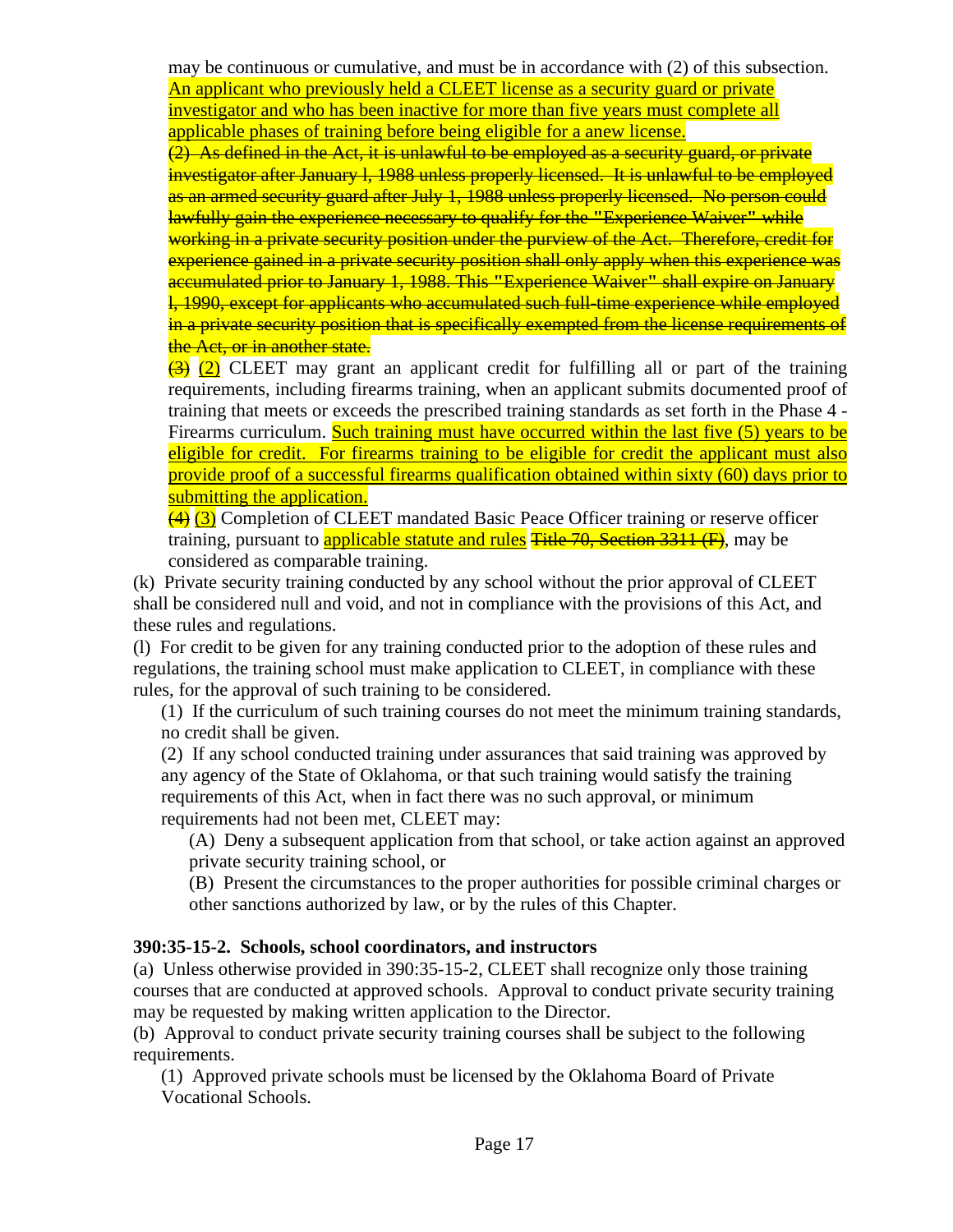(2) Private security training courses must be conducted under the coordinating supervision of a person with professionally recognized training or experience in developing and managing training programs. School coordinators shall submit a resume of related education, training, instructional experience, and work experience. Coordinators may also be approved as instructors.

(3) Private Security student/instructor class ratios shall not exceed forty (40) to one (l); However, firearms instructor-to-shooter ratios shall be not less than one (l) to five (5).

(4) Training units (classes) must be taught by approved instructors.

(A) Instructor qualifications shall be based upon training, education, teaching experience, and work experience, but shall minimally include:

(i) One of the following:

(I) A minimum of two (2) years supervisory experience with a legally recognized security or investigative agency within the previous five (5) years; or (II) A minimum of two (2) years experience as a full-time certified law enforcement officer within the previous five (5) years; or

(III) A minimum of one (1) year of experience as an instructor at an accredited educational institution in the subject matter for which approval is requested, or in a related field within the last five (5) years.

(ii) Completion of a curriculum orientation workshop conducted by the State Department of Career and Technology Vocational and Technical Education.

(B) Firearms instructors must be currently certified as a law enforcement or private security firearms instructor, by CLEET, the Federal Bureau of Investigation, the National Rifle Association, or other professionally recognized organizations. (C) Instructors for Phase 3 - **"**Private Investigator**"** courses shall submit additional evidence as to their training or experience relating to the Phase 3 curriculum. (D) Instructors for Fire Safety must be certified by the accrediting authorities in those fields.

(c) Approved schools will be subject to review and inspection by CLEET staff. Training facilities shall meet local and state fire and safety standards. Facilities shall provide a comfortable environment for students and instructors, with minimal learning distractions. Facility and equipment standards shall be consistent with the standards set forth below:

- (1) Classrooms of at least ten (10) square feet per student enrolled;
- (2) Classrooms adequately heated and cooled;
- (3) Classrooms adequately lighted;
- (4) Telephones are accessible;
- (5) Restrooms are accessible;
- (6) Audio/visual equipment is available (projection equipment, chalkboards, etc.;
- (7) Firearms training facilities shall minimally provide:
	- (A) Protective backstop;
	- (B) 5 firing points;
	- (C) 3, 5, 7, 15, and 25 yard firing lines;
	- (D) Public address system;
	- (E) Restroom facilities;
	- (F) Accessible telephone;
	- (G) First Aid supplies;
	- (H) Protective equipment for eyes and ears.
- (8) Indoor firearms training facilities minimally provide:
	- (A) Protective backstop;
	- (B) 3 firing points;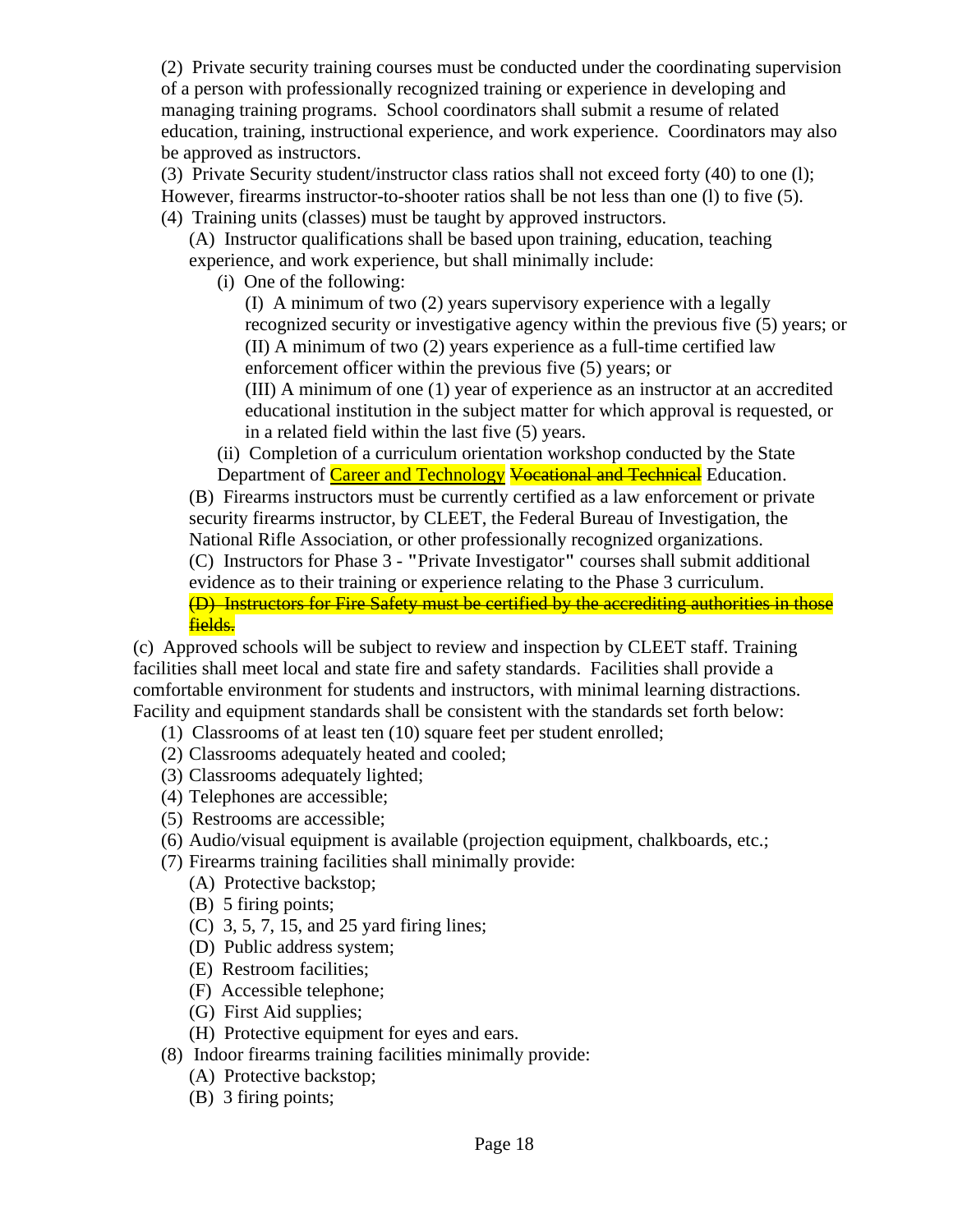(C) 3, 5, 7, 15, 25 yard firing lines. In those instances where the range does not permit firing at 25 yards, the NRA B-34 or Colt T6 target shall be used for shooting the 25 yard state at 50 feet;

(D) Meet the minimum requirements as set forth in the OSHA Code of Federal Regulations, lead standards;

- (i) CRF 29 1910.1025 (C) Permissible Exposure Limit
- (ii) CRF 29 1910.1025 (D) Exposure Monitoring
- (iii) CRF 29 1910.1025 (D)(9) Accuracy of Measurement
- (iv) CRF 29 1910.1025 (D)(5)(11) Mechanical Ventilation for Compliance

(E) An annual exposure monitoring report. The monitoring can be conducted by either private firms or by the OSHA Consultation Division of the Department of Labor;

- (F) Public address system;
- (G) Restroom facilities;
- (H) Accessible telephone;
- (I) First Aid supplies;
- (J) Protective equipment for eyes and ears.

(d) Schools approved to conduct the private security and investigative training courses required for licensing purposes must:

(1) offer these courses as separate courses, independent of any other training course or hours;

(2) separately charge a fee for these courses, if a fee is charged;

(3) advise students that participation in other training programs is not required for licensing; and

(4) refrain from using any statements as training being **"**CLEET Certified**"**.

# **390:35-15-5. Firearms training**

 (a) Applicants for armed security guard licenses must show proof of successful completion of firearms training at:

(1) CLEET approved private security training school; or

(2) Firearms training that is held to be comparable to the CLEET approved firearms curriculum.

(b) Standards for completion of firearms training are set forth in the firearms curriculum available from developed by the Oklahoma State Department of Career and Technology Vocational and Technical Education, which is based on the CLEET Basic Peace Officer Firearms curriculum.

(c) Firearms used for approved firearms training shall be consistent with those described in 390:35-13-1. Handguns shall be limited to revolvers in a minimum of .38 and .357 or larger caliber or semi-automatic handguns in a minimum of 9mm or larger caliber. Rifles shall be limited to semi-automatics chambered in 5.56x45 mm or .223 caliber with detachable box magazines.

(d) Approved schools which intend to conduct Phase 4 **"**Firearms**"** training must show proof that a firearm training facility is:

- (1) Owned and managed by the school itself; or
- (2) Being used through a written agreement with the owner of the facility.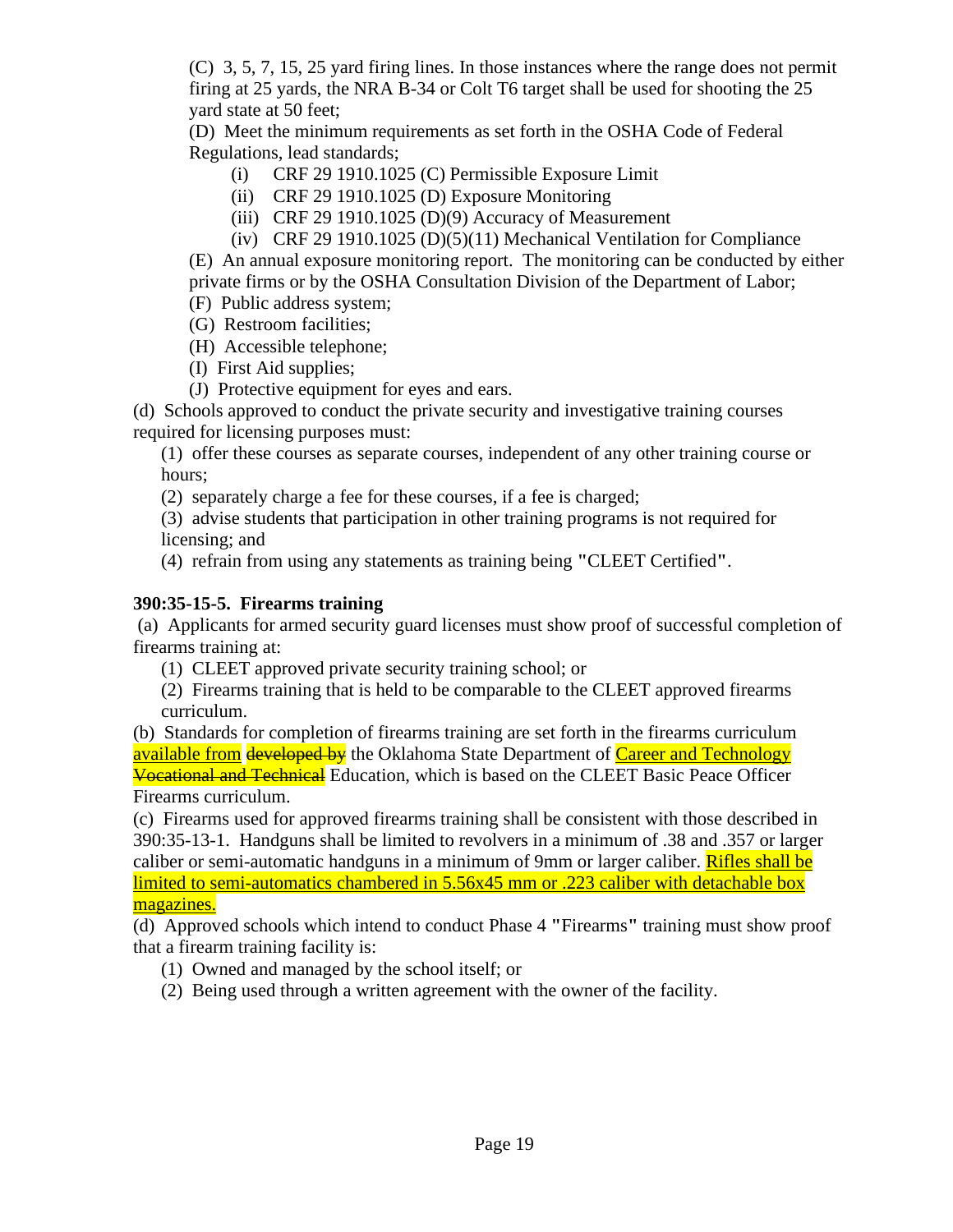### **TITLE 390. COUNCIL ON LAW ENFORCEMENT EDUCATION AND TRAINING CHAPTER 45. RETIRED PEACE OFFICER FIREARMS PERMIT**

- 390:45-1-1. Purpose
- 390:45-1-2. Statutory Authority
- 390:45-1-3. Definitions
- 390:45-1-4. Compliance with Laws and Rules
- 390:45-1-5. Eligibility Requirements<br>390:45-1-6. Application Procedure
- Application Procedure<br>Permits
- $390:45-1-7$ .
- 390:45-1-7.1. Renewal
- 390:45-1-8. Violations and Investigations
- 390:45-1-9. Denial, Suspension and Revocation
- 390:45-1-10. Administrative Hearings for Violations
- 390:45-1-11. Preclusions
- Appendix A. Preclusions [SUPERSEDED by 390:45-1-11]

**[Authority:** 21 O.S., §§ 1289.8 and 1290.1 et seq.; 70 O.S., § 3311 et seq.; 74 O.S., § 150.9] **[Source:** Codified 6-12-97]

### **390:45-1-7.1. Renewal**

(a) The card shall be valid for a period of ten, (10) years from date of issue.

(b) Upon expiration, or not more than 90 days prior to the listed expiration, the applicant may submit a renewal application to CLEET.

(c) In addition to the renewal application, applicant shall be subject to a background check pursuant to statute and in accordance with procedures and fees in place at the time the application is made and as provided in section 150.9 of Title 74 of the Oklahoma Statutes, the applicant shall submit two fingerprint cards and a nonrefundable fee for a national criminal history record check by fingerprint analysis. Fees will only be accepted in a format described in  $390:1-1-13$ .

(1) Upon completion of a criminal history check that is clear from preclusions listed in 1290.10 or 1290.11 of the Oklahoma Self-Defense Act, a new card shall be issued which shall be valid for a period of 10 years from date of issue.

(2) If a preclusion from 1290.10 and 1290.11 is found no card shall be issued and the applicant be notified, in writing, and given explanation of the denial. Additionally, CLEET shall hold a hearing before taking any action to suspend or revoke the authority to carry a firearm pursuant to this rule.

### **APPENDIX A. PRECLUSIONS [SUPERSEDED BY 390:45-1-11]**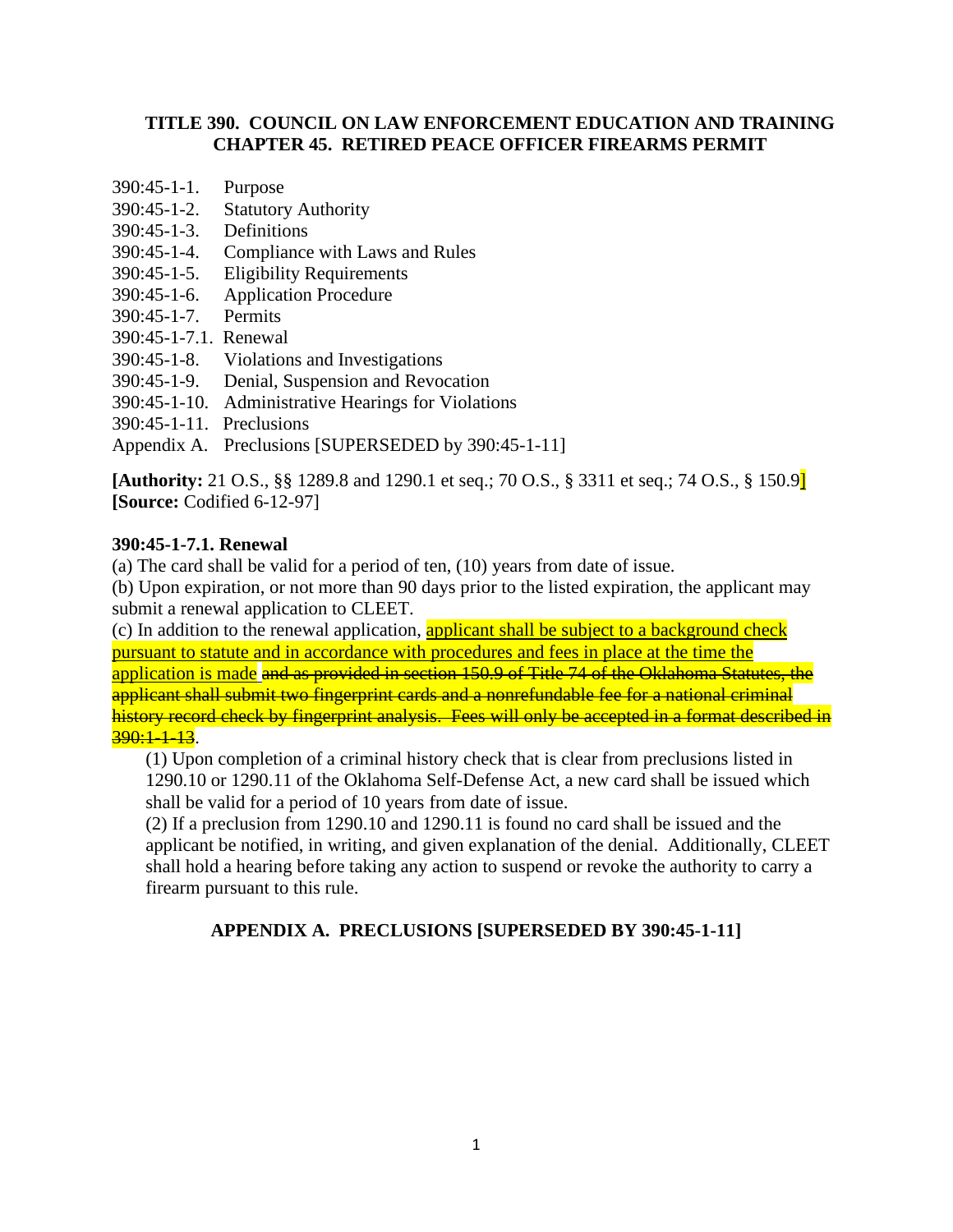## **TITLE 390. COUNCIL ON LAW ENFORCEMENT EDUCATION AND TRAINING CHAPTER 60. REGULATING BAIL ENFORCERS**

SUBCHAPTER 1. GENERAL PROVISIONS SUBCHAPTER 3. [RESERVED] SUBCHAPTER 5. APPLICATION REQUIREMENTS SUBCHAPTER 7. DISCIPLINARY ACTIONS SUBCHAPTER 9. LICENSE REQUIREMENTS SUBCHAPTER 11. RESTRICTIONS SUBCHAPTER 13. PRIVATE BAIL ENFORCER SCHOOLS APPENDIX A. DISQUALIFYING CONVICTIONS APPENDIX B. SCHEDULE OF FINES APPENDIX C. BADGE EXAMPLES

**[Authority:** 59 O.S., §§ 1301, 1303, 1327, 1328, 1329, 1332, 1332.1.1, 1350.1 through 1350.20, and 1750.1 through 1750.14; 70 O.S., §§ 3311 et seq.] **[Source:** Codified 9-11-15]

### **SUBCHAPTER 9. LICENSE REQUIREMENTS**

**390:60-9-9. Annual firearm requalification** [NEW RULE] Every licensed bail enforcer who is authorized by CLEET to carry a firearm must requalify annually on any firearm the licensee is authorized to carry. Requalification will be pursuant to standards set by CLEET and shall be reported as directed by CLEET.

## **SUBCHAPTER 13. PRIVATE BAIL ENFORCER SCHOOLS**

- 390:60-13-1. Private school accreditation
- 390:60-13-2. Schools, school coordinators, and instructors
- 390:60-13-3. Attendance and administrative requirements
- 390:60-13-4. Revocation or suspension of private security school accreditation
- 390:60-13-5. Appeals of suspension or revocation of approved school status

## **390:60-13-1. Private school accreditation**

(a) All schools, school coordinators, and instructors approved by CLEET to conduct Bail Enforcer training shall do so in accordance with the Act and all applicable CLET Rules. (b) The CLEET approved curricula for Bail Enforcer training was developed and validated by the Oklahoma State Department of Career and Technology Vocational and Technical Education, under the direction of the Oklahoma Department of Public Safety, the Council on Law Enforcement Education and Training, and representatives from the fields of industrial security and private investigation and bail enforcement. No additions, deletions, or revisions shall be made to the approved curricula without first obtaining the express permission of CLEET. (c) Training schools wishing to implement Bail Enforcer training must meet the minimum standards for school coordinators, instructors, training facilities, and curriculum, as set forth in these Rules, to ensure a consistent training program throughout the State of Oklahoma.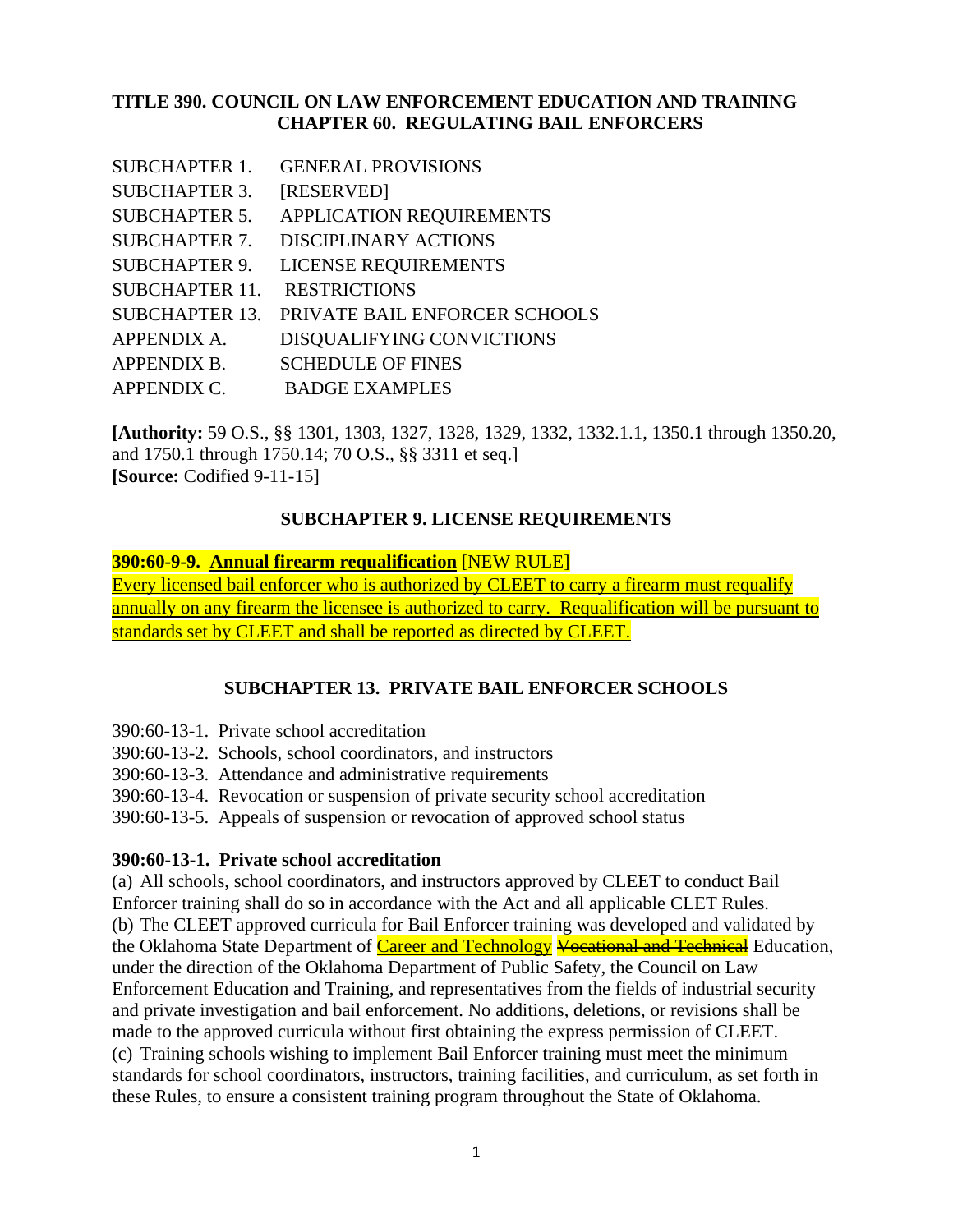(d) Fees for training schools shall be as set in the Oklahoma Bail Enforcement and Licensing Act.

(e) The approved Bail Enforcer training program includes three (3) courses of instruction, each related to the type of license sought. These courses are divided into five (5) training phases:

(1) Phase 1 - A course of instruction related to general private security or bail enforcer tasks. (2) Phase 2 - A course of instruction specifically related to the tasks of unarmed security guards and unarmed bail enforcers.

(3) Phase 3 - A course of instruction specifically related to the tasks of private investigators and bail enforcers.

(4) Phase 4 "Firearms" - A course of instruction and familiarization in the care, handling, and firing of revolvers or semi-automatic handguns.

(5) Phase 5 – A course of instruction specifically related to the tasks of Bail Enforcers.

(f) Specific instructional objectives, lesson plans, and examinations for each training phase are published by the Department of Career and Technology Vocational and Technical Education, in manual form.

(g) Bail Enforcer license applicants must successfully complete Phase 1 - and Phase 2 -

"Security Guard", and Phase 3 – "Private Investigator", and Phase 5 – "Bail Enforcer". This shall be known as the Bail Enforcer Training Course.

(h) Armed Bail Enforcer License applicants must successfully complete Phase 1, Phase 2, Phase 3, Phase 4, and Phase 5. This shall be known as the Armed Bail Enforcer Training Course.

(i) Each Bail Enforcer must be trained on the use of force continuum and the Rules for use of force.

## **390:60-13-2. Schools, school coordinators, and instructors**

(a) Unless otherwise provided in CLEET Rules, CLEET shall recognize only those training courses that are conducted at approved schools. Approval to conduct Bail Enforcer training may be requested by making written application to the Director.

(b) Approval to conduct Bail Enforcer training courses shall be subject to the following requirements.

(1) Approved private schools must be licensed by the Oklahoma Board of Private Vocational Schools.

(2) Private security training courses must be conducted under the coordinating supervision of a person with professionally recognized training or experience in developing and managing training programs. School coordinators shall submit a resume of related education, training, instructional experience, and work experience. School Coordinators may also be approved as instructors.

(3) Bail Enforcer student/instructor class ratios shall not exceed forty (40) to one (l);

However, firearms instructor-to-shooter ratios shall be not less than one (l) to five (5).

(4) Training units (classes) must be taught by approved instructors.

(c) Instructor qualifications shall be based upon training, education, teaching experience, and work experience, but shall minimally include:

(1) One of the following:

(A) A minimum of two (2) years supervisory experience with a legally recognized security or investigative or Bail Enforcement Agency; or

(B) A minimum of two (2) years continuous experience as a full-time certified law enforcement officer; or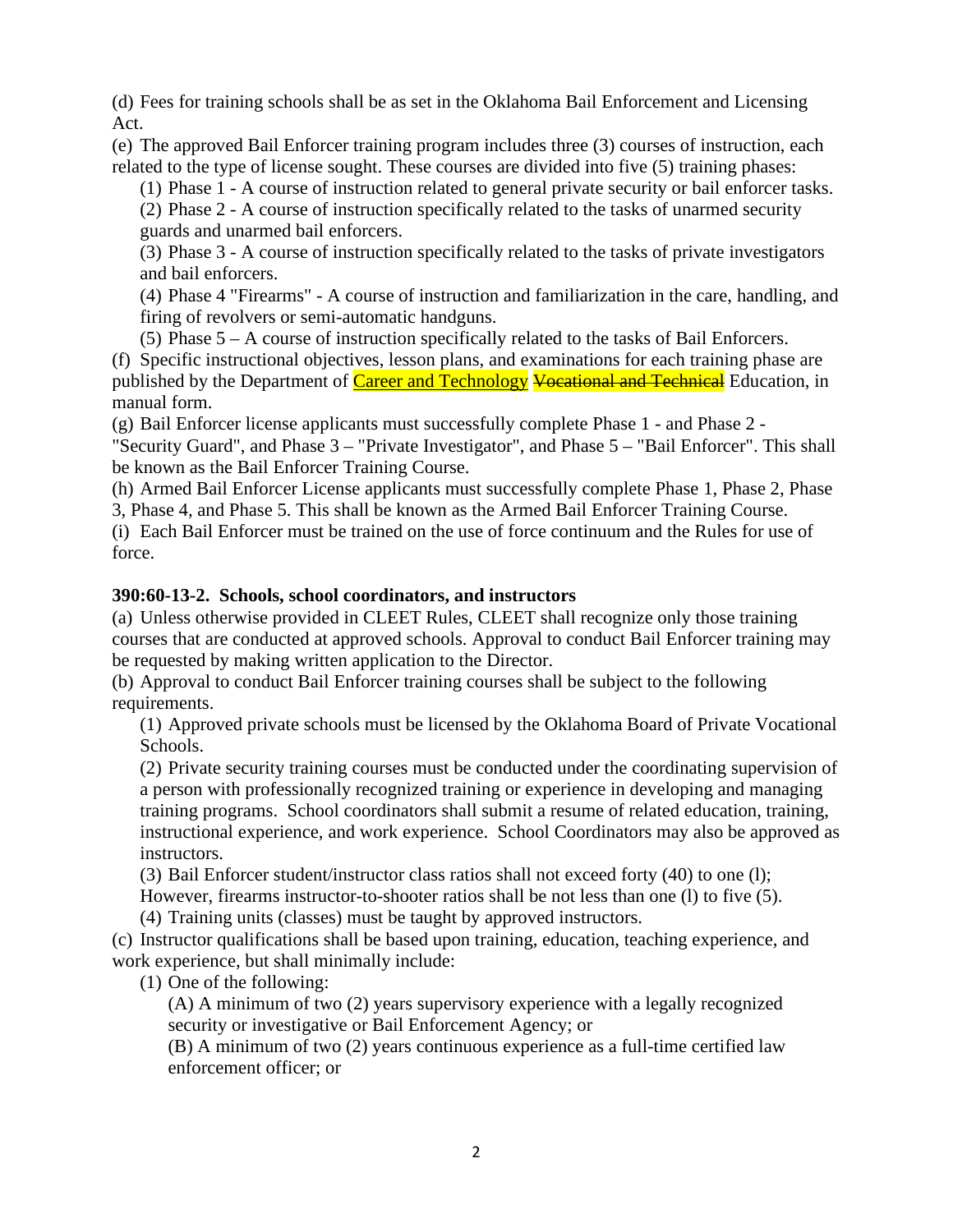(C) A minimum of one (1) year of experience as an instructor at an accredited educational institution in the subject matter for which approval is requested, or in a related field.

(2) Completion of a curriculum orientation workshop conducted by the State Department of Career and Technology Vocational and Technical Education.

(d) Firearms instructors must be currently certified as a law enforcement or private security firearms instructor, by CLEET, the Federal Bureau of Investigation, the National Rifle Association, or other professionally recognized organizations.

(e) Instructors for Phase 3 - "Private Investigator" courses shall submit additional evidence as to their training or experience relating to the Phase 3 curriculum.

(f) Instructors for Fire Safety must be certified by the accrediting authorities in those fields.

(g) Use of force instructors must be currently certified as a defensive tactics instructor by CLEET, or other professionally recognized organizations.

(h) Approved schools will be subject to review and inspection by CLEET staff. Training facilities shall meet local and state fire and safety standards. Facilities shall provide a comfortable environment for students and instructors, with minimal learning distractions. Facility and equipment standards shall be consistent with the standards set forth below:

(1) Classrooms of at least ten (10) square feet per student enrolled;

(2) Classrooms adequately lighted, heated, and cooled;

- (3) Telephones are accessible;
- (4) Restrooms are accessible;
- (5) Audio/visual equipment is available (projection equipment, chalkboards, etc.);

(6) Firearms training facilities shall minimally provide:

- (A) Protective backstop;
- (B) 5 firing points;
- (C) 3, 5, 7, 15, and 25 yard firing lines;

(D) Public address system;

- (E) Restroom facilities;
- (F) Accessible telephone;
- (G)First Aid supplies;

(H) Protective equipment for eyes and ears.

(7) Indoor firearms training facilities shall minimally provide:

(A) Protective backstop;

(B) A minimum of 3 firing points;

(C) 3, 5, 7, 15, 25 yard firing lines. An indoor firing range may include reduction targets for weapons fired at fifty (50) feet to simulate weapons fired at seventy-five (75) feet);

- (D) Public address system;
- (E) Restroom facilities;

(F) Accessible telephone;

(G)First Aid supplies;

(H)Protective equipment for eyes and ears.

(8) Firearms training facilities must meet the minimum requirements as set forth in the OSHA Code of Federal Regulations, lead standards;

- (A) 29 CFR 1910.1025 (C) Permissible Exposure Limit
- (B) 29 CFR 1910.1025 (D) Exposure Monitoring
- (C) 29 CFR 1910.1025 (D)(9) Accuracy of Measurement
- (D) CRF 29 1910.1025 (D)(5)(11) Mechanical Ventilation for Compliance.